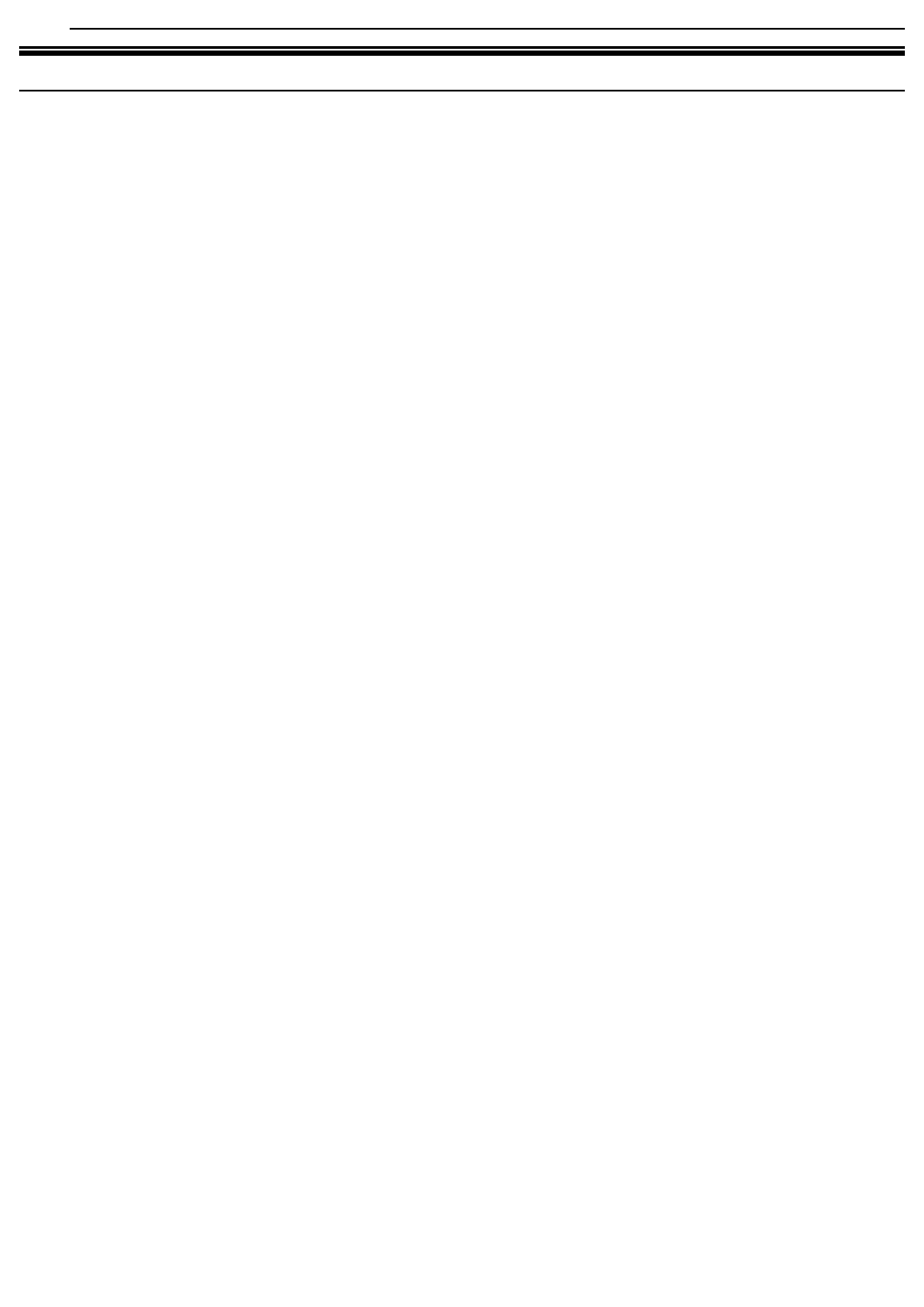

STEREOTAXIS, INC. 4320 Forest Park Avenue Suite 100 St. Louis, Missouri 63108 (314) 678-6100

April 11, 2019

Dear Shareholder:

You are cordially invited to attend our Annual Meeting of Shareholders on Tuesday, May 21, 2019 at 9:00 a.m. (Central Daylight Time) at our Company headquarters at 4320 Forest Park Avenue in St. Louis, Missouri.

Details about the meeting are described in the Notice of Internet Availability of Proxy Materials you received in the mail and in this proxy statement. We have also made a copy of our 2018 Annual Report on Form 10-K and this proxy statement available on the Internet. Whether or not you plan to attend the meeting, we encourage you to read our 2018 Annual Report and this proxy statement and to vote your shares.

Your vote is very important to us. Most shareholders hold their shares in street name through a broker and may vote by using the Internet, by telephone or by mail. If your shares are held in the name of a bank, broker or other holder of record, you must present proof of your ownership, such as a bank or brokerage account statement, to be admitted to the meeting and if you plan to vote your shares in person at the meeting, you must obtain a proxy, executed in your favor, from your bank or broker. All shareholders must also present a form of personal identification in order to be admitted to the meeting.

On behalf of the entire Board, I thank you for your continued support and look forward to seeing you at the meeting.

Sincerely,

David L. Fischel Chief Executive Officer and Chairman of the Board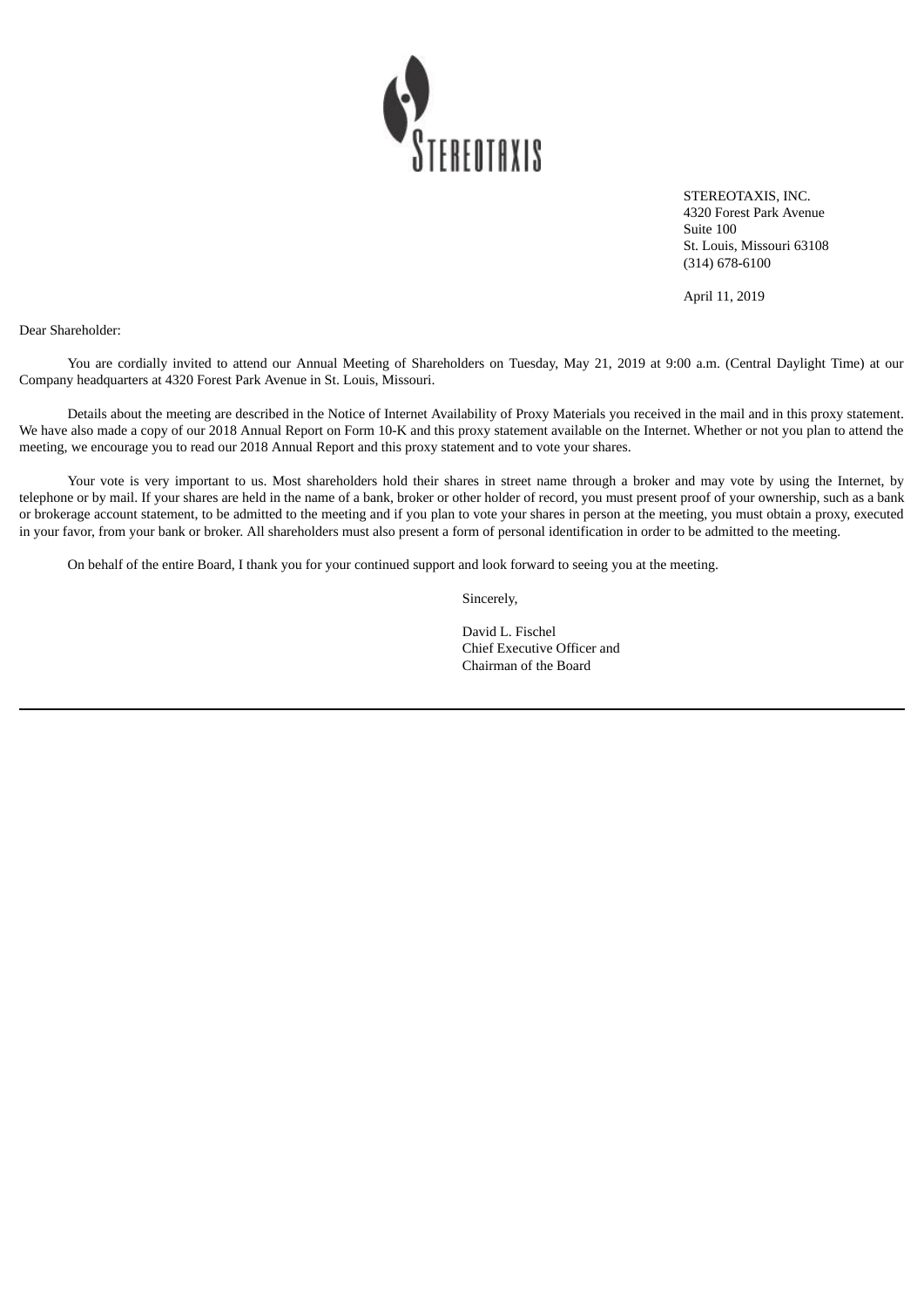

STEREOTAXIS, INC. 4320 Forest Park Avenue Suite 100 St. Louis, Missouri 63108 (314) 678-6100

#### *NOTICE OF ANNUAL MEETING OF SHAREHOLDERS April 11, 2019*

The Annual Meeting of Shareholders of Stereotaxis, Inc. will be held at our principal executive offices located at 4320 Forest Park Avenue, Suite 100, St. Louis, Missouri 63108, on Tuesday, May 21, 2019 at 9:00 a.m. (Central Daylight Time) for the following purposes:

- 1. To elect one Class I director to serve until our 2020 Annual Meeting and two Class III directors to serve until our 2022 Annual Meeting;
- 2. To ratify the appointment of Ernst & Young LLP as our independent registered public accounting firm for fiscal year 2019;
- 3. To approve an amendment of the Employee Stock Purchase Program ("ESPP") ("ESPP Amendment") to provide that an additional 250,000 shares of common stock of the Company be made available for issuance under the ESPP for awards to participants;
- 4. To approve an amendment to the Company's Certificate of Incorporation to authorize a reverse stock split of the Company's Common Stock, \$0.001 par value per share;
- 5. To approve an amendment to the Company's Certificate of Incorporation to authorize a reduction of the authorized number of shares of our Common Stock, \$0.001 par value per share, from 300,000,000 to 100,000,000; and
- 6. To transact such other business as may properly come before the meeting.

The Board of Directors fixed March 25, 2019 as the date of record for the meeting, and only shareholders of record at the close of business on that date will be entitled to vote at the meeting or any adjournment thereof.

We began sending to all shareholders of record a Notice of Internet Availability of Proxy Materials on April 11, 2019. Please note that our Annual Report on Form 10-K for the fiscal year ended December 31, 2018 is available for viewing on the Internet. Please refer to the instructions on the Notice of Internet Availability of Proxy Materials you received in the mail.

> By Order of the Board of Directors, STEREOTAXIS, INC.

Kevin Barry *Secretary* St. Louis, Missouri April 11, 2019

*IMPORTANT NOTICE Please Vote Your Shares Promptly*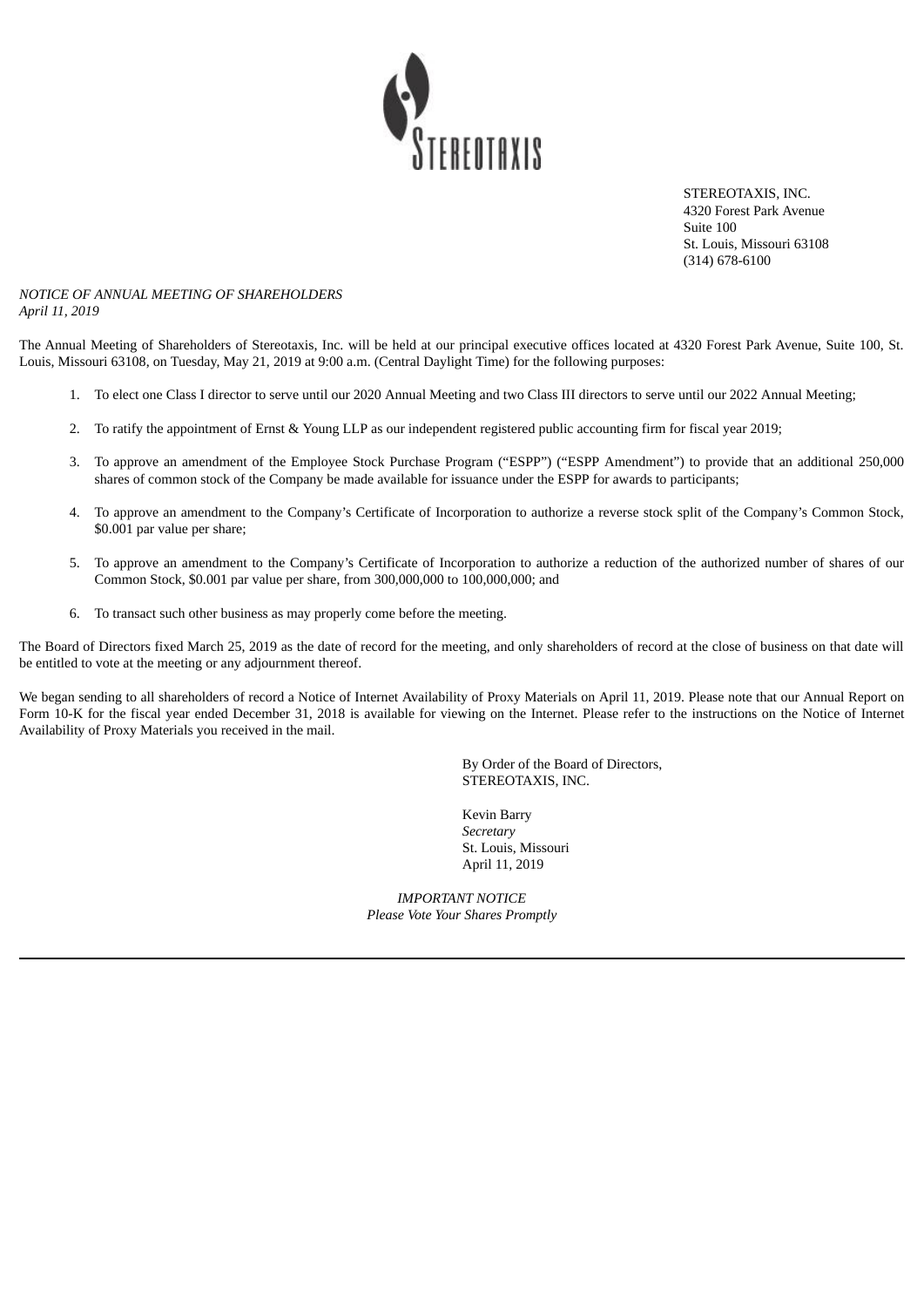#### **TABLE OF CONTENTS**

| QUESTIONS AND ANSWERS ABOUT THE ANNUAL MEETING                                                 | 5  |
|------------------------------------------------------------------------------------------------|----|
| <b>INFORMATION ABOUT THE BOARD OF DIRECTORS</b>                                                | 8  |
| <b>CORPORATE GOVERNANCE INFORMATION</b>                                                        | 10 |
| <b>BOARD MEETINGS AND COMMITTEES</b>                                                           | 13 |
| <b>DIRECTOR COMPENSATION</b>                                                                   | 15 |
| PROPOSAL 1: ELECTION OF DIRECTORS                                                              | 16 |
| <b>EXECUTIVE COMPENSATION</b>                                                                  | 17 |
| <b>Executive Compensation Summary and Analysis</b>                                             | 17 |
| <b>Summary Compensation Table</b>                                                              | 19 |
| <b>Outstanding Equity Awards At Fiscal Year-End</b>                                            | 20 |
| <b>Securities Authorized for Issuance under Equity Compensation Plans</b>                      | 21 |
| SECURITY OWNERSHIP OF CERTAIN BENEFICIAL OWNERS AND MANAGEMENT                                 | 22 |
| <b>REPORT OF AUDIT COMMITTEE</b>                                                               | 24 |
| PROPOSAL 2: RATIFICATION OF INDEPENDENT REGISTERED PUBLIC ACCOUNTANTS                          | 25 |
| PROPOSAL 3: APPROVAL OF AN AMENDMENT TO THE 2009 EMPLOYEE STOCK PURCHASE PLAN                  | 26 |
| PROPOSAL 4: APPROVAL OF AMENDMENT TO THE COMPANY'S CERTIFICATE OF INCORPORATION TO AUTHORIZE A |    |
| REVERSE STOCK SPLIT OF THE COMPANY'S COMMON STOCK                                              | 30 |
| PROPOSAL 5: APPROVAL OF AMENDMENT TO THE COMPANY'S CERTIFICATE OF INCORPORATION TO AUTHORIZE A |    |
| REDUCTION OF THE NUMBER OF SHARES OF OUR COMMON STOCK FROM 300,000,000 TO 100,000,000 SHARES   | 36 |
| PRINCIPAL ACCOUNTING FEES AND SERVICES                                                         | 38 |
| <b>CERTAIN RELATIONSHIPS AND RELATED PARTY TRANSACTIONS</b>                                    | 39 |
| <b>SECTION 16(a) BENEFICIAL OWNERSHIP REPORTING COMPLIANCE</b>                                 | 39 |
| <b>GENERAL INFORMATION</b>                                                                     | 39 |
|                                                                                                |    |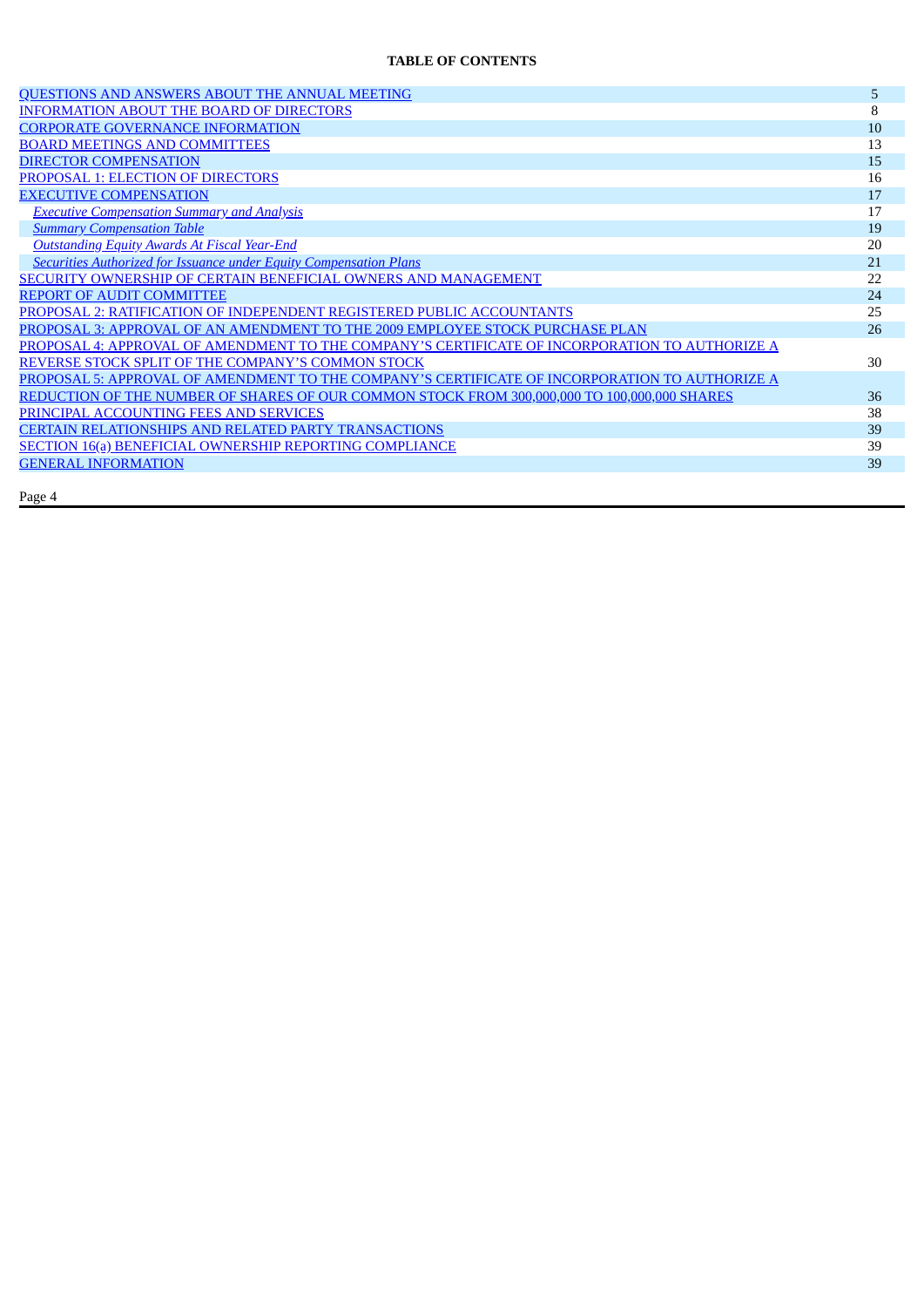#### <span id="page-5-0"></span>**QUESTIONS AND ANSWERS ABOUT THE ANNUAL MEETING**

#### *Q. Why am I receiving these materials?*

The Board of Directors (the "Board") of Stereotaxis, Inc. (the "Company") is soliciting proxies from the Company's shareholders in connection with its 2019 Annual Meeting of Shareholders to be held on May 21, 2019 and any and all adjournments and postponements thereof. You are encouraged to vote on the proposals presented in these proxy materials. You are invited to attend the Annual Meeting, but you do not have to attend to vote.

#### *Q. When and where is the Annual Meeting?*

We will hold the Annual Meeting of Shareholders on May 21, 2019 at 9:00 a.m. Central Daylight Time, at our principal executive offices located at 4320 Forest Park Avenue, Suite 100, St. Louis, Missouri 63108.

#### Q. Why did I receive a notice in the mail regarding the Internet availability of proxy materials instead of a full set of proxy materials?

In accordance with rules adopted by the Securities and Exchange Commission (the "SEC"), we may furnish proxy materials, including this proxy statement and our 2018 Annual Report on Form 10-K, to our shareholders by providing access to such documents on the Internet instead of mailing printed copies. Most shareholders will not receive printed copies of the proxy materials unless they request them. Instead, the Notice, which was mailed to most of our shareholders, will instruct you as to how you may access and review all of the proxy materials on the Internet. The Notice also instructs you as to how you may submit your proxy on the Internet. If you would like to receive a paper or email copy of our proxy materials, you should follow the instructions for requesting such materials in the Notice.

#### *Q. How do I get electronic access to the proxy materials?*

The Notice will provide you with instructions regarding how to view our proxy materials for the Annual Meeting on the Internet.

#### *Q. Who is entitled to vote?*

You are entitled to vote if you were a shareholder of record of shares of our common stock or Series A Convertible Preferred Stock at the close of business on March 25, 2019 (the "Record Date"). On March 25, 2019, there were 59,304,222 shares of our common stock outstanding and entitled to vote and 23,880 shares of our Series A Convertible Preferred Stock outstanding.

#### *Q. How many votes do I have?*

Each share of common stock that you own entitles you to one vote. On the Record Date, there were a total of 59,304,222 shares of common stock outstanding. As of the Record Date, each share of our Series A Convertible Preferred Stock is convertible into 1,768 shares of our common stock, and is entitled to one vote for each share of common stock into which it is convertible, subject to specified beneficial ownership limitations. On the Record Date there were 23,880 shares of Series A Convertible Preferred Stock outstanding, entitling the holders of those shares to an aggregate of 15,698,415 votes.

#### *Q. What am I being asked to vote on?*

We are asking our shareholders to (1) elect one Class I director to serve until our 2020 Annual Meeting of Shareholders and two Class III Directors to serve until our 2022 Annual Meeting of Shareholders, (2) ratify the appointment of Ernst & Young LLP as our independent registered public accounting firm for the 2019 fiscal year, (3) approve an ESPP Amendment to provide that an additional 250,000 shares of common stock of the Company be made available for issuance under the ESPP for awards to participants, (4) approve an amendment to the Company's Certificate of Incorporation to authorize a reverse stock split of the Company's common stock, par value \$0.001 per share, (5) approve an amendment to the Company's Certificate of Incorporation to authorize a reduction of the authorized number of shares of our Common Stock, \$0.001 par value per share, from 300,000,000 to 100,000,000 and (6) transact such other business as may properly come before the meeting.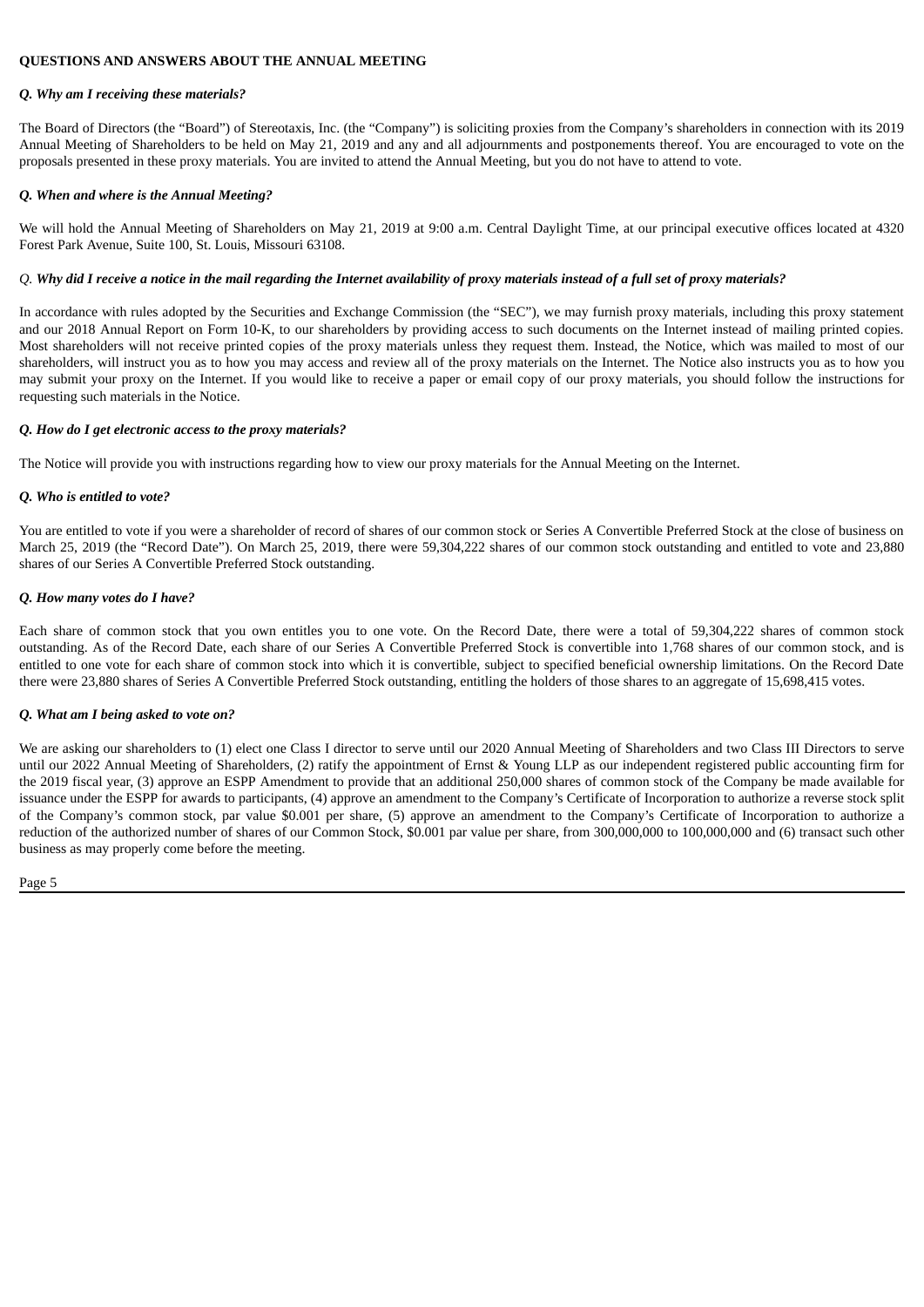#### Q. What do I do if my shares of common stock are held in "street name" at a bank or brokerage firm?

If your shares are held in an account at a brokerage firm, bank, broker-dealer, trust or other similar organization, like the vast majority of our shareholders, you are considered the beneficial owner of shares held in street name, and the Notice was forwarded to you by that organization. As the beneficial owner, you have the right to direct your broker, bank, trustee or nominee how to vote your shares, and you are invited to attend the Annual Meeting.

#### *Q. How do I vote?*

Whether or not you expect to be present in person at the Annual Meeting, you are requested to vote your shares. Most shareholders will be able to choose whether they wish to vote using the Internet, by telephone or by mail. The availability of Internet voting or telephone voting for shareholders whose shares are held in street name by a bank or a broker may depend on the voting processes of that organization. If you vote using the Internet, you may incur costs such as telephone and Internet access charges for which you will be responsible. Internet and telephone voting facilities will be available 24 hours a day and will close at 11:59 p.m., Eastern Daylight Time, on May 20, 2019, the day before the date of the Annual Meeting. If you hold your shares directly as a shareholder of record and you attend the meeting, you may vote by ballot. If you hold your shares in street name through a bank or broker and you wish to vote at the meeting, you must obtain a proxy, executed in your favor, from your bank or broker.

Whether you hold shares directly as the shareholder of record or beneficially in street name, you may direct how your shares are voted without attending the Annual Meeting. If you are a shareholder of record, you may vote by proxy. You can vote by proxy over the Internet by following the instructions provided in the Notice or if you requested to receive printed proxy materials, you can also vote by mail, telephone or the Internet pursuant to instructions provided on the proxy card. If you hold shares beneficially in street name, you may vote by proxy over the Internet by following the instructions provided in the Notice, or, if you requested to receive printed proxy materials, you can also vote by following the voting instruction card provided to you by your broker, bank, trustee or nominee.

#### *Q. What if I want to change my vote?*

If you are a shareholder of record, you can revoke your proxy at any time before it is voted at the Annual Meeting by:

- timely delivering a properly executed, later-dated proxy;
- submitting a later vote by Internet or telephone any time prior to 11:59 p.m., Eastern Daylight Time, on May 20, 2019;
- delivering a written revocation of your proxy to our Secretary at our principal executive offices; or
- voting by ballot at the meeting.

If your shares are held in the name of a bank or brokerage firm, you may change your vote by submitting new voting instructions to your bank or broker following the instructions that they provide.

#### *Q. What vote of the shareholders is needed?*

No business can be conducted at the Annual Meeting unless a majority of the outstanding shares of common stock entitled to vote is present in person or represented by proxy at the meeting. Each share of our common stock is entitled to one vote with respect to each matter on which it is entitled to vote. Each share of Series A Convertible Preferred Stock is entitled to one vote on an as-converted basis, subject to specified beneficial ownership limitations applicable to the holders of the Series A Convertible Preferred Stock. A plurality of the shares entitled to vote and present in person or by proxy at the meeting must be voted "FOR" a director nominee. A majority of shares entitled to vote and present in person or by proxy at the meeting must be voted "FOR" the ratification of Ernst & Young LLP as our independent registered public accounting firm for the 2019 fiscal year, and "FOR" the ESPP Amendment to provide that an additional 250,000 shares of common stock of the Company be made available for issuance under the ESPP for awards to participants. A majority of the combined number of shares of common stock outstanding as of the Record Date and the number of shares of common stock into which the Series A Convertible Preferred Stock are convertible as of the Record Date (subject to specified beneficial ownership limitations) must be voted "FOR" the amendment to our Certificate of Incorporation to accomplish the reverse stock split of our common stock. (1) A majority of the combined number of shares of common stock outstanding as of the Record Date and the number of shares of common stock into which the Series A Convertible Preferred Stock are convertible as of the Record Date (subject to specified beneficial ownership limitations) and (2) a majority of the shares of common stock outstanding as of the Record Date, voting as a separate class, must be voted "FOR" the amendment of our Certificate of Incorporation to decrease the number of authorized shares of common stock.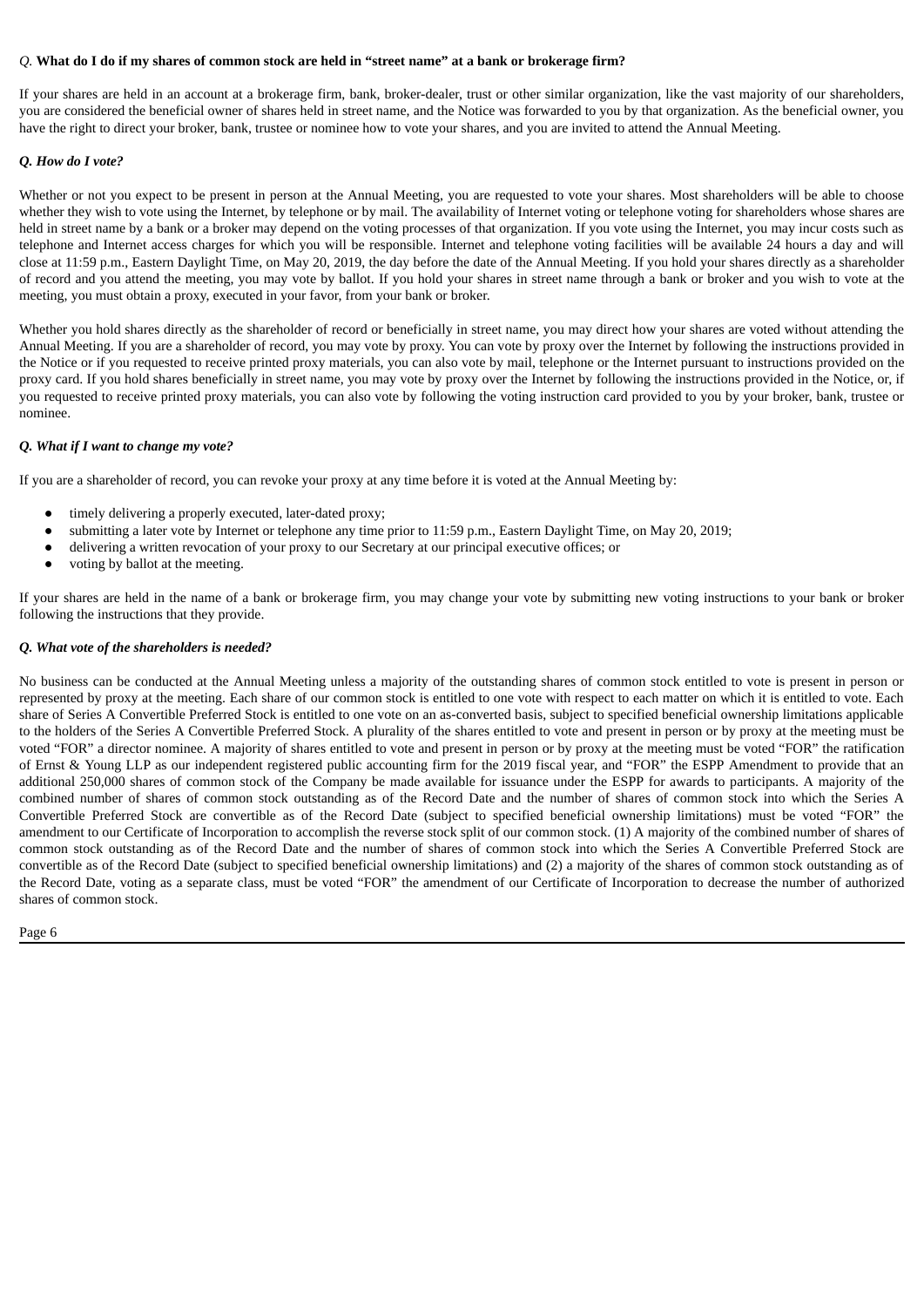#### Q. What happens if I request a paper copy of proxy material and return my signed proxy card but forget to indicate how I want my shares of common *stock voted?*

If you sign, date and return your proxy and do not mark how you want to vote, your proxy will be counted as a vote "FOR" all of the nominees for directors, "FOR" the ratification of our independent registered public accounting firm, "FOR" the approval of the ESPP Amendment, "FOR" approval of the reverse stock split, and "FOR" approval of authorizing a decrease in the number of authorized shares of the Company, and in the discretion of the proxy holders for such other business as may properly come before the meeting.

#### Q. What happens if I do not instruct my broker how to vote or if I indicate I wish to "abstain" on the proxy?

If you hold shares in street name through a broker or other nominee and do not vote your shares or provide voting instructions, your broker may vote for you on "routine" proposals but not on "non-routine" proposals. Rules of the New York Stock Exchange ("NYSE") determine whether proposals are routine or non-routine. Therefore, if you do not vote on the non-routine proposals or provide voting instructions, your broker will not be allowed to vote your shares on these matters. This will result in a "broker non-vote". Broker non-votes are not counted as shares present and entitled to vote so they will not affect the outcome of the vote.

We expect that the following proposals will be considered "routine" under applicable NYSE rules: Proposal 2 (the ratification of Ernst & Young LLP as the Company's independent registered public accountants), Proposal 4 (the Reverse Split Amendment), and Proposal 5 (the Authorized Stock Amendment). Accordingly, if you do not provide voting instructions to your broker, we expect that your broker **will be** permitted to vote your shares on each of these proposals. We expect that Proposal 1 and Proposal 3 will be considered "non-routine" under applicable NYSE rules. Accordingly, if you do not provide voting instructions to your broker, we expect that your broker **will not be** permitted to vote your shares on each of these proposals.

If you indicate that you wish to "abstain," your vote will have the same effect as a vote against the proposal or the election of the applicable director.

#### *Q. What if other matters are voted on at the Annual Meeting?*

If any other matters are properly presented for consideration at the Annual Meeting and you have voted your shares by Internet, telephone or mail, the persons named as proxies in your proxy will have the discretion to vote on those matters for you. As of the date we filed this proxy statement with the Securities and Exchange Commission, the Board of Directors did not know of any other matter to be presented at the Annual Meeting.

#### *Q. What do I need to do if I plan to attend the meeting in person?*

All shareholders must present a form of personal identification in order to be admitted to the meeting. If your shares are held in the name of a bank, broker or other holder of record, you also must present proof of your ownership, such as a bank or brokerage account statement, to be admitted to the meeting.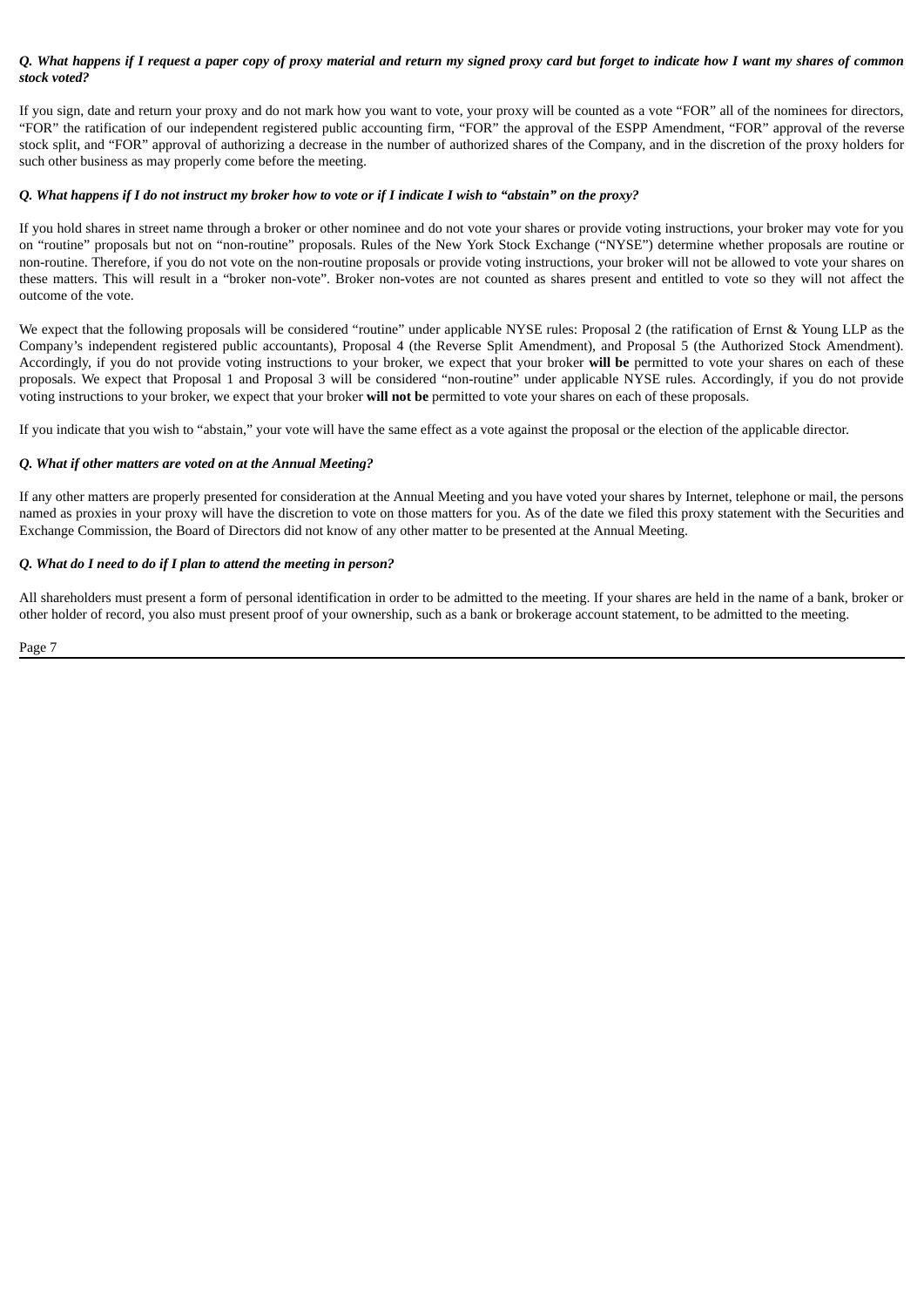#### <span id="page-8-0"></span>**INFORMATION ABOUT THE BOARD OF DIRECTORS**

The number of directors set by the Board is nine. Currently, there are two vacancies on the Board, one vacancy in Class I and one vacancy in Class II. Robert J. Messey, a Class III director, discussed with the Nominating and Corporate Governance Committee of the Board his intent to retire from the Board in the next year. On the recommendation of the Committee, the Board nominated Mr. Messey for election to the Board to fill the vacancy in Class I and serve a oneyear term which, if approved, will create a vacancy in Class III.

Set forth below is the name, age, and business experience of each of the continuing directors and nominees of the Company, including the specific experience, qualifications, attributes or skills that led to the conclusion that such person should serve as a director. Dr. Nathan Fischel is the father of David L. Fischel, our Chief Executive Officer and Chairman of the Board.

#### Class I Director (Nominee for election to the Board at the 2019 Annual Meeting to serve a one-year term until the 2020 Annual Meeting)

#### **Robert J. Messey**

*Director since May 2005*

Mr. Messey, 73, served as the senior vice president and chief financial officer of Arch Coal, Inc. from December 2000 until his retirement in April 2008. Prior to joining Arch Coal, he served as the vice president of financial services of Jacobs Engineering Group, Inc. from 1999 to 2000 following that company's acquisition of Sverdrup Corporation, where he served as senior vice president and chief financial officer from 1992 to 1999. Mr. Messey was an audit partner at Ernst & Young LLP from 1981 to 1992. He previously served as a director and member of the audit and compensation committees of Oxford Resource Partners, LP, a publicly traded coal mining company, from May 2010 to December 2014, and as a director and chairman of the audit committee of Baldor Electric Company, a publicly traded manufacturer of industrial electrical motors, from May 1993 to January 2011. He serves as an advisory director, chairman of the audit committee, and member of the compensation committee of a privately held mining company. Mr. Messey earned his B.S.B.A. from Washington University. Mr. Messey's experience in finance and accounting provides the Board with a great deal of expertise on financing, accounting and compliance matters.

#### Class III Directors (terms expiring at the 2019 Annual Meeting; Nominees for election to the Board at the 2019 Annual Meeting to serve a three-year **term until the 2022 Annual Meeting)**

#### **Nathan Fischel, M.D.**

*Director since February 2017*

Dr. Fischel, 63, is the Founder and CEO of DAFNA Capital Management, LLC. DAFNA Capital is an SEC registered investment advisor with a highly successful investment track record of over 18 years focused on innovations in biotechnology and medical devices. Dr. Fischel was Professor of Pediatrics at UCLA School of Medicine, and attending physician in Pediatric Hematology and Oncology at Cedars-Sinai Medical Center in Los Angeles. He has published over 120 peer-reviewed scientific and medical manuscripts and book chapters, has been the principal investigator of multiple National Institutes of Health ("NIH") funded research grants, has served repeatedly on internal and external review panels at the NIH, and was appointed by the U.S. Secretary of Health and Human Services to serve for four years on the Advisory Council of one of the NIH's institutes. Dr. Fischel received his M.D. from the Technion Israel Institute of Technology and served his internship year at Hadassah Hospital in Jerusalem. He completed his residency and fellowship in Pediatrics and Pediatric Hematology and Oncology at the Children's Hospital and the Dana-Farber Cancer Institute, Harvard Medical School in Boston, and his postgraduate research training in Molecular Genetics at Oxford University in England. Dr. Fischel's experience as a physician enables him to provide critical perspectives regarding our technologies and commercial adoption of our products and his extensive knowledge of medical device companies allows him to provide insight to the Board on strategic decisions.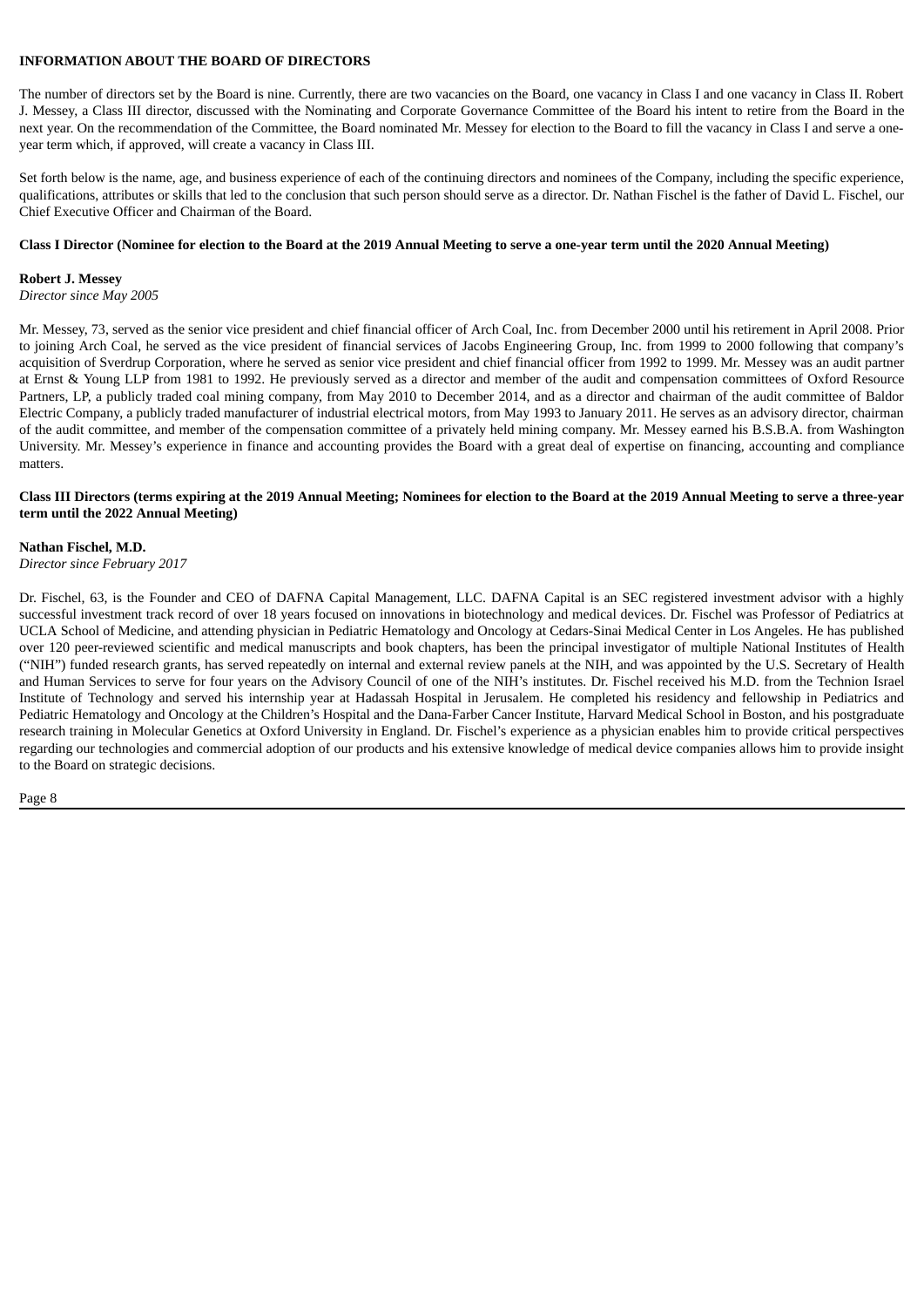Mr. Levin, 35, is the Director of Research for Arbiter Partners Capital Management LLC and a principal in the firm. Mr. Levin serves on the board of directors for Capital Senior Living Corporation and is a former board member of Mood Media Corporation, American Community Properties Trust and Presidential Life Corporation. Mr. Levin is also Vice Chairman of the Board of Directors of the Cerebral Palsy Association of New York State. Mr. Levin is a member of the New York Society of Securities Analysts and a CFA charter holder. Mr. Levin holds a Bachelor of Science degree in Management with a concentration in Finance from the A.B. Freeman School of Business at Tulane University and has completed the Investment Decisions and Behavioral Finance program at the John F. Kennedy School of Government at Harvard University. Mr. Levin's securities industry experience and experience with other publicly traded companies permits him to offer valuable insight into corporate governance, audit, and risk and liability issues.

#### **Class I Directors (terms expiring at the 2020 Annual Meeting)**

#### **David W. Benfer**

*Director since February 2005*

Mr. Benfer, 72, has served as the chairman of The Benfer Group LLC, which provides advisory services to healthcare providers and suppliers, since 2010. From 1999 to 2009, Mr. Benfer served as president and chief executive officer of Saint Raphael Healthcare System and the Hospital of Saint Raphael, New Haven, Connecticut. Prior to that, he was the president and chief executive officer of the Provena-Saint Joseph/Morris Health Network in Joliet, Illinois from 1992 to 1999. Mr. Benfer served as senior vice president for Hospital and Urban Affairs for the Henry Ford Health System in Detroit and chief executive officer of the Henry Ford Hospital from 1985 to 1992. He served as the chairman of the American College of Healthcare Executives (ACHE) from 1998 to 1999 and on its board of governors from 1992 to 2000. Mr. Benfer was named a Fellow of ACHE in 1981 and served on the board of the Catholic Health Association from 2003 until 2008. Mr. Benfer also serves as a director of a private financial institution and chairman of the board of a private healthcare service company. He earned his M.B.A. from Xavier University and his B.S.B.A. from Wittenburg University. Mr. Benfer's extensive experience in the healthcare industry and in hospital management provides the Company with useful industry information related to technology acquisition, governance, and risk and liability issues.

#### **Arun S. Menawat, Ph.D.**

*Director since September 2016*

Dr. Menawat, 64, has served as the CEO and a director of Profound Medical Inc. (TXSV:PRN) (OTCQX:PRFMF), a medical device company that is driving commercialization of real-time MRI-guided ablation treatment for prostate cancer, since August 2016. Dr. Menawat has an accomplished history of executive leadership success in the healthcare industry. He was previously the chairman of the board of directors, President and CEO of Novadaq Technologies Inc. (TXS:NDQ) (NASDAQ:NVDQ). Under his 13-year tenure at Novadaq, he transformed the company from a small private pre-commercial company into the leader in intraoperative imaging and was instrumental in signing strategic partnerships with companies including Intuitive Surgical, LifeCell, and KCI. He obtained a Ph.D. in Chemical (Bio) Engineering from the University of Maryland, while concurrently completing a fellowship in biomedical engineering at the U.S. National Institute of Health, and holds an Executive MBA from the J.L. Kellogg School of Management, Northwestern University. In 2014, Dr. Menawat was named the EY Ontario Entrepreneur of the Year in the health sciences category. Dr. Menawat's strong executive experience with medical device companies provides the Board valuable guidance for product innovation, customer initiatives and operational matters.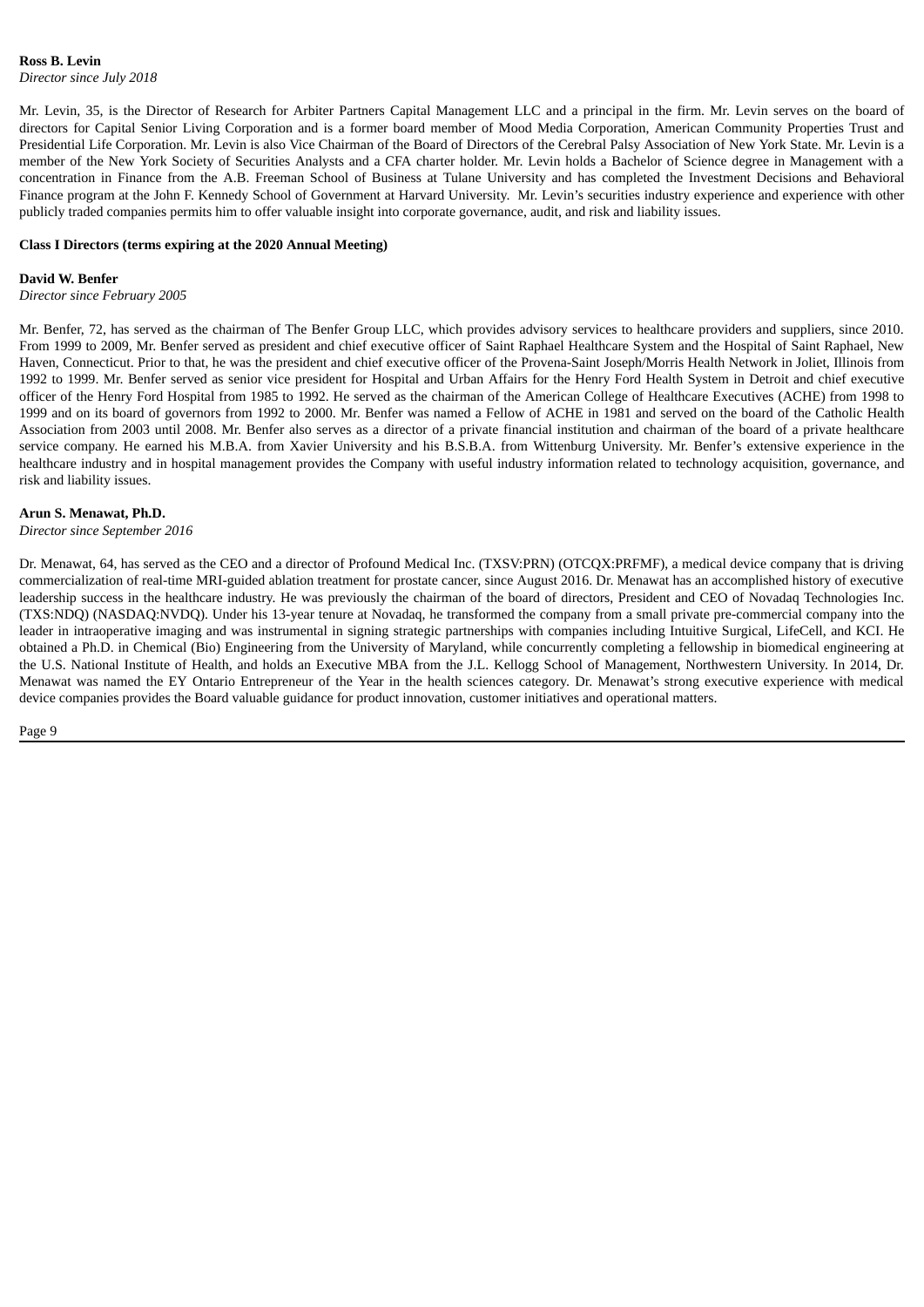#### **Class II Directors (terms expiring at the 2021 Annual Meeting) David L. Fischel**

*Chief Executive Officer and Chairman of the Board since February 2017 Director since September 2016*

Mr. Fischel, 32, was named chief executive officer and chairman of the board on February 3, 2017. He has served as a director of Stereotaxis since leading the equity investment and positive strategic initiatives announced in September 2016. He has served for over nine years as Principal and portfolio manager for medical device investments at DAFNA Capital Management, LLC. In addition to his research responsibilities, Mr. Fischel has been deeply involved in all aspects of DAFNA Capital's operations including legal, accounting, IT, compliance, human resources and marketing. Prior to joining DAFNA Capital, he was a research analyst at SCP Vitalife, a healthcare venture capital fund. Mr. Fischel completed his B.S. magna cum laude in Applied Mathematics with a minor in Accounting at the University of California at Los Angeles and received his MBA from Bar-Ilan University in Tel Aviv. He is a Certified Public Accountant, Chartered Financial Analyst and Chartered Alternative Investment Analyst. Mr. Fischel's financial experience and understanding of the medical device industry enables him to make valuable contributions to our strategic initiatives and general management matters.

#### **Joe Kiani**

*Director since September 2016*

Mr. Kiani, 54, is the founder, Chairman, and CEO of Masimo, a global medical technology innovator. He has been a beacon for patient safety and innovation in healthcare for more than 25 years. He founded Masimo in 1989 to improve patient outcomes and reduce the cost of care by taking noninvasive monitoring to new sites and applications. Under his leadership, Masimo has grown from a "garage start up" into a successful publicly traded company (NASDAQ: MASI) employing more than 3,500 people. Masimo has helped to solve the "unsolvable" problems plaguing patient monitoring through significant inventions with more than 600 issued and pending patents worldwide. Committed to patient safety, Mr. Kiani founded the Patient Safety Movement Foundation in 2012 and the World Patient Safety, Science & Technology Summit. The Patient Safety Movement Foundation (PSMF) has the goal of eliminating preventable deaths by 2020 in the US, and to significantly reduce preventable deaths in hospitals worldwide. Today, PSMF has over 1700 hospitals from around the world that have committed to patient safety. In January 2016, the hospitals that had joined Patient Safety Movement reported 24,643 lives saved annually. Mr. Kiani's deep understanding of the healthcare industry as well as his broad experience in strategic planning, strategic innovations, engineering and product innovation are valuable in supporting and guiding our product development, growth, technology innovation and operational excellence.

#### <span id="page-10-0"></span>**CORPORATE GOVERNANCE INFORMATION**

#### **Board Leadership Structure and Board Role in Risk Oversight**

David L. Fischel became chief executive officer and chairman of the Board on February 3, 2017. Since February 2015, David W. Benfer has served as the lead independent director. The Board believes that it should have flexibility to make the determination of whether the same person should serve as both the chief executive officer and chairman of the board or if the roles should be separate. The Board believes that its current leadership structure, with the positions of chief executive officer and chairman of the Board held by the same individual and Mr. Benfer serving as lead independent director, provides appropriate leadership for the Company and best serves the shareholders. Mr. Benfer provides independent leadership on the Board and interacts with the chief executive officer and the independent directors to facilitate communications. Our independent directors regularly have executive sessions as part of our regular meeting schedule, during which only the independent directors are present. Mr. Benfer leads these sessions and provides feedback to the chief executive officer.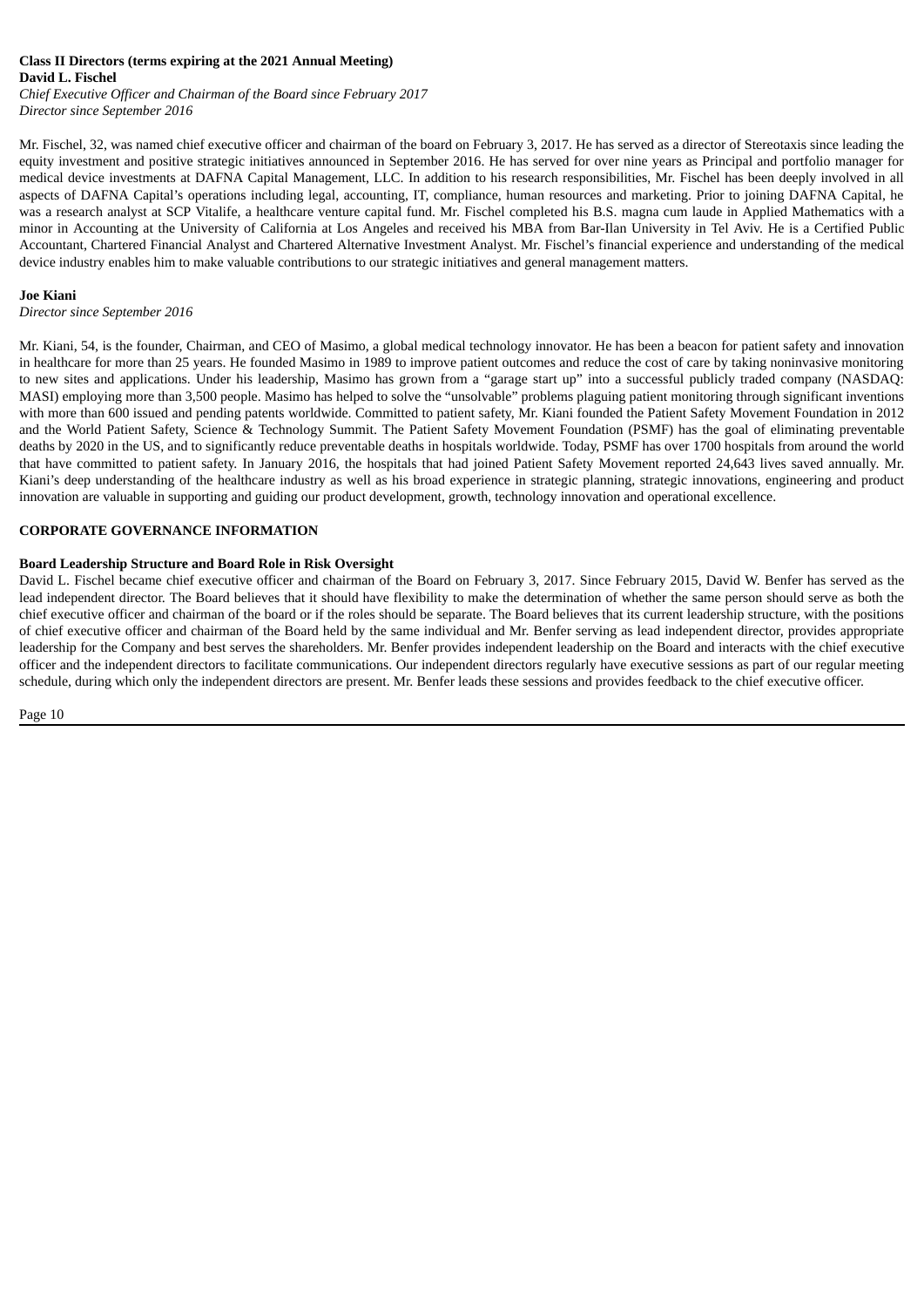Our Board provides risk oversight to the Company through the Audit Committee. The Audit Committee monitors financial, healthcare compliance, and regulatory risks. This oversight process takes place through discussions at committee meetings with the members of senior management who are responsible for the Company's risk management policies and procedures. In addition, the Audit Committee regularly meets in a private session with the Company's independent auditors.

#### **Director Independence**

Our common stock was listed on The Nasdaq Capital Market until August 4, 2016. On August 4, 2016, our common stock began trading on the OTCQX $^{\circledR}$ Best Market. The OTCQX $^{\circledR}$  Best Market does not require that a majority of the board of directors be independent. Our Board has continued to consider the independence of our directors under the listing standards of The Nasdaq Capital Market. Currently, all of our directors are independent except David L. Fischel and Dr. Nathan Fischel.

Further, our Board determined that each of our directors and each member of the Audit Committee, Compensation Committee, and Nominating and Corporate Governance Committee were independent in 2018 under the listing standards of The Nasdaq Capital Market, except David L. Fischel and Dr. Nathan Fischel.

#### **Director Nomination Process**

The Nominating and Corporate Governance Committee is responsible for identifying and recommending to the Board candidates to serve as members of the Board. In carrying out this responsibility, the committee has adopted a written policy setting forth the minimum qualifications to serve as a director of the Company. These minimum qualifications emphasize integrity, independence, experiences, strength of character, mature judgment and technical skills applicable to the Company. The committee will also consider whether the candidate is able to represent all shareholders of the Company fairly and equally, without favoring or advancing any particular shareholder or other constituency of the Company.

The committee also seeks Board members from diverse professional backgrounds who combine a broad spectrum of experience and expertise with a reputation for integrity. Directors should have experience in positions with a high degree of responsibility, be leaders in the companies or institutions with which they are affiliated, and/or be selected based upon contributions they can make to the Company and Board. We do not have a formal policy regarding diversity, but the Board is committed to a diverse membership. In selecting nominees, the Board does not discriminate on the basis of race, color, national origin, gender, religion, disability, or sexual orientation.

The committee may approve, in its discretion, the candidacy of a nominee who does not satisfy all of these requirements if it believes the service of the nominee is in the best interests of the Company and its shareholders.

The committee has written procedures for identifying and evaluating candidates for election to the Board. The material elements of that process are as follows:

- The committee gives due consideration to the re-nomination of incumbent directors who desire to continue their service and who continue to satisfy the committee's criteria for membership on the Board.
- If there is no qualified and available incumbent or if there is a vacancy on the Board, the committee will identify and evaluate new candidates and will solicit or entertain recommendations for nominees from other Board members and the Company's management. The committee also may engage a professional search firm to assist it in identifying qualified candidates.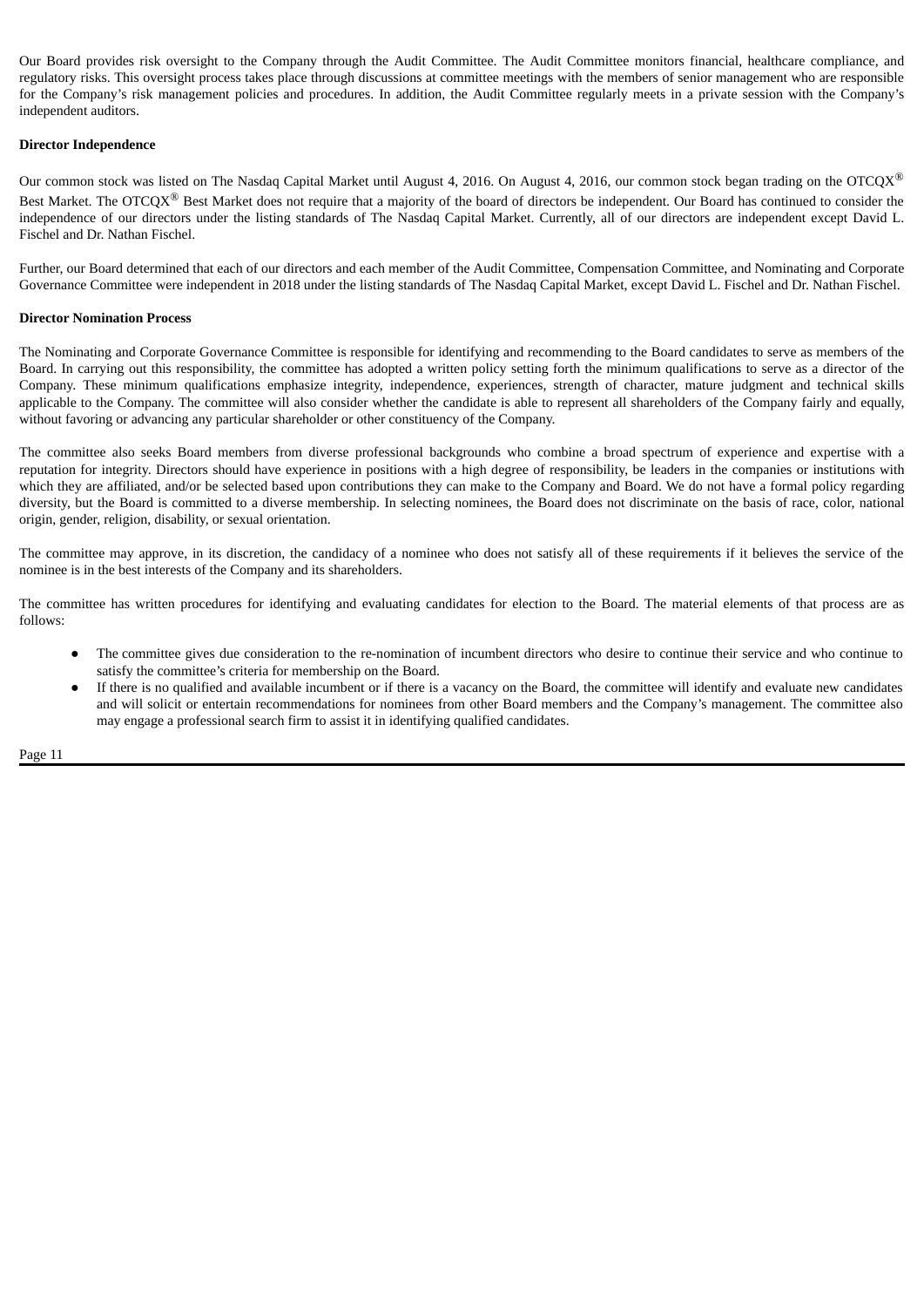#### **Nomination of Directors by Shareholders**

The Nominating and Corporate Governance Committee will evaluate candidates proposed by shareholders for nomination as directors under criteria similar to the evaluation of other candidates. Our bylaws provide that shareholders seeking to nominate candidates for election as directors at an annual meeting of shareholders must provide timely notice in writing. To be timely, a shareholder's notice must be delivered to or mailed and received at our principal executive offices not more than 120 days or less than 90 days prior to the anniversary date of the immediately preceding annual meeting of shareholders. However, in the event that the annual meeting is called for a date that is not within 30 days before or after such anniversary date, notice must be received not later than the close of business on the 10th day following the date on which notice of the date of the annual meeting was mailed to shareholders or made public, whichever occurs first. Our bylaws specify requirements as to the form and content of a shareholder's notice. These provisions may preclude shareholders from making nominations for directors at an annual meeting of shareholders.

The Nominating and Corporate Governance Committee has established a written policy that it will consider recommendations for the nomination of a candidate submitted by holders of the Company's shares entitled to vote generally in the election of directors. The material elements of that policy include the following:

- The committee will give consideration to these recommendations for positions on the Board where the committee has determined not to renominate a qualified incumbent director;
- For each annual meeting of shareholders, it is anticipated that the committee will accept for consideration only one recommendation from any shareholder or affiliated group of shareholders (within the meaning of SEC Regulation 13D); and
- While the committee has not established a minimum number of shares that a shareholder must own in order to present a nominating recommendation for consideration, or a minimum length of time during which the shareholder must own its shares, the committee may, in its discretion, take into account the size and duration of a recommending shareholder's ownership interest in the Company.

The committee may, in its discretion, also consider the extent to which the shareholder making the nominating recommendation intends to maintain its ownership interest in the Company; to the extent such information is available to the committee. The committee may elect not to consider recommendations of nominees who do not satisfy the criteria described above, including that a director must represent the interests of all shareholders and not serve for the purpose of favoring or advancing the interests of any particular shareholder group or other constituency. Absent special or unusual circumstances, only those recommendations whose submission complies with the procedural requirements adopted by the committee will be considered by the committee.

Any shareholder wishing to submit a candidate for consideration should send the following information to the corporate secretary, Stereotaxis, Inc., 4320 Forest Park Avenue, Suite 100, St. Louis, Missouri 63108:

- Shareholder's name, number of shares owned, length of period held and proof of ownership;
- Name, age, business and residential address of candidate;
- A detailed résumé describing, among other things, the candidate's educational background, occupation, employment history and material outside commitments (e.g., memberships on other boards and committees, charitable foundations);
- A supporting statement which describes the candidate's reasons for seeking election to the Board and documents his/her ability to satisfy the director qualifications described herein;
- Any information relating to the candidate that is required to be disclosed in the solicitation of proxies for election of director;
- The class and number of shares of our capital stock that are beneficially owned by the candidate;
- A description of any arrangements or understandings between the shareholder and the candidate; and
- A signed statement from the candidate, confirming his/her willingness to serve on the Board.

Our corporate secretary will promptly forward such materials to the chair of our Nominating and Corporate Governance Committee and our chairman of the Board. Our corporate secretary will also maintain copies of such materials for future reference by the committee when filling Board positions. Shareholders may submit potential director candidates at any time pursuant to these procedures.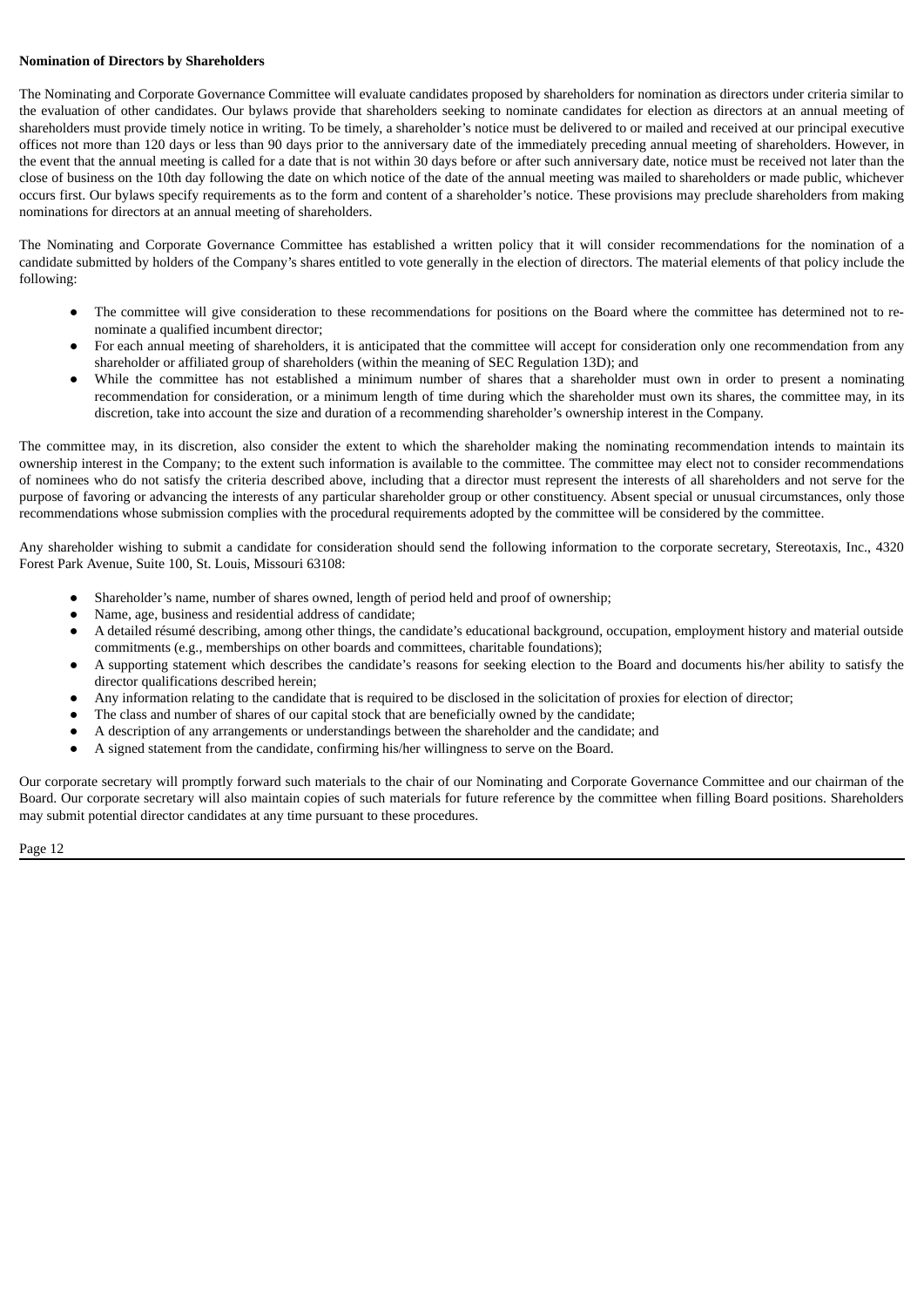#### **Shareholder Communications Policy**

Any shareholder wishing to send communications to our Board should send the written communication and the following information to our Corporate Secretary, Stereotaxis, Inc., 4320 Forest Park Avenue, Suite 100, St. Louis, Missouri 63108:

- Shareholder's name, number of shares owned, length of period held and proof of ownership;
- Name, age, business and residential address of shareholder; and
- Any individual director or committee to whom the shareholder would like to have the written statement and other information sent.

The corporate secretary will forward the information to the chairman of the Board, if addressed to the full Board, or to the specific director to which the communication is addressed.

#### **Code of Ethics and Business Conduct**

Our Board has adopted a Code of Ethics and Business Conduct that applies to all of our directors, officers and employees. Shareholders may download a free copy of our Code of Business Conduct and Ethics from our website (www.stereotaxis.com) or by request to our Chief Compliance Officer as follows:

> Kevin Barry, CLO, CCO & Secretary Stereotaxis, Inc. 4320 Forest Park Avenue, Suite 100 St. Louis, Missouri 63108 314-678-6100

We intend to promptly disclose any amendments to, or waivers from, any provision of the Code of Business Conduct and Ethics by posting the relevant material on our website (www.stereotaxis.com) in accordance with SEC rules.

#### <span id="page-13-0"></span>**BOARD MEETINGS AND COMMITTEES**

#### **Board Meetings**

During fiscal year 2018, the Board of Directors held five meetings. During fiscal year 2018, all incumbent directors attended 75% or more of the aggregate meetings of the Board and the Board committees on which they served during the period they held office. Directors are not required to attend our Annual Meeting of Shareholders. None of our directors attended our 2018 Annual Meeting of Shareholders.

#### **Board Committee Membership**

The Board has established three standing committees. Presently, the standing committees are: Audit, Compensation, and Nominating and Corporate Governance. Committee membership as of the end of fiscal year 2018 was as follows:

**Audit Compensation** Robert J. Messey, Chairman Arun Menawat, Chairman Arun Menawat, Chairman David W. Benfer Nathan Fischel Ross B. Levin **Robert J. Messey** 

#### **Nominating & Corporate Governance**

David W. Benfer, Chairman David L. Fischel Joe Kiani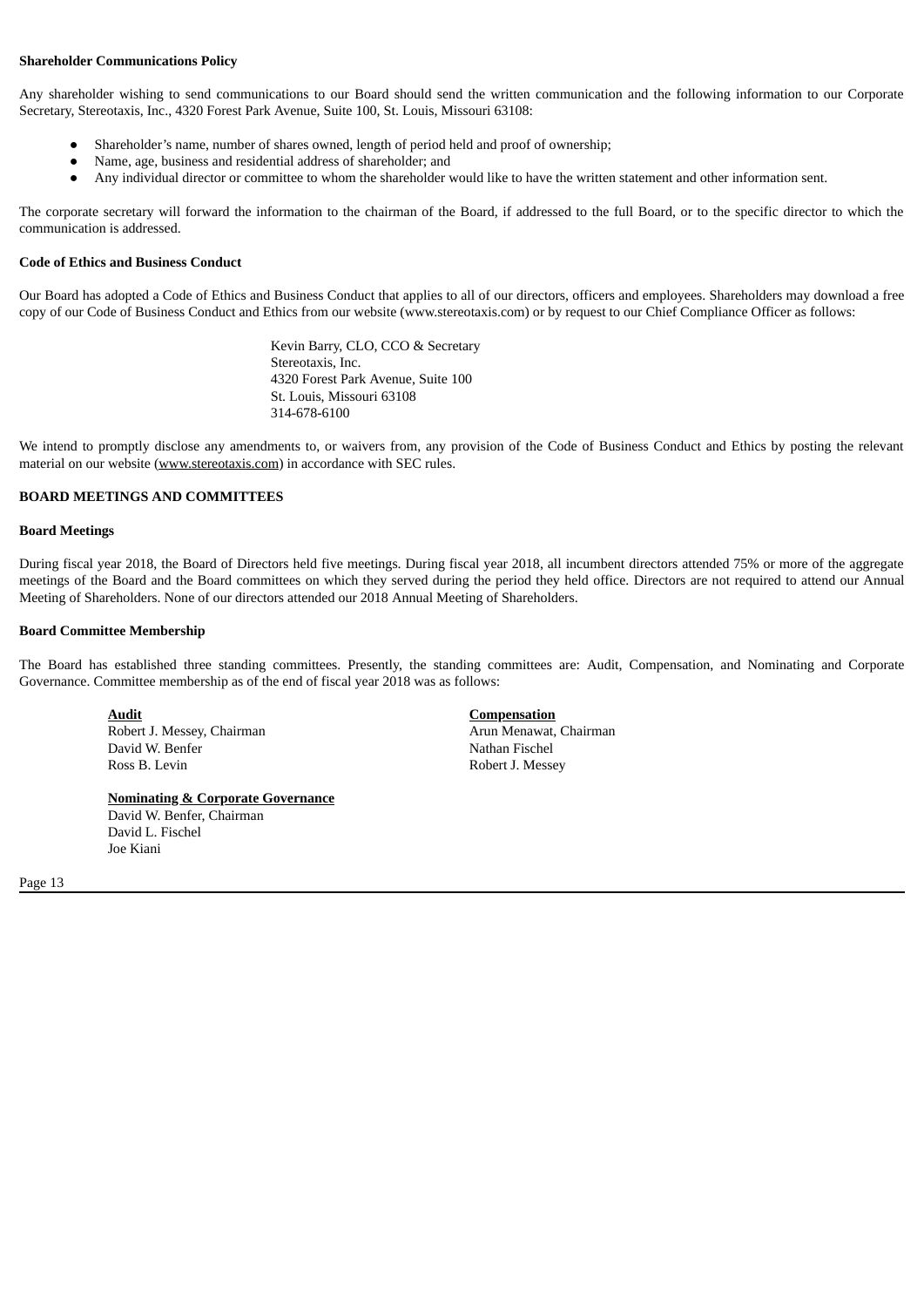The Board has adopted a written charter for each of the committees. The charters of our Audit, Compensation, and Nominating and Corporate Governance Committees, and our Code of Ethics and Business Conduct are published on our website at www.stereotaxis.com, Investors, Governance. These materials are available in print to any shareholder upon request. From time to time, the Board and the committees review and update these documents, as they deem necessary and appropriate.

#### **Audit Committee**

The Board has determined that each member of the Audit Committee is independent under the listing standards of the NASDAQ Capital Market and the enhanced independence standards for audit committee members set forth in SEC rules under the Securities Exchange Act of 1934. Further, our Board has determined that each member of the Audit Committee is financially sophisticated and that Mr. Messey, who currently serves as the chair of the Audit Committee, qualifies as an Audit Committee Financial Expert under SEC rules and regulations. The Audit Committee assists our Board in its oversight of:

- the integrity of our financial statements;
- our accounting and financial reporting process, including our internal controls;
- our compliance with legal and regulatory requirements;
- the independent registered public accountants' qualifications and independence; and
- the performance of our independent registered public accountants.

The Audit Committee has direct responsibility for the appointment, compensation, retention and oversight of our independent registered public accountants. In addition, the Audit Committee must approve in advance:

- any related-party transaction that creates a conflict of interest situation;
- all audit services; and
- all non-audit services, except for *de minimis* non-audit services, provided the Audit Committee has approved such *de minimis* services prior to the completion of the audit.

During fiscal year 2018, the Audit Committee met six times.

#### **Compensation Committee**

Our Board has determined that each director serving on the Compensation Committee during 2018 was independent under the listing standards of The Nasdaq Capital Market, except Dr. Nathan Fischel, and that each qualified as an "outside director" under Section 162(m) of the Internal Revenue Code of 1986 and as a "non-employee director" under Rule 16b-3 under the Securities Exchange Act of 1934. The functions of the Compensation Committee include:

- assisting management and the Board in defining an executive compensation policy;
- **●** determining the total compensation package for our chief executive officer and other executive officers;
- **●** performing or, to the extent deemed appropriate delegating to our officers, reviewing and monitoring the administration of our equity-based compensation plans and qualified and non-qualified benefit plans;
- **●** approving new incentive plans and major benefit programs; and
- approving changes to the outside directors' compensation program.

The Compensation Committee has authority to retain compensation consultants to furnish advice or assistance to the committee within the scope of its duties. The committee has direct responsibility for the appointment, retention, and compensation of the compensation consultants as well as the oversight of the work of the consultants. In selecting any compensation consultant, the committee considers the factors relevant to the consultant's independence from management in accordance with the listing standards of The Nasdaq Capital Market.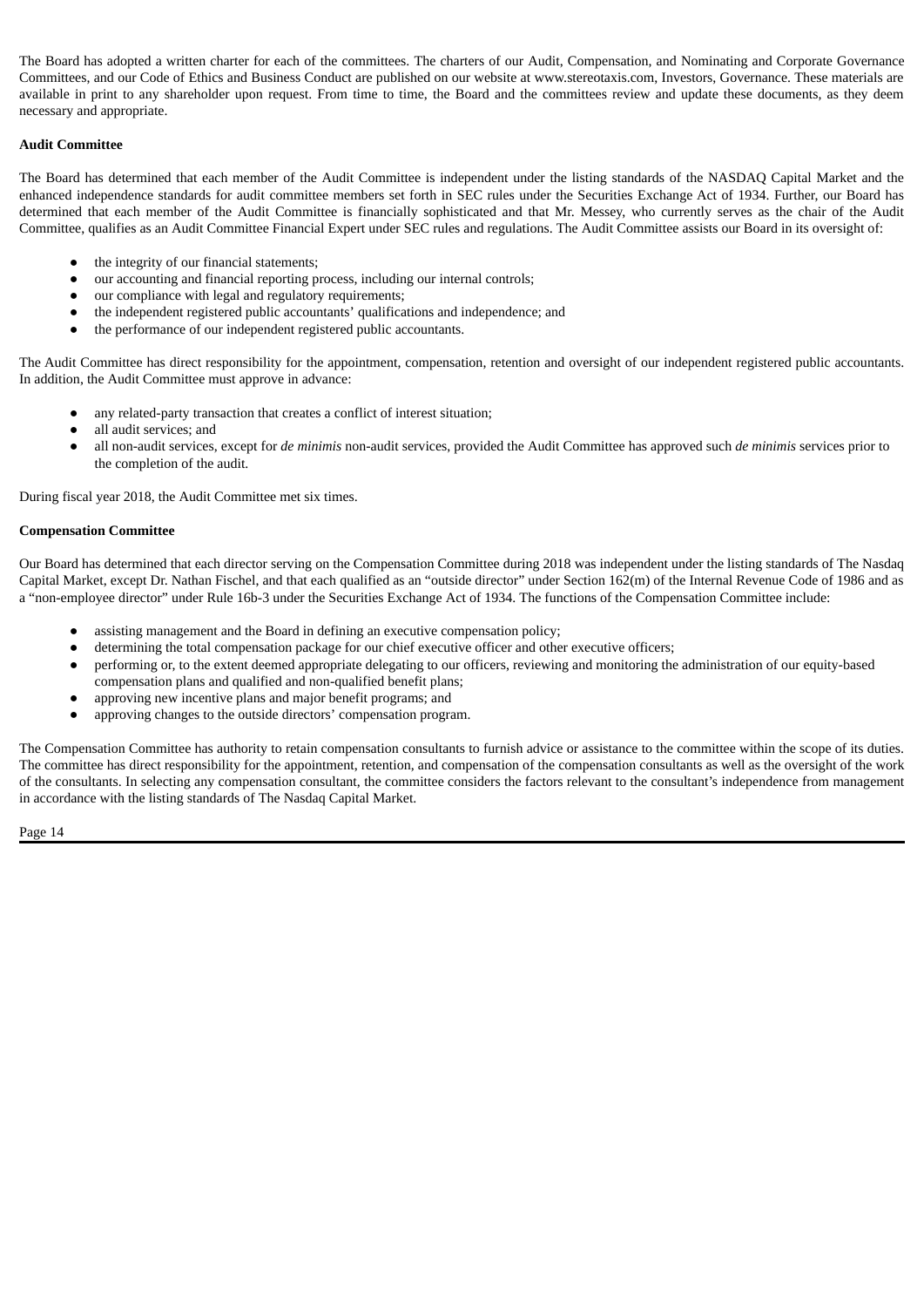During fiscal year 2018, the Compensation Committee met one time and acted four times by unanimous written consent.

#### **Nominating and Corporate Governance Committee**

Our Board has determined that each director serving on the Nominating and Corporate Governance Committee during 2018 was independent under the listing standards of The Nasdaq Capital Market, except David L. Fischel. The Nominating and Corporate Governance Committee assists the Board in:

- identifying and evaluating individuals qualified to become Board members;
- reviewing director nominees received from shareholders;
- selecting director nominees for submission to the shareholders at our annual meeting;
- selecting director candidates to fill any vacancies on the Board;
- overseeing the structure and operations of the Board, including recommending Board committee structure, appointments and responsibilities; and
- overseeing our healthcare compliance policies.

The Nominating and Corporate Governance Committee is also responsible for developing and recommending to the Board a set of corporate governance guidelines and principles. During fiscal year 2018, the Nominating and Corporate Governance Committee met one time.

#### <span id="page-15-0"></span>**DIRECTOR COMPENSATION**

#### **Director Compensation Policy**

In February 2017, the Compensation Committee adopted a new compensation program for our non-employee directors effective January 1, 2017. Each director now receives an annual award of 60,000 restricted share units. The annual equity awards will be made in two equal installments on the first business day of January and the first business day of July in each calendar year, paid in arrears and pro-rated according to the length of time served as a director. Each director will have the option to choose one of two vesting schedules prior to the commencement of the year. The restricted share units will vest immediately with the first option. Alternately, with the second option, the restricted share units will vest on the earliest to occur of (i) the fifth anniversary of the date of the award, (ii) the date on which the service of the director on the Board of Directors terminates, or (iii) a Change of Control of the Company.

We reimburse our directors for reasonable out-of-pocket expenses incurred in connection with attendance and participation in Board and committee meetings.

#### **Compensation of Directors**

#### **The following table discloses compensation to our non-employee directors for their services during 2018:**

| <b>Director</b>                        | <b>Fees Earned</b><br>or Paid in<br>Cash<br>$($ \$) | <b>Stock Awards</b><br>$(5)^{(1)}$ | Option<br><b>Awards</b><br>$($ \$) | All<br>Other<br>Compensation | <b>Total</b><br>$($)$ |
|----------------------------------------|-----------------------------------------------------|------------------------------------|------------------------------------|------------------------------|-----------------------|
| David W. Benfer <sup>(2)</sup>         | ٠                                                   | 58,500                             | ٠                                  | $\qquad \qquad$              | 58,500                |
| David L. Fischel <sup>(3)</sup>        | $\overline{\phantom{a}}$                            | 58,500                             | -                                  | $\overline{\phantom{a}}$     | 58,500                |
| Nathan Fischel, M.D. <sup>(4)</sup>    |                                                     | 58,500                             |                                    | $\qquad \qquad$              | 58,500                |
| Joe Kiani $(3)$                        | $\overline{\phantom{0}}$                            | 58,500                             | $\overline{\phantom{0}}$           | $\overline{\phantom{0}}$     | 58,500                |
| Ross Levin <sup><math>(5)</math></sup> |                                                     | 39,479                             |                                    |                              | 39,479                |
| Dr. Arun S. Menawat <sup>(3)</sup>     | $\overline{\phantom{0}}$                            | 58,500                             | $\overline{\phantom{0}}$           |                              | 58,500                |
| Robert J. Messey <sup>(6)</sup>        | ٠                                                   | 58,500                             | ۰                                  | $\qquad \qquad$              | 58,500                |
| Fred A. Middleton <sup>(7)</sup>       | $\overline{\phantom{a}}$                            | 19,147                             | -                                  | $\overline{\phantom{a}}$     | 19,147                |
| Page 15                                |                                                     |                                    |                                    |                              |                       |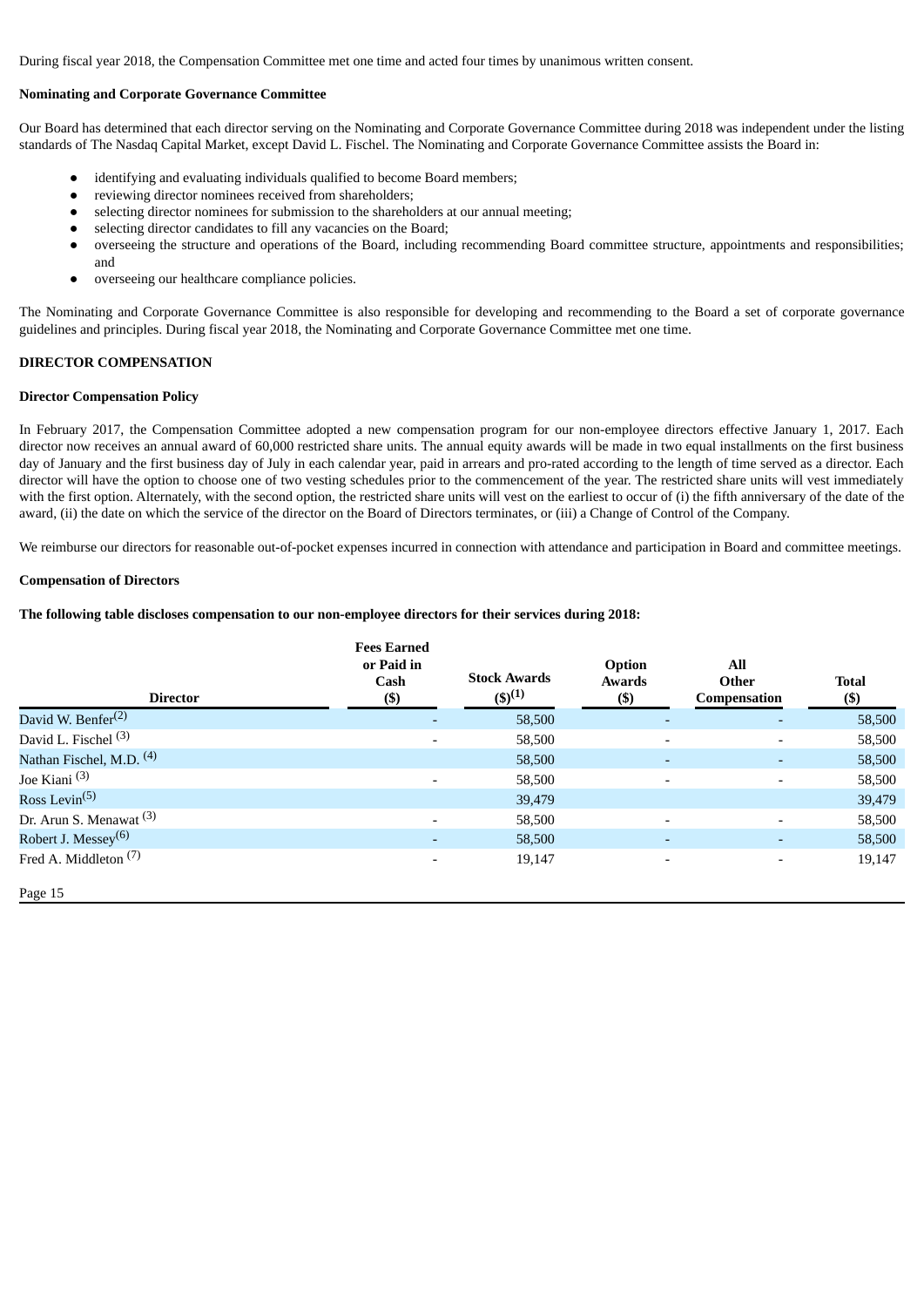- (1) Amount represents the aggregate grant date fair value computed in accordance with FASB ASC Topic 718. Includes restricted share units granted in 2019 for services performed in 2018.
- (2) 5,400 options were outstanding as of December 31, 2018, all of which were exercisable as of such date. 30,000 restricted share units vested January 2, 2019.
- (3) 90,000 restricted share units were outstanding as of December 31, 2018, none of which were vested as of such date.
- (4) 94,500 restricted share units were outstanding as of December 31, 2018, none of which were vested as of such date.
- (5) 4,973 restricted stock units were outstanding as of December 31, 2018, none of which were vested as of such date. Mr. Levin was appointed to the Board June 4, 2018.
- (6) 6,925 options were outstanding as of December 31, 2018, all of which were exercisable as of such date, and 30,000 restricted share units were outstanding as of December 31, 2018, none of which were vested as of such date.
- (7) Mr. Middleton resigned from the Board of Directors on June 4, 2018.

#### <span id="page-16-0"></span>**PROPOSAL 1: ELECTION OF DIRECTORS**

Under the Company's bylaws, the number of directors of the Company may be fixed or changed from time to time by resolution of a majority of the Board of Directors, provided the number shall be no less than three and no more than fifteen. Currently, the Board has set the number of directors of the Company at nine. The directors are divided into three classes: Class I, Class II and Class III, each class to be as nearly equal in number as possible. The directors in each class are elected for a term of three years. Currently, there is one vacancy in Class I and one vacancy in Class II.

Shareholders are being asked to elect one director, Robert J. Messey, as a Class I director for a term of one year until the 2020 Annual Meeting of Shareholders, which is the remaining term of the Class I directors. Shareholders are also being asked to elect two directors, Ross B. Levin and Nathan Fischel, M.D., as Class III directors to serve until the 2022 Annual Meeting of Shareholders. The Board nominated Mr. Messey, Mr. Levin, and Dr. Fischel for election at the 2019 Annual Meeting of Shareholders upon the recommendation of the Nominating and Corporate Governance Committee. Each nominee currently is a director of our Company. Following the annual meeting if all nominated directors are elected, there will be a vacancy in one position of the Class II directors and a vacancy in one position of the Class III directors. Certain information with respect to the nominees for election is set forth above under the headings "Information about the Board of Directors" and "Board Meetings and Committees." Proxies cannot be voted for a greater number of persons than the number of nominees named.

The Board does not contemplate that any of the nominees will be unable to stand for election, but should any nominee become unable to serve or for good cause will not serve; all proxies (except proxies marked to the contrary) will be voted for the election of a substitute nominee recommended by our Board.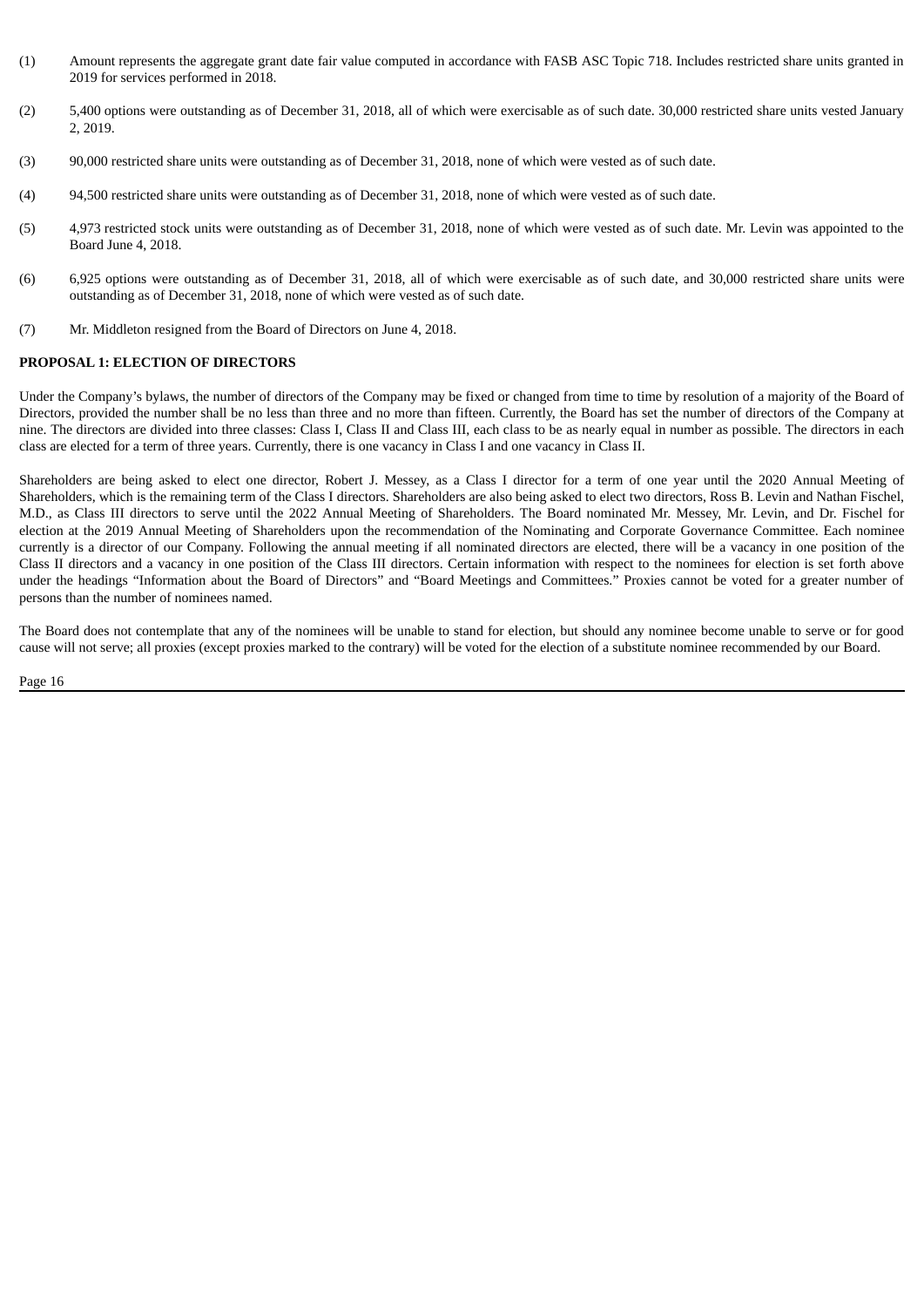#### <span id="page-17-0"></span>**EXECUTIVE COMPENSATION**

#### <span id="page-17-1"></span>*Executive Compensation Summary and Analysis*

The Compensation Committee is tasked with discharging the Board of Directors' responsibilities related to oversight of the compensation of our directors and officers and ensuring that our executive compensation program meets our corporate objectives. The following is a summary and analysis of the executive compensation policies, programs and practices developed by the Compensation Committee, and a description of the compensation of our Named Executive Officers as determined by the committee for fiscal year 2018.

#### *Compensation Philosophy*

The objective of our compensation program is to attract, retain and motivate highly qualified executive officers while aligning the interests of these executives with those of shareholders. When designing compensation packages to achieve this objective, the committee is guided by the following principles:

- *Align pay and performance*: Provide total compensation that is commensurate with stock price performance, the operational and financial success of our business, and the individual performance contributions of executives.
- *Manage program cost and dilution:* Balance other considerations for executive pay programs with their impact on earnings, cash flow and stock dilution.
- *Provide market competitive pay*: Targeted compensation opportunities should generally reflect levels, both in terms of size of pay opportunity and mix of pay elements, observed in the competitive marketplace, as defined by the market median pay levels among companies with which we compete for talent.

We believe that adhering to these principles will create a total compensation program that supports our aim to deliver long-term shareholder value through business performance. In addition to the above principles, the Compensation Committee exercises its judgment in setting pay levels with respect to individual competencies and experience and the internal compensation equity among Named Executive Officers.

#### *Role and Independence of the Consultant*

From time-to-time, when deemed necessary, the Compensation Committee engages the services of an independent compensation consultant to provide the committee with market data and analysis, advice on incentive design practices, and an external perspective on pay trends and legal and regulatory developments. The committee retained Radford, an Aon Hewitt Company, as its independent compensation consultant (the "Consultant") most recently in November 2016. Radford does not provide any services to the Company other than those related to director and executive compensation consulting. The committee considers the Consultant to be fully independent and that the Consultant's work has not raised any conflict of interest.

In 2016, Radford conducted an in-depth study and recommended to the Compensation Committee, and the committee approved, a peer group of 20 companies (listed below) based on objective industry and financial criteria. The Consultant collected and presented to the committee proxy data from the peer group and market data from a broader sample of high technology companies contained in the Radford Global Technology Database.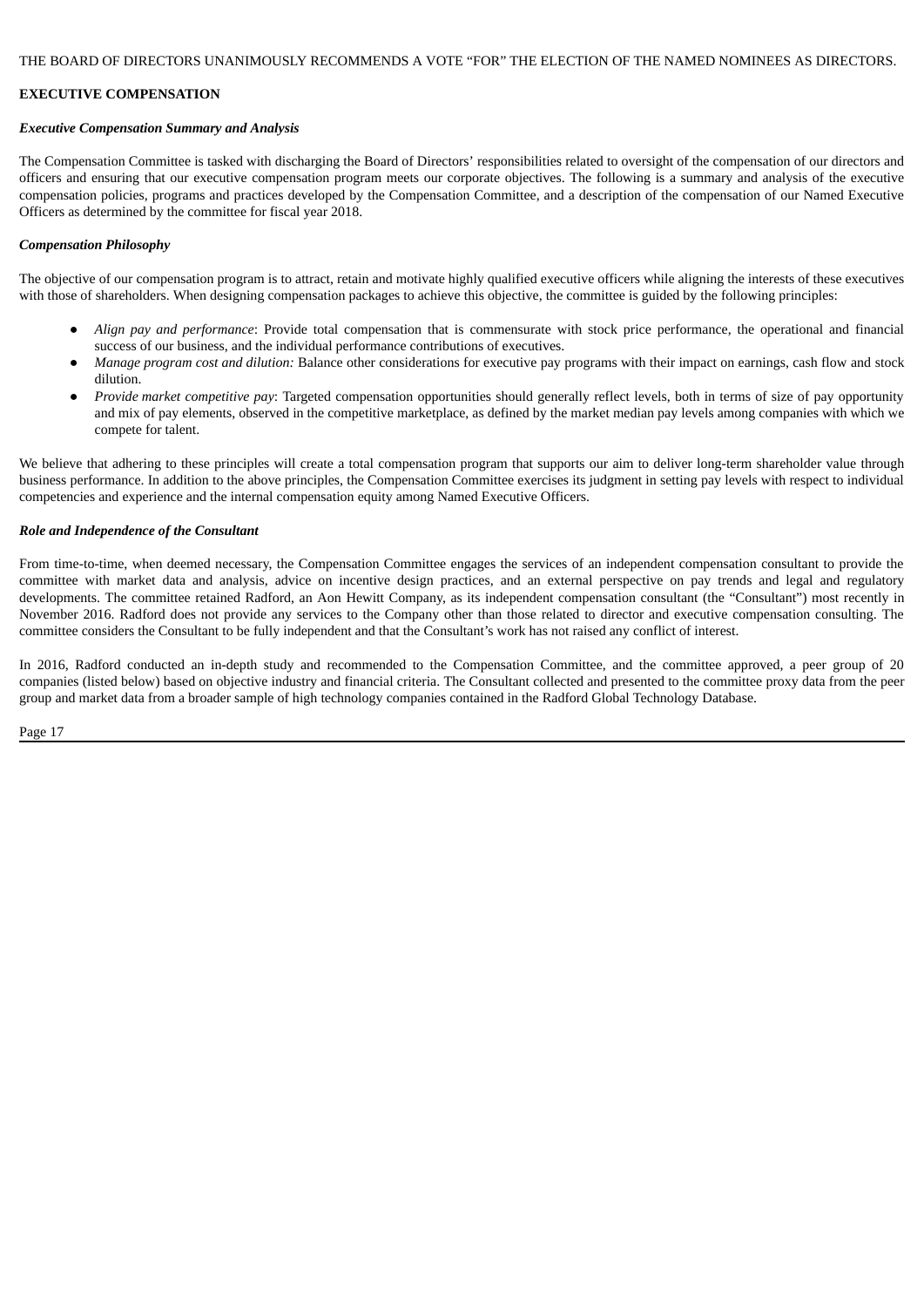| Alphatec                   | Dextera Surgical     | <b>IRIDEX</b>          |
|----------------------------|----------------------|------------------------|
| Avinger                    | Digirad              | LaMaitre Vascular      |
| <b>BIOLASE</b>             | Electromed           | <b>MGC Diagnostics</b> |
| <b>CAS Medical Systems</b> | EnteroMedics         | PhotoMedex             |
| Cogentix Medical           | Hansen Medical       | Pro-Dex                |
| Corindus Vascular Robotics | iCAD                 | <b>VASO</b>            |
| Cutera                     | In Vivo Therapeutics |                        |

#### *Executive Compensation Program*

The elements of the compensation program are base salary, annual incentive, equity-based long-term incentive, and benefits. The committee has historically set targeted total compensation at the median of the competitive market. The committee may adjust targeted total compensation or the mix of total compensation based on other considerations such as business performance, company size and stock dilution. In addition, incentive programs are intended to be designed such that total compensation realized by executives is consistent with performance achievement.

Historically, the design of the annual incentive plan was intended to be primarily objective and formulaic. Each year, including 2016, the committee established annual performance metrics relating to financial performance and strategic initiatives and annual incentive opportunities for management employees, including the Named Executive Officers. The annual incentive opportunities were determined as a percentage of the individual's base salary. In addition, the committee retained discretion to adjust annual incentive awards, taking into account non-formulaic considerations such as the context in which certain performance achievement occurred, the unique experience an individual brings to a role, and other factors the committee deemed relevant.

The objective of the Company's long-term incentive program is to directly align compensation outcomes with returns received by shareholders, build equity ownership within the management team, and motivate the sustainable financial performance that supports stock price growth. Long-term incentive awards are made pursuant to the Company's 2012 Stock Incentive Plan, which permits grants of cash awards, stock options, stock appreciation rights and stock awards (e.g., restricted stock and restricted share units). Throughout the year, the committee may also approve awards in connection with employee promotions, employee retention, an individual newly hired to the Company, or for purposes otherwise deemed to be in the best interest of the Company. The timing of these equity award grants is not based on the timing of the release of material, non-public information, nor is such information released for the purpose of affecting the value of executive compensation.

The typical pay review process occurs at the beginning of the fiscal year at which time the Compensation Committee reviews and approves executive compensation, including adjustments in base salaries, annual incentive awards and equity awards, and establishes performance goals and target incentive opportunities for the annual incentive plan for the following fiscal year. During the review process, the committee considers a number of factors, including competitive market data, input received from the Company's management, an assessment of individual performance and the operating performance of the Company.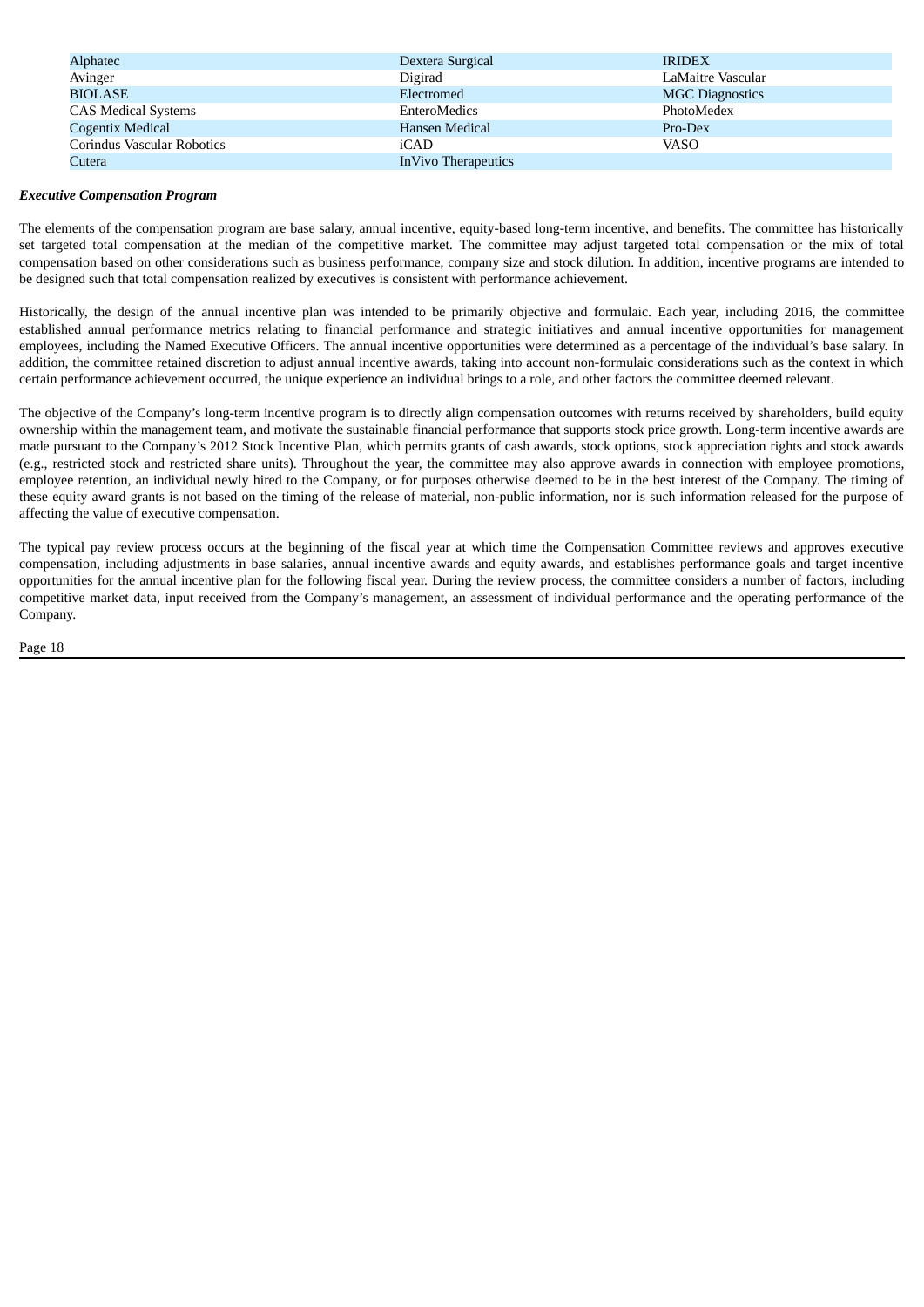#### *2018 Executive Compensation*

*Annual Base Salary*. The Compensation Committee decided to make no changes to Mr. Stammer's annual base salary (\$290,000) during 2018. Kevin M. Barry was hired as Chief Legal Officer and Secretary on November 5, 2018 with a base salary of \$187,000. Mr. David Fischel does not receive a base salary.

*Annual Incentive Plan.* The committee decided not to establish a 2018 annual incentive plan based on objective, formulaic performance goals and metrics for the Company or the Named Executive Officers, and instead determined that annual incentive awards to management, including the Named Executive Officers, for the 2018 fiscal year would be discretionary. The committee decided to make no annual incentive awards to the Named Executive Officers for the 2018 fiscal year.

*Long-Term Incentive Compensation.* In February 2018, a grant of service-vested Incentive Stock Options, vesting 25% on the first anniversary and 2.083% per month thereafter through the fourth anniversary, was made with the intention of emphasizing retention and the criticality of shareholder alignment during this key phase in the Company's life-cycle.

#### *Recoupment Policy*

The Compensation Committee has a recoupment policy applicable to incentive compensation based on financial results, including the annual bonus and equity-based compensation, to our Named Executive Officers and other executives. If we are required to file a restatement of financial results due to fraud, gross negligence or willful misconduct, then our independent directors may take action to recoup any portion of the incentive compensation awarded to the executives that exceeded the amount that would have been awarded based on the restated financial results during the three fiscal years prior to the filing of the restated financial results.

#### *Other Benefits*

- Healthcare and Other Insurance Programs: All of our employees, including the Named Executive Officers, are eligible to participate in medical, dental, short and long-term disability and life insurance plans. The terms of such benefits for our Named Executive Officers are the same as those for all of our employees.
- $401(k)$ : We offer all eligible employees the opportunity to participate in a  $401(k)$  plan. Employer matching contributions are discretionary under the 401(k) plan. During 2018, the Company matched employee contributions up to 3% of the employee's salary, subject to limitations. However, the employer match was not made until 2019.
- **Employee Stock Purchase Plan:** The Company offers an employee stock purchase plan, under which all of our employees, including our Named Executive Officers, who do not own 5% or more of our outstanding common stock, have the opportunity to buy an aggregate for all employees of up to 250,000 shares of Company common stock at 95% of market price with up to 15% of their salaries and incentives (subject to certain limits), with the objective of allowing employees to profit when the value of our stock increases over time.

#### <span id="page-19-0"></span>*Summary Compensation Table*

The following table summarizes the total compensation paid to the following executive officers (our "Named Executive Officers") for fiscal years 2017 and 2018. For more information about the components of the total compensation, refer to the "Executive Compensation Summary and Analysis" section of this proxy statement.

| <b>Name and Principal</b><br><b>Position</b>   | Year | Salary (\$) | Option<br><b>Awards</b><br>$($ \$ $)(1)$ | <b>Non-Equity</b><br><b>Incentive Plan</b><br><b>Compensation</b><br>\$)(2) | <b>All Other</b><br>Compensation<br>$($ \$ $)(3)$ | <b>Totals</b><br>$($)$   |
|------------------------------------------------|------|-------------|------------------------------------------|-----------------------------------------------------------------------------|---------------------------------------------------|--------------------------|
| David L. Fischel                               | 2018 | ٠           | $\overline{\phantom{a}}$                 | $\overline{\phantom{0}}$                                                    |                                                   |                          |
| Chief Executive Officer <sup>(4)</sup>         | 2017 | ۰           | $\sim$                                   | $\overline{\phantom{a}}$                                                    |                                                   | $\overline{\phantom{a}}$ |
| Martin C. Stammer                              | 2018 | 290,000     | 41,400                                   | $\overline{\phantom{a}}$                                                    | 2,099                                             | 335,599                  |
| Chief Financial Officer                        | 2017 | 290,000     |                                          | $\overline{\phantom{0}}$                                                    | 2.099                                             | 292,099                  |
| Kevin M. Barry                                 | 2018 | 29,848      | 27,000                                   | $\overline{\phantom{0}}$                                                    | 131                                               | 57,110                   |
| Chief Legal Officer & Secretary <sup>(5)</sup> | 2017 |             |                                          | $\overline{\phantom{0}}$                                                    |                                                   |                          |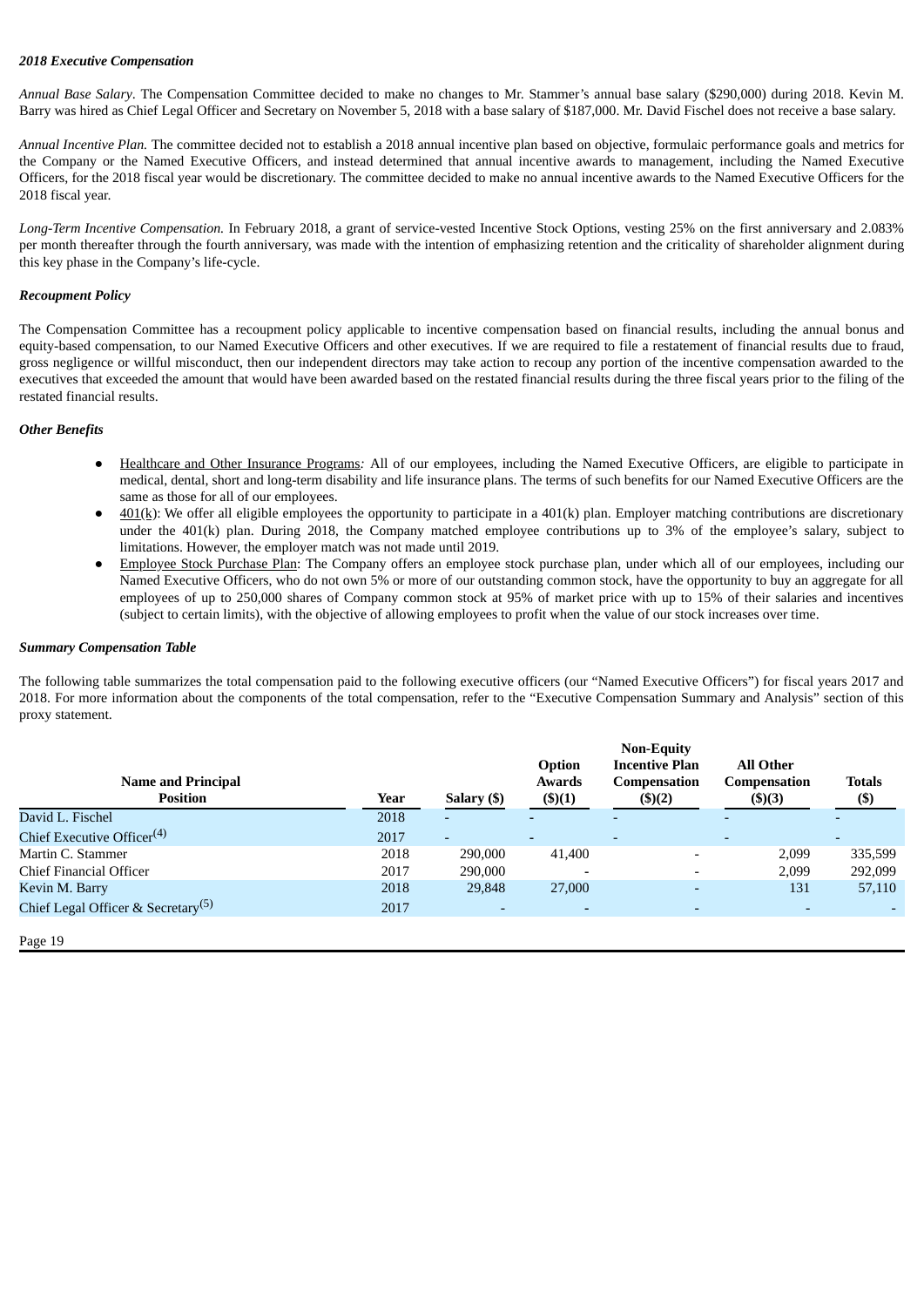- (1) Amounts reported reflect the aggregate grant date fair value of awards granted during the year computed in accordance with ASC 718, *Compensation-Stock Compensation*. These awards consist of grants of incentive stock options. See Note 10 of the notes to our consolidated financial statements contained in our 2018 Annual Report on Form 10-K for a discussion of all assumptions made by us in determining the ASC 718, *Compensation-Stock Compensation* values of our equity awards. These amounts reflect the aggregate grant date fair value for these awards and do not correspond to the actual value that will be recognized by the Named Executive Officers.
- (2) These amounts represent cash awards earned during the respective fiscal year under the applicable annual incentive programs, irrespective of the year in which they were actually paid.
- (3) All Other Compensation includes the payment of group term life insurance premiums.
- (4) David L. Fischel was appointed as Chief Executive Officer February 3, 2017. Mr. Fischel is not an employee of the Company and receives compensation only as a director.
- (5) Kevin M. Barry was hired as Chief Legal Officer & Secretary November 5, 2018.

#### <span id="page-20-0"></span>*Outstanding Equity Awards At Fiscal Year-End*

The following table discloses information regarding outstanding awards under the Company's 2002 Stock Incentive Plan, as amended and 2012 Stock Incentive Plan, as amended, as of December 31, 2018.

|                                                    |                                                                      |                                                                                                                       | <b>Option Awards</b>                                                                                                             | <b>Stock Awards</b>                     |                                              |                                                                                                     |                                                                                                            |
|----------------------------------------------------|----------------------------------------------------------------------|-----------------------------------------------------------------------------------------------------------------------|----------------------------------------------------------------------------------------------------------------------------------|-----------------------------------------|----------------------------------------------|-----------------------------------------------------------------------------------------------------|------------------------------------------------------------------------------------------------------------|
| <b>Named</b><br><b>Executive</b><br><b>Officer</b> | Date of<br>Award                                                     | Number of<br><b>Securities</b><br><b>Underlying</b><br><b>Unexercised</b><br><b>Options</b> (#)<br><b>Exercisable</b> | <b>Number of</b><br><b>Securities</b><br><b>Underlying</b><br>Unexercised<br><b>Options</b><br>$($ # $)$<br>Unexercisable<br>(1) | Option<br><b>Exercise</b><br>Price (\$) | Option<br><b>Expiration</b><br>Date          | Number of<br><b>Shares</b> or<br><b>Units of Stock</b><br><b>That Have</b><br>Not Vested (#)<br>(2) | <b>Market Value</b><br>of Shares or<br><b>Units of Stock</b><br><b>That Have</b><br>Not Vested (\$)<br>(3) |
| David L. Fischel <sup>(4)</sup>                    | 07/03/17<br>01/02/18<br>07/02/18                                     |                                                                                                                       |                                                                                                                                  |                                         |                                              | 30,000<br>30,000<br>30,000                                                                          | 32,400<br>32,400<br>32,400                                                                                 |
| Martin C. Stammer                                  | 02/15/11<br>03/27/14<br>02/06/15<br>02/06/15<br>02/09/16<br>02/26/18 | 700<br>33,000<br>31,608                                                                                               | 1,392<br>60,000                                                                                                                  | 35.20<br>4.04<br>2.15<br>0.74           | 02/15/21<br>03/27/24<br>02/06/25<br>02/26/28 | 4,850<br>26,200                                                                                     | 5,238<br>28,296                                                                                            |
|                                                    |                                                                      |                                                                                                                       |                                                                                                                                  |                                         |                                              |                                                                                                     |                                                                                                            |
| Kevin M. Barry <sup>(5)</sup><br>Page 20           | 11/05/18                                                             |                                                                                                                       | 30,000                                                                                                                           | 1.07                                    | 11/05/28                                     |                                                                                                     |                                                                                                            |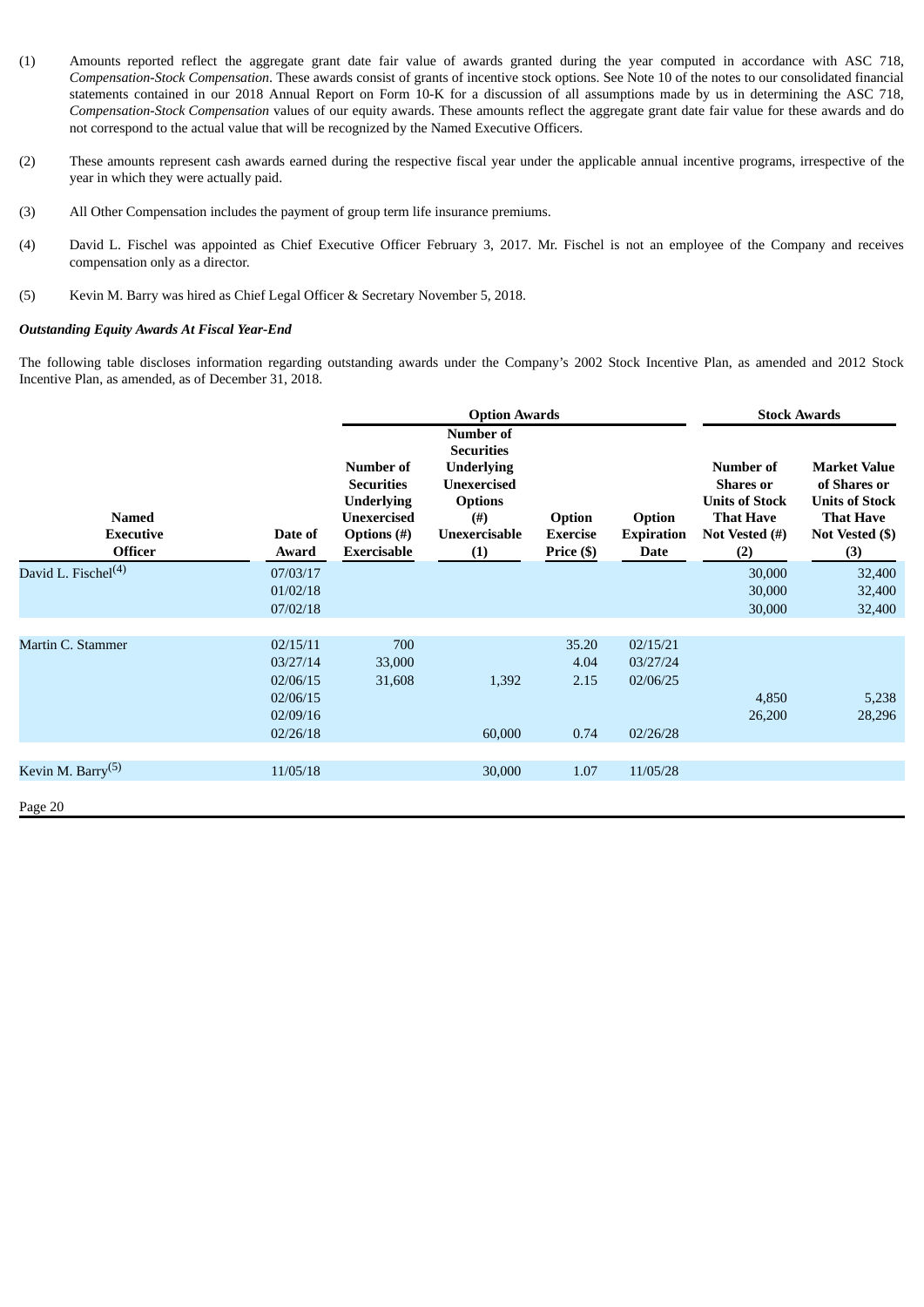- (1) The amounts appearing in this column represent the total number of options and stock appreciation rights (SARs) that have not vested as of December 31, 2018. Options and SARs granted to the Named Executive Officers, vest at the rate of 25% one year from the date of grant, and monthly thereafter, over 36 additional months.
- (2) The amounts appearing in this column represent the total number of service-vested restricted share units granted under our 2012 Stock Incentive Plan. The restricted share units vest at the rate of 25% annually beginning with the one-year anniversary of the date of grant. The restricted share units granted to Mr. Fischel will vest on the earliest to occur of (i) the fifth anniversary of the date of the award, (ii) the date on which his service as a director on the Board of Directors terminates, or (iii) a Change of Control of the Company.
- (3) Based on the closing price of \$1.08 for the shares of our common stock on December 31, 2018.
- (4) David L. Fischel was appointed Chief Executive Officer February 3, 2017. All awards in this table were granted to him as a director.
- (5) On November 5, 2018, Kevin M. Barry was hired as Chief Legal Officer & Secretary.

## <span id="page-21-0"></span>*Securities Authorized for Issuance under Equity Compensation Plans*

The following table discloses information as of December 31, 2018, regarding securities to be issued upon the exercise of outstanding options, warrants and rights under equity compensation plans.

| <b>Plan Category</b>                                      | Number of Securities to be<br><b>Issued Upon Exercise of</b><br><b>Outstanding Options,</b><br><b>Warrants and Rights</b> | <b>Weighted-Average Exercise</b><br><b>Price of Outstanding Options,</b><br>Warrants and Rights <sup>(1)</sup> | <b>Number of Securities</b><br><b>Remaining Available for</b><br><b>Future Issuance Under Equity</b><br><b>Compensation Plans</b><br><b>(Excluding Securities</b><br>Reflected in Column (a) $(2)$ |  |
|-----------------------------------------------------------|---------------------------------------------------------------------------------------------------------------------------|----------------------------------------------------------------------------------------------------------------|----------------------------------------------------------------------------------------------------------------------------------------------------------------------------------------------------|--|
|                                                           | (a)                                                                                                                       | (b)                                                                                                            | (c)                                                                                                                                                                                                |  |
| Equity compensation plans approved by<br>shareholders     | 1,812,735                                                                                                                 | 2.54                                                                                                           | 5,086,152                                                                                                                                                                                          |  |
| Equity compensation plans not approved by<br>shareholders |                                                                                                                           |                                                                                                                |                                                                                                                                                                                                    |  |
| Total                                                     | 1.812.735                                                                                                                 | 2.54                                                                                                           | 5,086,152                                                                                                                                                                                          |  |

(1) Shares issuable upon vesting of restricted share units are not included in the weighted average computation.

(2) Includes 647,649 restricted share units covered by outstanding awards that have not yet vested and are subject to forfeiture. In the event of forfeiture, such shares will be available for issuance under the 2012 Stock Incentive Plan.

## **Potential Payments Upon Termination or Change of Control**

The award agreements under our 2002 Stock Incentive Plan and 2012 Stock Incentive Plan provide for the acceleration of certain equity awards in the event of termination of the employee's employment due to a change of control of the Company. The provisions under the award agreements are generally applicable to awards granted to all participants in the Plan, including the Named Executive Officers. We have described those provisions generally below. Additionally, under the stock incentive plans, in the event of a change of control of the Company, the Compensation Committee has discretion to provide for termination of awards in exchange for cash payments or the issuance of substitute awards. Benefits or payments under other plans and arrangements that are generally available to the Company's employees on similar terms are not described.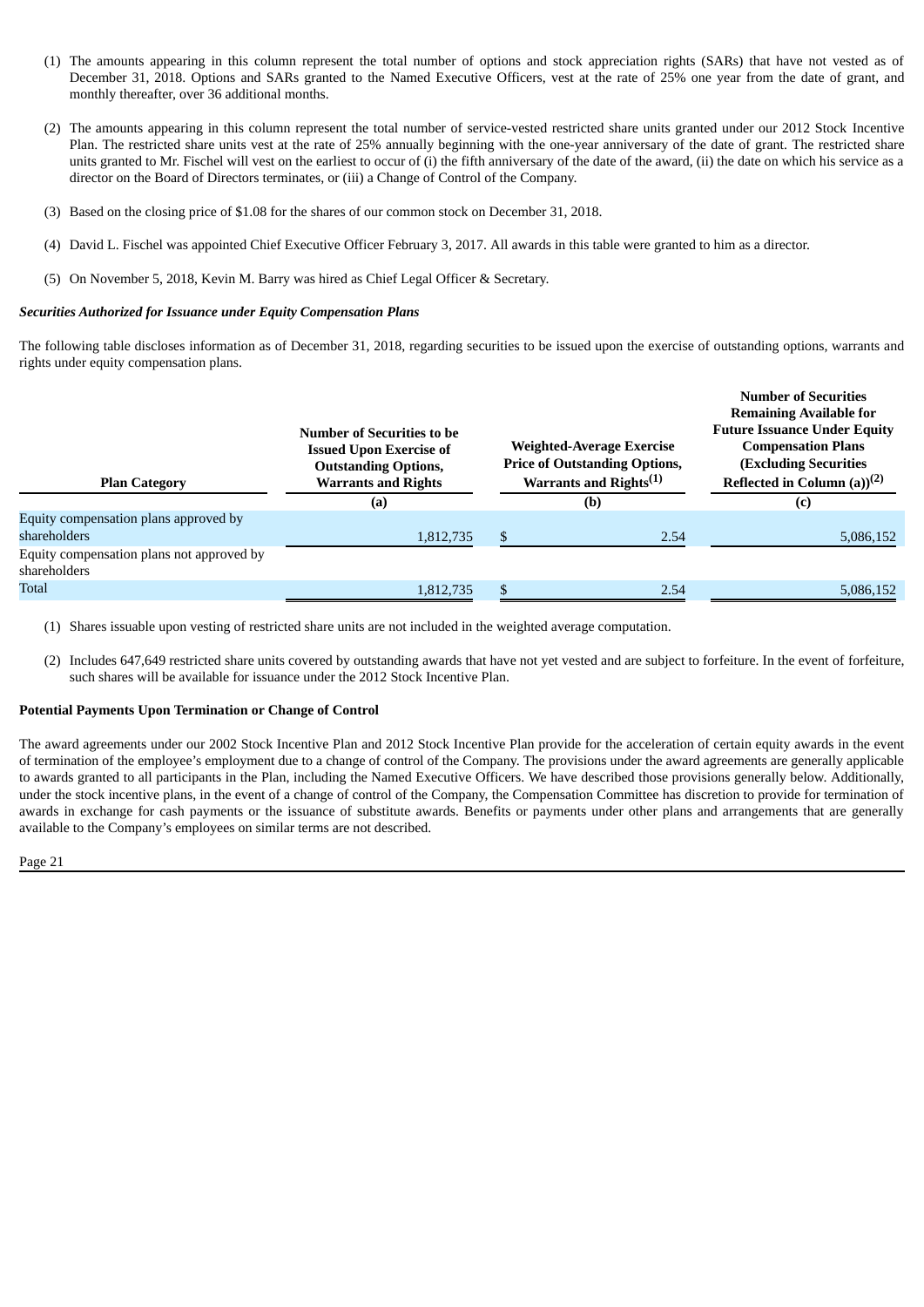In addition, we have entered into an employment agreement with Mr. Stammer that provides for a continuation of certain post-employment benefits, to the extent permitted under the applicable employment benefit plan(s). His employment agreement provides for payments at, following, or in connection with a variety of circumstances following his termination of employment or in the event of a change of control of the Company.

#### *Provisions of awards under the Stock Incentive Plans*

If Mr. Stammer's employment is terminated on or within one year after a change of control (or in the case of restricted stock, restricted stock units or SARs, the employee leaves for good reason, as defined in the agreement), the award agreements for such restricted stock, restricted stock units, and SARs under the 2002 Stock Incentive Plan and 2012 Stock Incentive Plan provide as follows: (1) all unvested SARs will vest immediately and all unexercised SARs can be exercised for their remaining terms; and (2) all outstanding restricted stock and restricted stock units vest immediately and become non-forfeitable.

The awards do not generally accelerate in connection with the retirement, resignation or other termination of employment (i.e., voluntary termination, termination for cause or involuntary termination) of any of the participants. In addition, none of the equity awards under the 2002 Stock Incentive Plan or 2012 Stock Incentive Plan accelerate in the event of termination by death or disability. SARs and options could be exercised for specified periods following retirement, death or disability.

#### *Employment Agreements*

If Mr. Stammer is terminated by the Company without cause, he will receive his monthly base salary as of the date of termination for 12 months following the date of termination. He also will receive continuation of medical and dental benefits and life and disability insurance benefits (subject to any requirement for employee premium contributions) for 12 months, except that such benefits will terminate upon receipt of comparable benefits from another employer. In the event of termination by the Company without cause, the salary continuation payments will be offset by the amount of any compensation that he receives during the severance period from the Company, any other employer or as an independent contractor.

In the event of a termination of Mr. Stammer during the period commencing six months prior to a change of control of the Company and ending two years after a change of control, or if he separates from service for good reason, as defined in the employment agreement, within two years after a change of control of the Company, then he will be entitled to a lump sum payment equal to the his annual base salary at a rate equal to the greater of the rate in effect immediately before the his separation or the rate in effect immediately before the change of control. In addition he will receive continued medical and dental coverage under the Company's benefit plans pursuant to COBRA for up to one year following the his separation from service at the Company's cost, and continued life and disability insurance benefits, also at the Company's cost. All outstanding unvested awards under the 2002 Stock Incentive Plan and the 2012 Stock Incentive Plan will become fully vested.

#### <span id="page-22-0"></span>**SECURITY OWNERSHIP OF CERTAIN BENEFICIAL OWNERS AND MANAGEMENT**

The following table sets forth certain information known to us with respect to the beneficial ownership of our common stock as of March 13, 2019 by:

- **●** each person known by us to own beneficially more than 5% of our outstanding common stock;
- **●** each of our directors;
- **●** each of our Named Executive Officers; and
- **●** all of our directors and executive officers as a group.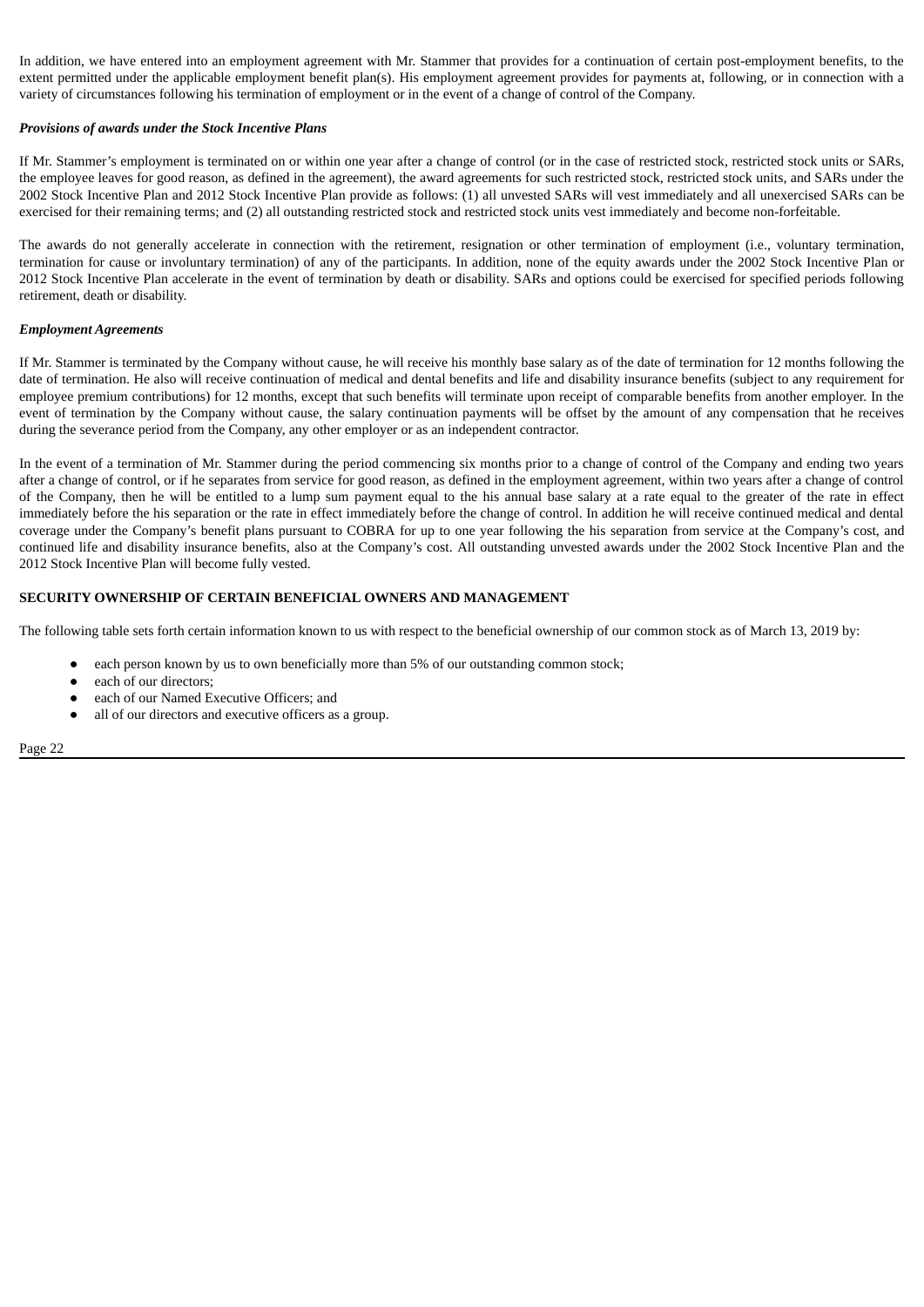There were 59,278,681 shares of common stock and 23,890 shares of Series A Convertible Preferred Stock outstanding as of March 13, 2019. Unless otherwise indicated, the table below includes the number of shares underlying options, stock appreciation rights and warrants that are currently exercisable or exercisable within 60 days after March 13, 2019, the number of shares represented by restricted share units that may become vested within 60 days after March 13, 2019, and the number of shares of common stock into which the shares of Series A Convertible Preferred Stock are convertible within 60 days after March 13, 2019. Such shares are considered outstanding and beneficially owned by the person holding the options, stock appreciation rights, warrants, restricted share units, or shares of Series A Convertible Preferred Stock, for the purposes of computing beneficial ownership of that person, but are not treated as outstanding for the purpose of computing the percentage ownership of any other person. To our knowledge, except as set forth in the footnotes to this table and subject to applicable community property laws, where applicable, each person named in the table has sole voting and investment power with respect to the shares set forth opposite such person's name. Except as otherwise indicated, the address of each of the persons in this table is as follows: c/o Stereotaxis, Inc., 4320 Forest Park Avenue, Suite 100, St. Louis, Missouri 63108.

| <b>Name and Address of Beneficial</b><br><b>Owner of Common Stock</b>                                   | Number of shares of<br><b>Common Stock</b><br>beneficially owned | Percentage of<br>shares of Common<br><b>Stock beneficially</b><br>owned |
|---------------------------------------------------------------------------------------------------------|------------------------------------------------------------------|-------------------------------------------------------------------------|
| <b>Five percent shareholders</b>                                                                        |                                                                  |                                                                         |
| 2012 Revocable Trust of Andrew Redleaf <sup>(1)</sup> 3033 Excelsior Boulevard<br>Minneapolis, MN 55416 | 6,237,702                                                        | 9.99%                                                                   |
| Joseph Kiani Dynasty Trust <sup>(2)</sup><br>52 Discovery                                               |                                                                  |                                                                         |
| Irvine, CA 92618                                                                                        | 6,153,846                                                        | 10.38%                                                                  |
| Arbiter Partners QP, L.P. <sup>(3)</sup>                                                                |                                                                  |                                                                         |
| 530 Fifth Avenue, 20 <sup>th</sup> Fl.<br>New York, NY 10036                                            | 4,618,385                                                        | 7.79%                                                                   |
| DAFNA Capital Management, LLC <sup>(4)</sup><br>10990 Wilshire Boulevard, Suite 1400                    |                                                                  |                                                                         |
| Los Angeles, CA 90024                                                                                   | 13,680,554                                                       | 23.07%                                                                  |
| Directors and Named Executive Officers                                                                  |                                                                  |                                                                         |
| David W. Benfer <sup>(5)</sup>                                                                          | 196,054                                                          | $\ast$                                                                  |
| David L. Fischel                                                                                        | 20,000                                                           | $*$                                                                     |
| Nathan Fischel <sup>(6)</sup>                                                                           | 13,700,554                                                       | 23.10%                                                                  |
| Joe Kiani <sup>(7)</sup>                                                                                | 6,173,846                                                        | 10.41%                                                                  |
| Arun S. Menawat                                                                                         | 329,285                                                          | $\ast$                                                                  |
| Robert J. Messey <sup>(8)</sup>                                                                         | 152,743                                                          | $\ast$                                                                  |
| <b>Ross Levin</b>                                                                                       |                                                                  | $\ast$                                                                  |
| Martin C. Stammer <sup>(9)</sup>                                                                        | 164,019                                                          | $\ast$                                                                  |
| Kevin. Barry                                                                                            |                                                                  | $*$                                                                     |
| All directors and executive officers as a group (10 persons)                                            | 20,736,501                                                       | 34.91                                                                   |

Indicates ownership of less than 1%

- (1) Based on the Company's records. This amount excludes 399,179 shares of common stock issuable upon conversion of Series A Convertible Preferred Stock. The conversion of the Series A Convertible Preferred Stock is restricted to the extent that, upon such conversion, the number of shares of common stock then beneficially owned by the holder of such securities and its affiliates would exceed 9.99% of our common stock then outstanding.
- (2) Based on a Schedule 13D filed by Joe Kiani on March 16, 2018, and the Company's records. Excludes 7,119,916 shares of common stock issuable upon conversion of Series A Convertible Preferred Stock held by the Joseph Kiani Dynasty Trust. The conversion of the Series A Convertible Preferred Stock is restricted to the extent that, upon such conversion, the number of shares of common stock then beneficially owned by the holder of such securities and its affiliates would exceed 4.99% of our common stock then outstanding.
- (3) Based on a Schedule 13G filed by Arbiter Partners Capital Management LLC on February 14, 2019, and the Company's records. Excludes 5,339,937 shares of common stock issuable upon conversion of Series A Convertible Preferred Stock held by Arbiter. The conversion of the Series A Convertible Preferred Stock is restricted to the extent that, upon such conversion or exercise, the number of shares of common stock then beneficially owned by the holder of such securities and its affiliates would exceed 4.99% of our common stock then outstanding.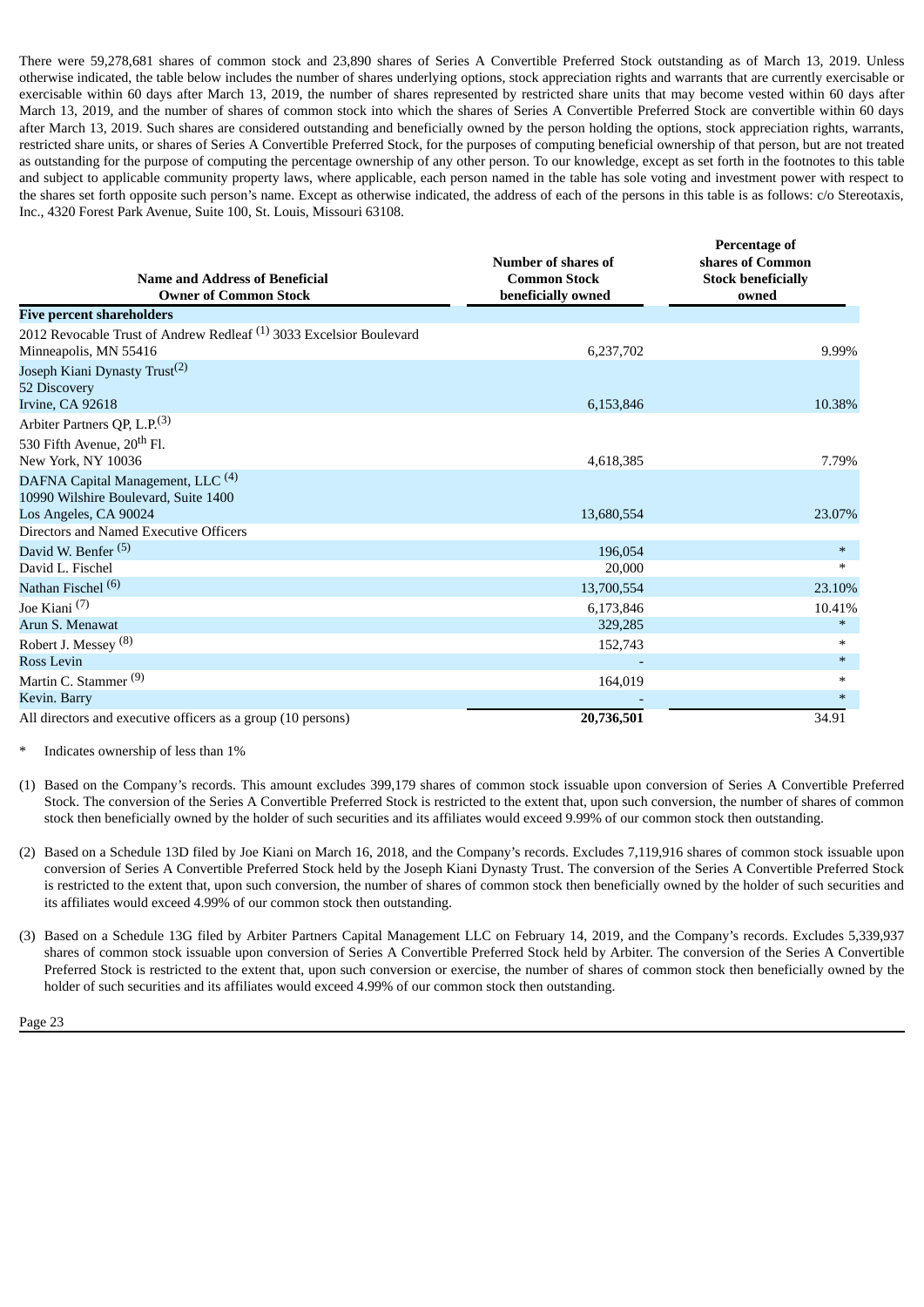- (4) Based on the Company's records and a Schedule 13D filed on March 8, 2018 by DAFNA Capital Management, LLC, in its capacity as investment adviser to DAFNA LifeScience Ltd., DAFNA LifeScience Market Neutral Ltd., and DAFNA LifeScience Select Ltd. (collectively, the "Funds"), each of which entities is a Cayman Islands exempted company. In such capacity, DAFNA Capital Management, LLC may be deemed to be the beneficial owner of the shares of our common stock owned by the Funds, as in its capacity as investment adviser it has the power to dispose, direct the disposition of, and vote our shares owned by the Funds. Nathan Fischel and Fariba Ghodsian are part-owners of DAFNA Capital Management and managing members. As controlling persons of DAFNA Capital Management, they may be deemed to beneficially own the shares of our common stock owned by the Funds. Pursuant to Rule 13d-4, Drs. Fischel and Ghodsian disclaim beneficial ownership of the securities owned by the Funds. This amount excludes an aggregate of 14,239,831 shares of common stock issuable upon conversion of Series A Convertible Preferred Stock. The conversion of the Series A Convertible Preferred Stock is restricted to the extent that, upon such conversion, the number of shares of common stock then beneficially owned by the holder of such securities and its affiliates would exceed 4.99% of our common stock then outstanding.
- (5) Includes options to purchase 5,400 shares of common stock and 2,700 shares of common stock held by Mr. Benfer's spouse.
- (6) Includes 13,680,554 shares of common stock held by DAFNA Capital Management, LLC, in its capacity as investment advisor to DAFNA LifeScience Ltd., DAFNA LifeScience Market Neutral Ltd., and DAFNA LifeScience Select Ltd. (collectively, the "Funds"). This number of shares excludes an aggregate of 14,239,831 shares of common stock issuable upon conversion of Series A Convertible Preferred Stock held by the Funds. Dr. Fischel disclaims beneficial ownership of the shares and warrants owned by the Funds. The conversion of the Series A Convertible Preferred Stock is restricted to the extent that, upon such conversion, the number of shares of common stock then beneficially owned by the holder of such securities and its affiliates would exceed 4.99% of our common stock then outstanding.
- (7) Includes 6,153,846 shares of common stock held by the Joseph Kiani Dynasty Trust. Excludes 7,119,916 shares of common stock issuable upon conversion of Series A Convertible Preferred Stock held by the Joseph Kiani Dynasty Trust. The conversion of the Series A Convertible Preferred Stock is restricted to the extent that, upon such conversion or exercise, the number of shares of common stock then beneficially owned by the holder of such securities and its affiliates would exceed 4.99% of our common stock then outstanding.
- (8) Includes options to purchase 6,925 shares of common stock.
- (9) Includes options to purchase 84,200 shares of common stock.

#### <span id="page-24-0"></span>**REPORT OF AUDIT COMMITTEE**

Currently, three non-employee directors serve on the Audit Committee. Each is independent as defined in the OTCQX Rules for U.S. Companies as well as NASDAQ Rule 5605(a)(2) and Rule 10-A-3(b)(1) of the Securities Exchange Act of 1934. The Board has adopted a written charter for the Audit Committee, which is posted on our website at www.stereotaxis.com, Investors, Governance.

The Audit Committee assists the Board in providing oversight of our accounting and financial reporting process. Management has the primary responsibility for the financial statements and the reporting process, including our systems of internal control. Our independent registered public accountants are responsible for performing an independent audit of our financial statements in accordance with auditing standards generally accepted in the United States and expressing an opinion on the conformity of those financial statements with U.S. generally accepted accounting principles. The audit included consideration of internal control over financial reporting as a basis for designing audit procedures that are appropriate in the circumstances. In addition, the Company engages another accounting firm for assistance with internal audit services and their analysis is provided to the Committee.

The Audit Committee reviews with management the Company's major financial risk exposures and the steps management has taken to monitor mitigate and control such exposures. Management has the responsibility for the implementation of these activities. In fulfilling its oversight responsibilities, the committee reviewed and discussed the audited financial statements to be included in the Annual Report on Form 10-K for the year ended December 31, 2018 with management, including a discussion of the quality and the acceptability of our financial reporting practices and the internal controls over financial reporting.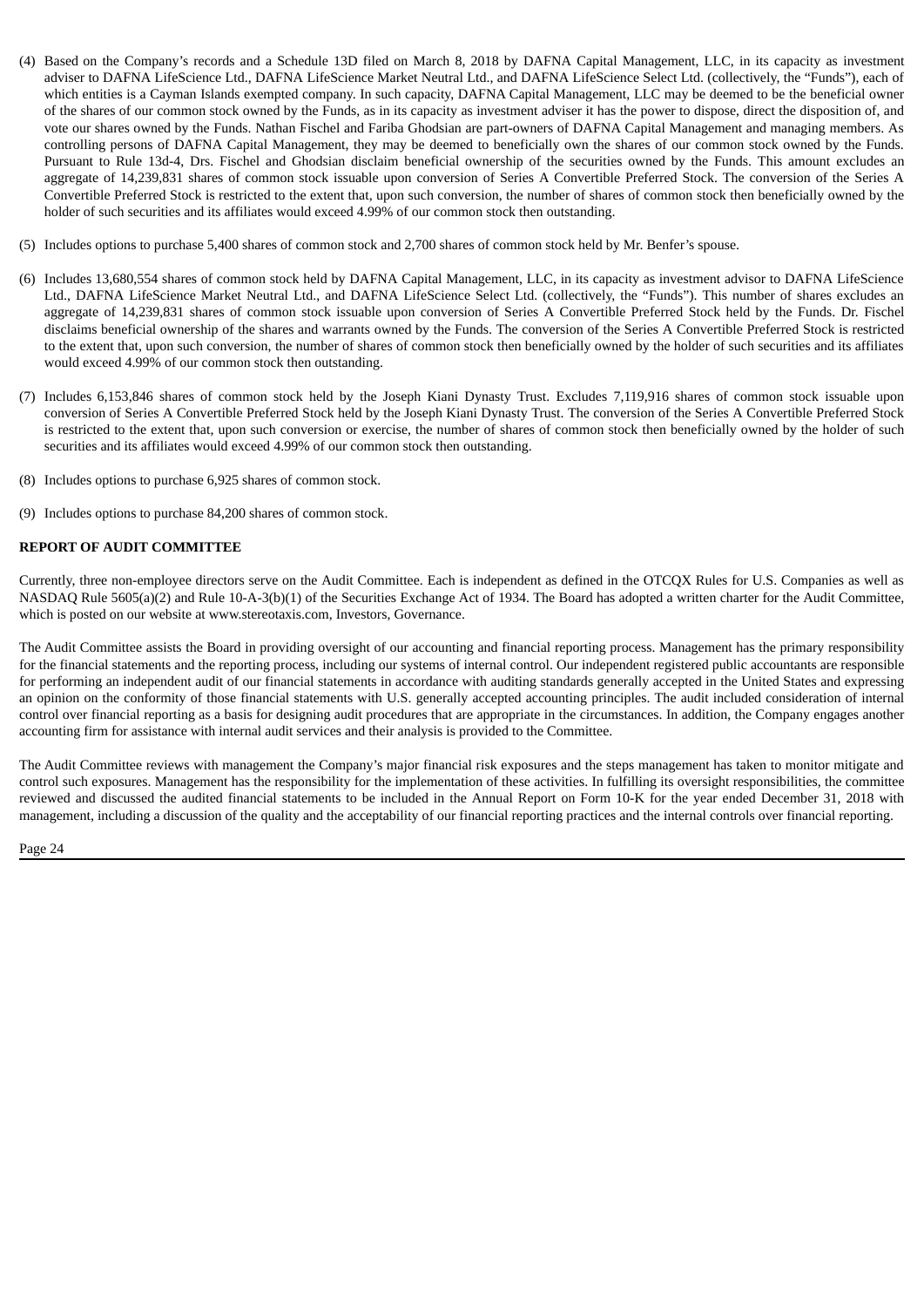The Audit Committee reviewed with the independent registered public accounting firm its judgments as to the quality and the acceptability of our financial reporting and such other matters as are required to be discussed with the committee under auditing standards of the Public Company Accounting Oversight Board (PCAOB). In addition, the committee discussed with the independent registered public accountants, the firm's independence from management and the Company, including the matters in the accountants' written disclosures regarding the auditors' independence required by PCAOB Ethics and Independence Rule 3526, *Communication with Audit Committees Concerning Independence*.

Our independent registered public accountants did not provide any non-audit services to us during 2018.

The Audit Committee also discussed with the Company's internal audit service provider and the independent registered public accounting firm in advance the overall scope and plans for their respective audits. The committee meets regularly with the internal audit service provider and the independent registered public accounting firm, with and without management present, to discuss the results of their examinations, their evaluations of the Company's internal controls, and the overall quality of the Company's financial reporting.

In reliance on the reviews and discussions referred to above, the Audit Committee recommended to the Board of Directors that the audited financial statements be included in our Annual Report on Form 10-K for the fiscal year ended December 31, 2018 for filing with the SEC. Submitted by the Audit Committee of the Board of Directors,

> Robert J. Messey, Chair David W. Benfer Ross B. Levin

The report of the Audit Committee will not be deemed incorporated by reference by any general statement incorporating by reference this proxy statement or portions thereof into any filing under the Securities Act of 1933 or the Securities Exchange Act of 1934, except to the extent that we specifically incorporate by reference the Audit Committee report, and will not otherwise be deemed filed under such Acts.

#### <span id="page-25-0"></span>**PROPOSAL 2: RATIFICATION OF INDEPENDENT REGISTERED PUBLIC ACCOUNTANTS**

Our Audit Committee, pursuant to its charter, has appointed Ernst & Young LLP as the Company's independent registered public accountants to examine the financial statements of the Company for our 2019 fiscal year.

While the Audit Committee is responsible for the appointment, compensation, retention, termination and oversight of the independent registered public accounting firm, the Audit Committee and our Board are requesting, as a matter of policy, that the shareholders ratify the appointment of Ernst & Young LLP as the Company's independent registered public accountants for 2019. The Audit Committee is not required to take any action as a result of the outcome of the vote on this proposal. However, if the shareholders do not ratify the appointment, the Audit Committee may investigate the reasons for shareholder rejection and may consider whether to retain Ernst & Young LLP or to appoint another firm. Furthermore, even if the appointment is ratified, the Audit Committee in its discretion may direct the appointment of a different independent registered public accounting firm at any time during the year if the Audit Committee determines that such a change would be in the best interests of the Company and its shareholders.

A formal statement by representatives of Ernst & Young LLP is not planned for the Annual Meeting. However, Ernst & Young LLP representatives are expected to be present at the meeting and available to respond to appropriate questions.

The affirmative vote of the holders of a majority of the shares present in person or by proxy and entitled to vote at the Annual Meeting will be required to ratify the selection of Ernst & Young LLP.

THE BOARD OF DIRECTORS UNANIMOUSLY RECOMMENDS A VOTE "FOR" THE RATIFICATION OF THE APPOINTMENT OF ERNST & YOUNG LLP AS THE COMPANY'S INDEPENDENT REGISTERED PUBLIC ACCOUNTING FIRM FOR FISCAL YEAR 2019.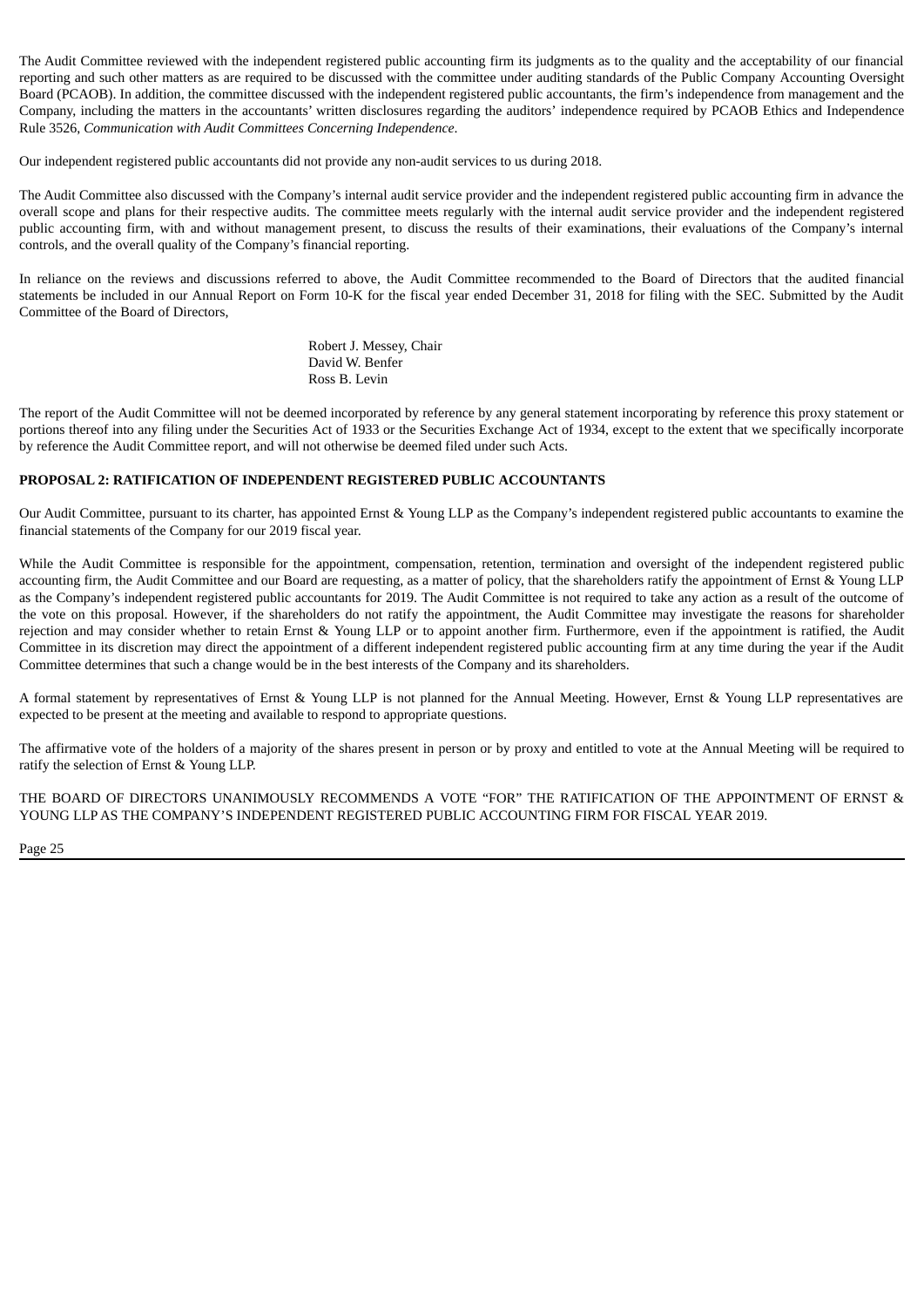#### <span id="page-26-0"></span>**PROPOSAL 3: APPROVAL OF AN AMENDMENT TO THE 2009 EMPLOYEE STOCK PURCHASE PLAN**

Our Employee Stock Purchase Plan (the "ESPP") was adopted by our Board of Directors and approved by our shareholders in 2009. Under the ESPP, eligible employees have the opportunity to purchase shares of our common stock at a discount. Our Board believes that the ESPP is in the best interests of the Company and our shareholders, because enabling employees to own shares of common stock aligns our employees' interests with those of our shareholders.

As of March 25, 2019, there were 36,626 remaining shares available for issuance under the ESPP.

In February 2019, the Board of Directors approved a proposal to amend the ESPP to increase the number of shares authorized for issuance under the ESPP by 250,000 shares. We are seeking shareholder approval of this amendment to the ESPP.

Set forth below is a summary of the material provisions of the ESPP. The summary of the provisions below is qualified in its entirety by the full text of the ESPP. A copy of the ESPP as amended and restated by the proposed amendment is attached to this proxy statement as **Appendix A**.

#### **Vote Required and Recommendation**

The affirmative vote of a majority of the shares present in person or by proxy will be required to approve the amendment to the ESPP. Because brokers are not permitted to vote on this proposal in the absence of voting instructions from beneficial owners, broker non-votes will have no effect on the outcome of this proposal. Abstentions will have the effect of negative votes.

Our executive officers have an interest in this proposal as they may purchase shares pursuant to the ESPP.

THE BOARD OF DIRECTORS UNANIMOUSLY RECOMMENDS A VOTE "FOR" PROPOSAL 3.

#### *Description of Material Provisions of the 2009 Employee Stock Purchase Plan ("ESPP")*

#### *General*

The purpose of the ESPP is to provide employees of the Company and its designated subsidiaries with an opportunity to purchase our common stock through accumulated payroll deductions. It is the intention of the Company to establish the ESPP such that it will qualify as an "Employee Stock Purchase Plan" under Section 423 of the Internal Revenue Code (the "Code").

#### *Eligibility*

Any person who is employed by the Company on a given enrollment date is eligible to participate in the plan. No participant shall be granted an option under the plan (i) to the extent that, immediately after the grant, such participant (or any other person whose stock would be attributed to such participant pursuant to Section 424(d) of the Code) would own capital stock of the Company and/or hold outstanding options to purchase such stock possessing 5% or more of the total combined voting power or value of all classes of the capital stock of the Company or of any subsidiary, or (ii) to the extent that his or her rights to purchase stock under all employee stock purchase plans of the Company and its subsidiaries accrues at a rate which exceeds \$25,000 worth of stock for each calendar year in which such option is outstanding at any time.

#### *Maximum Purchase*

The Board of Directors may set a maximum number of shares of capital stock which any participant may purchase during any purchase period.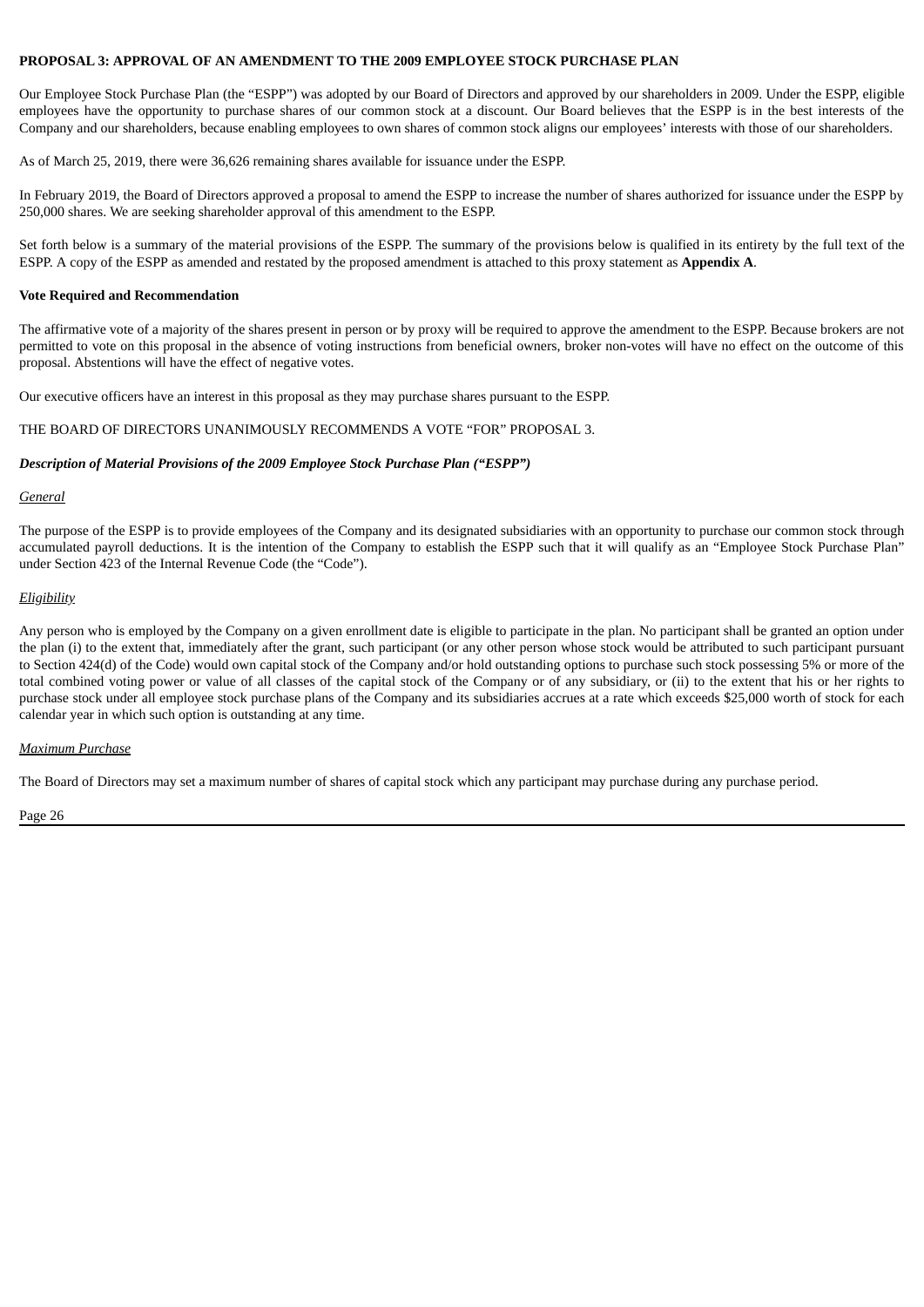#### *Authorized Shares*

Currently, the number of shares of our common stock authorized for issuance under the ESPP is two hundred fifty thousand (250,000).

#### *Administration*

The ESPP is administered by the Board of Directors through a committee appointed by the Board. The Board or its committee has full and exclusive discretionary authority to construe, interpret and apply the terms of the plan, to determine eligibility and to adjudicate all disputed claims filed under the plan. Every finding, decision and determination made by the Board or its committee shall, to the full extent permitted by law, be final and binding upon all parties.

#### *Offering Periods*

The plan is implemented by consecutive, 3 month offering periods with a new offering period commencing on the first trading day of each calendar quarter. The Board (or a committee of the Board) has the power to change the duration of offering periods (including the commencement dates thereof) with respect to future offerings without stockholder approval if such change is announced prior to the scheduled beginning of the first offering period to be affected thereafter.

#### *Grant of Option*

On the enrollment date of each offering period, each participant participating in such offering period will be granted an option to purchase on the exercise date for such offering period up to a number of shares of the Company's common stock determined by dividing such participant's payroll deductions accumulated prior to such exercise date and retained in the participant's account as of the exercise date by the applicable purchase price; provided, however, that in no event shall a participant be permitted to purchase during any calendar year more than a number of shares determined by dividing \$25,000 by the fair market value of a share of the Company's common stock on the exercise date or dates. The Board of Directors may, for future offering periods, increase or decrease, in its absolute discretion, the maximum number of shares of the Company's common stock a participant may purchase during each purchase period of such offering period.

#### *Payroll Deductions*

At the time a participant files a subscription agreement with the Company to participate in the ESPP, he or she elects to have payroll deductions made on each pay day during the offering period in an amount not exceeding 15% of the compensation such participant receives on each pay day during the offering period. All payroll deductions made for a participant will be credited to his or her account under the plan and will be withheld in whole percentages only. A participant may not make any additional payments into such account. A participant may discontinue his or her participation in the plan effective with the first full payroll period following 5 business days after the Company's receipt of the withdrawal notice.

#### *Tax Withholding*

At the time the option is exercised, in whole or in part, or at the time some or all of the Company's common stock issued under the plan is disposed of, the participant must make adequate provision for the Company's federal, state, or other tax withholding obligations, if any, which arise upon the exercise of the option or the disposition of the common stock. At any time, the Company may, but is not obligated to, withhold from the participant's compensation the amount necessary for the Company to meet applicable withholding obligations, including any withholding required to make available to the Company any tax deductions or benefits attributable to sale or early disposition of common stock by the participant.

#### *Purchase Price*

The purchase price per share at which shares of common stock are sold in an offering period under the ESPP cannot be less than 95% of the fair market value per share on the purchase date (i.e., the last business date of the offering period). The "fair market value" means, as of any given date, the closing sales price for such stock on the OTCQX Best Market for the last market trading day prior to the date of determination.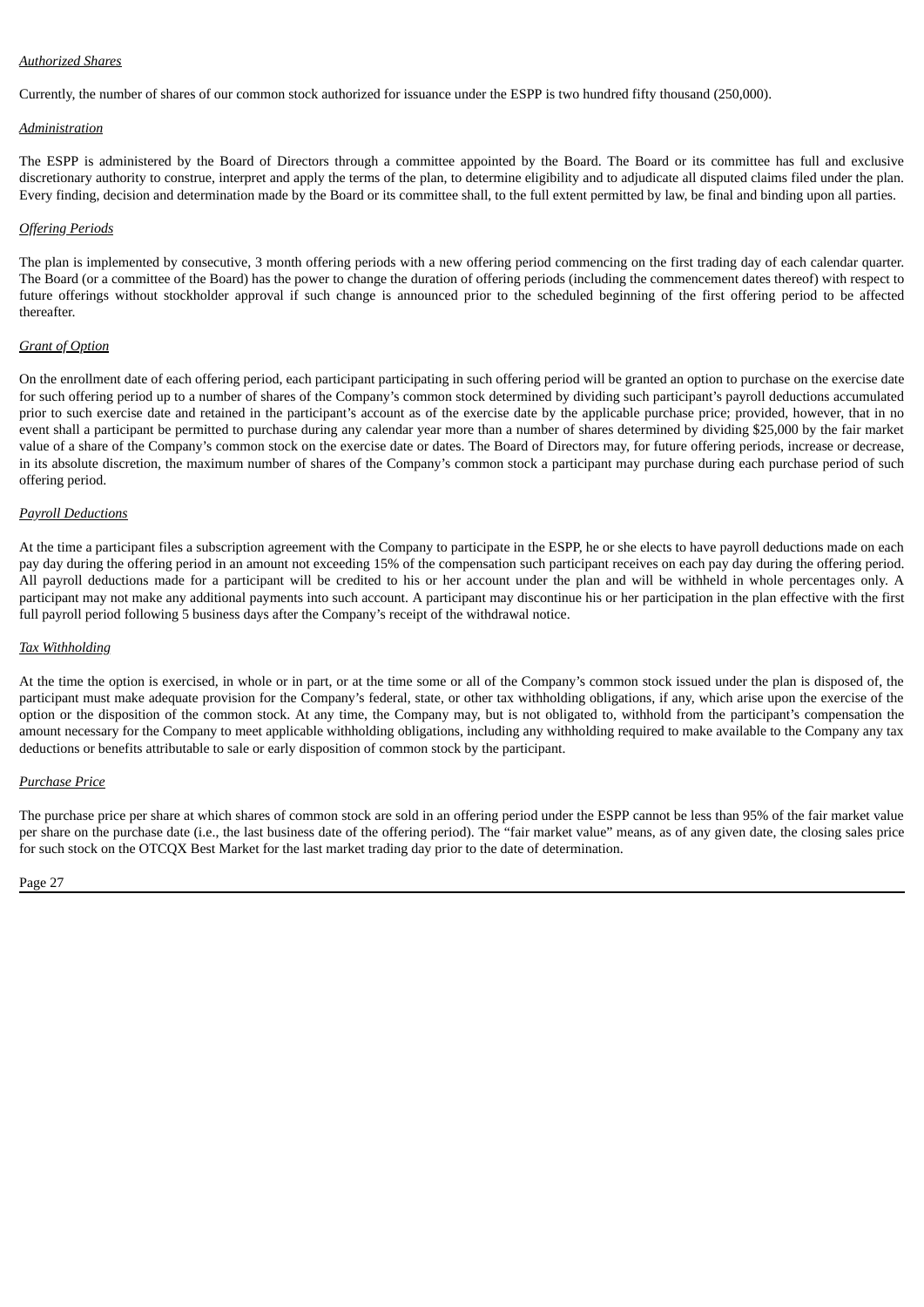#### *Purchase of Stock*

Unless a participant withdraws from the plan, his or her option for the purchase of shares will be exercised automatically on the appropriate exercise date and the maximum number of full shares subject to option will be purchased for such participant at the applicable purchase price with the accumulated payroll deductions in his or her account. No fractional shares may be purchased; any payroll deductions accumulated in a participant's account that are not sufficient to purchase a full share will be retained in the Participant's account for the subsequent offering period. Any other monies left over in a participant's account after the exercise date will be returned to the participant. During a participant's lifetime, a participant's options are exercisable only by him or her.

#### *Withdrawal*

A participant in the plan may withdraw all but not less than all the payroll deductions credited to his or her account and not yet used to exercise his or her option under the plan at any time by giving written notice to the Company. All of the participant's payroll deductions credited to his or her account will be paid to such participant promptly after receipt of notice of withdrawal and such participant's option for the offering period will be automatically terminated and no further payroll deductions for the purchase of shares will be made for such offering period. If a participant withdraws from an offering period, payroll deductions will not resume at the beginning of the succeeding offering period unless the participant delivers to the Company a new subscription agreement for the plan. Upon a participant's ceasing to be an employee of the Company or one of its designated subsidiaries, for any reason, he or she will be deemed to have elected to withdraw from the plan and the payroll deductions credited to such participant's account during the offering period but not yet used to exercise the option will be returned to such participant.

#### *Transferability*

Rights granted under the ESPP are not transferable by a participant other than by will, by the laws of descent and distribution or pursuant to the plan's beneficiary designation provisions.

#### *Change of Control*

In the event of a proposed sale of all or substantially all of the assets of the Company, or the merger of the Company with or into another corporation, each outstanding option shall be assumed or an equivalent option substituted by the successor corporation or a parent or subsidiary of the successor corporation. In the event that the successor corporation refuses to assume or substitute for the option, any purchase periods then in progress shall be shortened by setting a new exercise date and any offering periods then in progress will end on the new exercise date. The new exercise date will be before the date of the Company's proposed sale or merger.

#### *Antidilution*

Should any change be made to our common stock by reason of any stock split, reverse stock split, stock dividend, combination, reclassification or any other increase or decrease in the number of shares of common stock effected without receipt of consideration, appropriate adjustments will be made to the per share price and number of shares issuable under the ESPP.

#### *Amendment and Termination of Plan*

The Board of Directors (or a committee of the Board) may at any time and for any reason terminate or amend the plan. Except as otherwise provided in the plan, no such termination can affect options previously granted, provided that an offering period may be terminated by the Board (or a committee of the Board) on any exercise date if the Board (or a committee of the Board) determines that the termination of the offering period or the plan is in the best interests of the Company and its stockholders. Unless otherwise terminated, the plan has a term of ten years.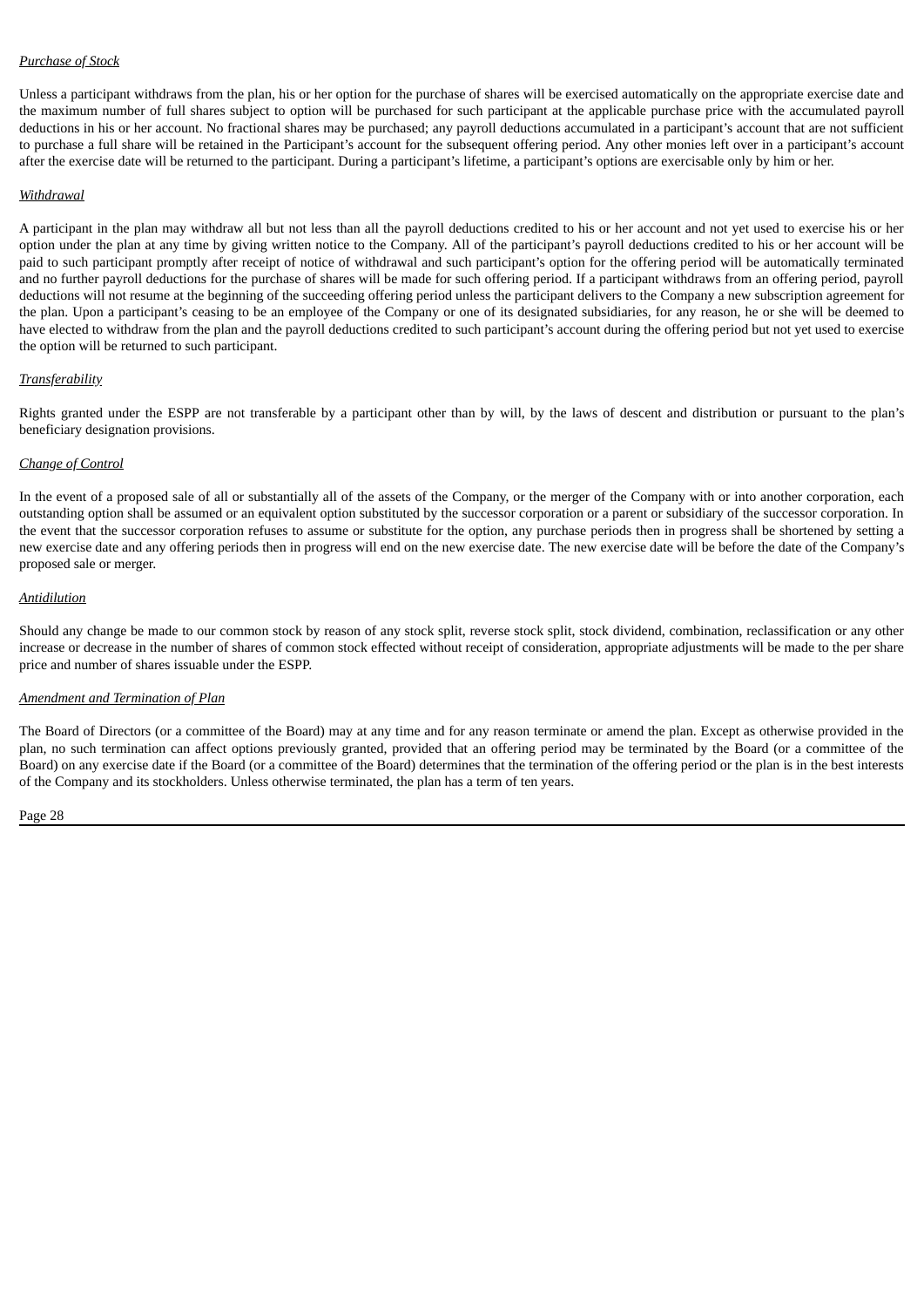#### **Federal Income Tax Information**

The following paragraphs are a summary of the general federal income tax consequences to U.S. taxpayers and the Company of awards granted under the ESPP. Tax consequences for any particular individual may be different.

Rights to purchase shares granted under the plan are intended to qualify for favorable federal income tax treatment associated with rights granted under an employee stock purchase plan which qualifies under the provisions of Section 423(b) of the Code. Under these provisions, no income will be taxable to a participant until the shares purchased under the ESPP are sold or otherwise disposed of. If the shares are disposed of within two years from the stock purchase right grant date (i.e., the beginning of the offering period or, if later, the date the participant entered the offering period) or within one year from the purchase date of the shares, a transaction referred to as a "disqualifying disposition," the participant will realize ordinary income in the year of such disposition equal to the difference between the fair market value of the stock on the purchase date and the purchase price. The amount of such ordinary income will be added to the participant's basis in the shares and any additional gain or resulting loss recognized on the disposition of the shares after such basis adjustment will be a capital gain or loss. A capital gain or loss will be long-term if the participant holds the shares for more than one year after the purchase date.

If the stock purchased under the ESPP is sold (or otherwise disposed of) more than two years after the stock purchase right grant date and more than one year after the stock is transferred to the participant, then the lesser of (i) the excess of the sale price of the stock at the time of disposition over the purchase price and (ii) the excess of the fair market value of the stock as of the date the participant entered the offering period over the purchase price (determined as of the date the participant entered the offering period) will be treated as ordinary income. If the sale price is less than the purchase price, no ordinary income will be reported. The amount of such ordinary income will be added to the participant's basis in the shares and any additional gain or resulting loss recognized on the disposition of the shares after such basis adjustment will be long-term capital gain or loss.

The Company will generally be entitled to a deduction in the year of a disqualifying disposition equal to the amount of ordinary income realized by the participant as a result of such disposition, subject to the satisfaction of any tax-reporting obligations. In all other cases, no deduction is allowed.

THE FOREGOING IS ONLY A SUMMARY OF CERTAIN FEDERAL INCOME TAX CONSEQUENCES TO THE PARTICIPANTS AND THE COMPANY WITH RESPECT TO THE GRANT AND EXERCISE OF AWARDS UNDER THE EMPLOYEE STOCK PURCHASE PLAN. IT DOES NOT PURPORT TO BE COMPLETE, AND DOES NOT DISCUSS THE TAX CONSEQUENCES OF A PARTICIPANT'S DEATH OR THE PROVISIONS OF THE INCOME TAX LAWS OF ANY MUNICIPALITY, STATE OR FOREIGN COUNTRY IN WHICH THE PARTICIPANT MAY RESIDE.

#### **Accounting Treatment**

ASC Topic 718 requires the estimated fair market value of all share-based payments to employees, including grants of employee stock options, to be recognized as expense in the statement of operations. The Employee Stock Purchase Plan has been structured in a way that no related compensation expense under the provisions of ASC Topic 718 will be required in the Company's financial statements.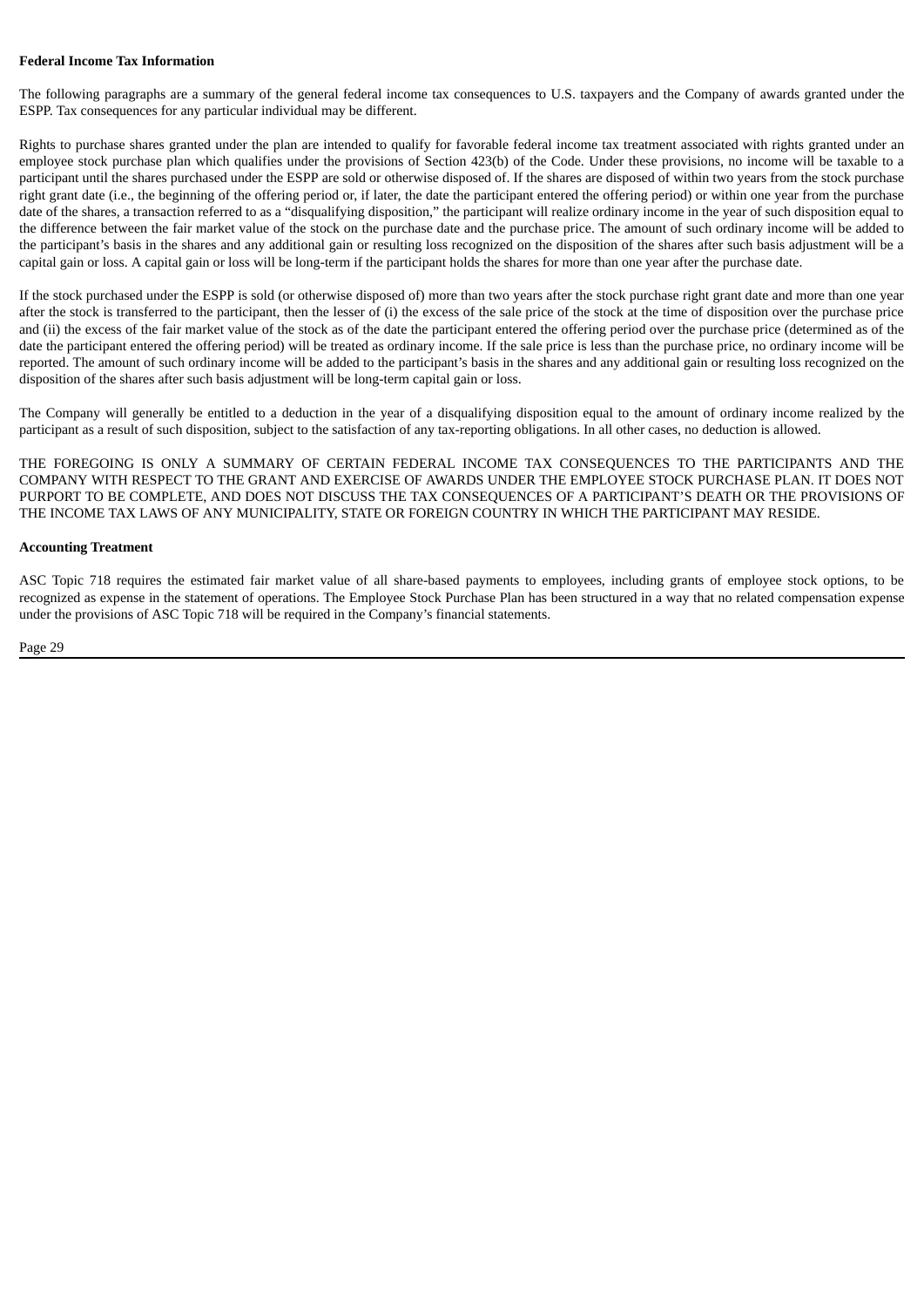#### <span id="page-30-0"></span>**PROPOSAL 4: APPROVAL OF AMENDMENT TO THE COMPANY'S CERTIFICATE OF INCORPORATION TO AUTHORIZE A REVERSE STOCK SPLIT OF THE COMPANY'S COMMON STOCK**

The Company's Board of Directors has adopted a resolution approving and recommending to the Company's shareholders for their approval a proposal to amend our certificate of incorporation to authorize a reverse split of our outstanding shares of common stock within a range of one share of common stock for every two shares of common stock to one share of common stock for every ten shares of common stock, with the exact reverse split ratio to be decided and publicly announced by the Board of Directors prior to the effective time of the reverse stock split amendment. If the shareholders approve this Proposal No. 4, the Board of Directors will have the authority to decide, at any time prior to 12 months after the date of the Annual Meeting, whether to implement the reverse stock split and the precise ratio of the reverse stock split within a range of one-for-two shares of our common stock to one-for-ten shares of our common stock. If the Board of Directors decides to implement the reverse stock split, the reverse stock split will become effective upon the filing of an amendment to our certificate of incorporation with the Secretary of State of the State of Delaware ("Reverse Split Amendment").

The Board of Directors reserves the right, even after shareholder approval, to abandon or postpone the filing of the Reverse Split Amendment if the Board of Directors determines that it is not in the best interest of the Company and the shareholders. If the reverse stock split proposal is approved by the shareholders but is not implemented by the Board of Directors within 12 months from the Annual Meeting, the proposal will be deemed abandoned, without any further effect. In that case, the Board of Directors may again seek shareholder approval at a future date for a reverse stock split if it deems a reverse stock split to be advisable at that time

The form of the Reverse Split Amendment to accomplish the reverse stock split is attached to this Proxy Statement as Appendix B. The following discussion is qualified in its entirety by the full text of the Reverse Split Amendment, which is incorporated herein by reference.

#### **Reasons for the Reverse Stock Split**

The Board's primary reasons for approving and recommending the reverse stock split are that the Board believes that:

- the reverse stock split is the most effective means of increasing the per-share market price of our common stock in order to become eligible for listing on a national exchange; and
- a higher per-share market price of our common stock could encourage investor interest in our Company and promote greater liquidity for our shareholders.

Our common stock is currently listed on the OTCQX® under the symbol "STXS". We believe that becoming listed on a national exchange will support and maintain the liquidity of our common stock for our shareholders. In order for our common stock to be eligible for listing on a national exchange, we must satisfy the initial listing requirements, which could include, among other requirements, a minimum closing price of at least \$3.00 per share for our common stock.

An objective of the Board in proposing the reverse stock split is to increase the per-share market price of our common stock in order to become eligible for listing on a national exchange. Effecting the reverse stock split would reduce our total shares of common stock outstanding, which the Board believes will increase the price per share of our common stock and therefore, better enable us to list our common stock on a national exchange. However, the effect of the reverse stock split on the market value of our common stock cannot be predicted with any certainty, and there can be no assurances the market price per postsplit share will either exceed or remain in excess of the minimum closing price for a sustained period of time. The reverse stock split itself does not affect our market value, and the market price of our common stock may also be based on other factors that are unrelated to the number of shares outstanding, including our future performance.

The Board of Directors believes that shareholder approval of an amendment that would allow the Board to determine the exact reverse stock split ratio within a specified range of one-for-two to one-for-ten (rather than shareholder approval of a fixed reverse stock split ratio) provides the flexibility to achieve the desired results of the reverse stock split. The Board of Directors will consider the conditions, information and circumstances existing at the time when it determines whether to implement a reverse stock split and, if it decides to implement a reverse stock split, the precise reverse stock split ratio.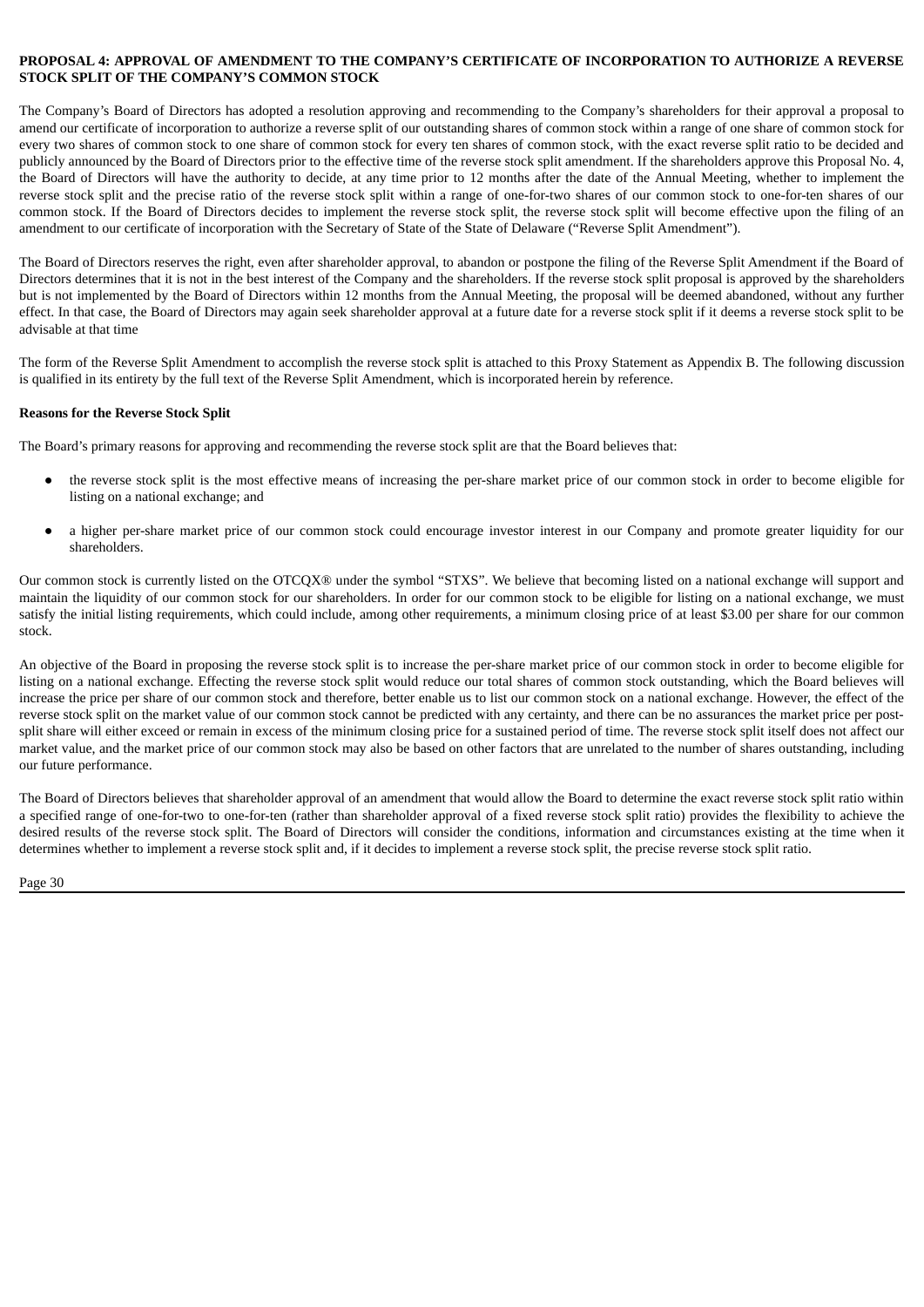If our shareholders approve this proposal, our Board of Directors or a committee thereof would effect a reverse stock split only upon the Board's or committee's determination that a reverse stock split would be in the best interests of the Company at that time. If our Board of Directors were to effect a reverse stock split, the Board would set the timing for such a split and select the specific ratio within the range of one-for-two to one-for-ten. No further action on the part of shareholders would be required to either implement or abandon the reverse stock split. If our shareholders approve the proposal, and the Board of Directors or a committee of the Board of Directors determines to effect the reverse stock split, we would communicate to the public, prior to the effective date, additional details regarding the reverse stock split, including the specific ratio selected by the Board or committee. If our Board of Directors or a committee thereof does not implement the reverse stock split within 12 months from the Annual Meeting, the authority granted in this proposal to implement the reverse stock split will terminate. Our Board of Directors reserves its right to elect not to proceed with the reverse stock split if it determines, in its sole discretion, that this proposal is no longer in the best interests of the Company or its shareholders.

If our shareholders approve this Proposal No.4, and the reverse stock split is implemented, we would have a lower number of shares of common stock outstanding without reducing the total number of authorized shares of common stock we may issue. In Proposal No. 5 below, we are asking our shareholders to approve an amendment to our certificate of incorporation to decrease the number of authorized shares of common stock. Proposals No. 4 and No. 5 are independent proposals and are not conditioned on each other. Shareholders may approve the reverse stock split described in this Proposal No. 4 without approving Proposal No. 5, in which case, we may have a larger number of authorized but unissued shares from which to issue additional shares of common stock, or securities convertible or exercisable into shares of common stock, than are necessary for reasonably foreseeable future needs, which could have a potential dilutive effect on existing shareholders.

#### **Effects of the Reverse Stock Split**

The reverse stock split will be executed simultaneously for all outstanding shares of our common stock. The reverse stock split will affect all of our shareholder uniformly and will not affect any shareholder's percentage ownership interests in the Company, except to the extent that the reverse stock split results in any of our shareholders owning a fractional share. Common stock issued pursuant to the reverse stock split will remain fully paid and nonassessable.

Our common stock is currently registered under Section 12(b) of the Securities Exchange Act of 1934, as amended, or the Exchange Act, and the Company is subject to the periodic reporting and other requirements of the Exchange Act. The proposed reverse stock split will not affect the registration of our common stock or the Company's reporting obligations under the Exchange Act. The Company will obtain a new CUSIP number for our common stock effective at the time of the reverse stock split.

As of the effective time of the reverse stock split, we will adjust and proportionately decrease the number of shares of our common stock reserved for issuance upon exercise of, and adjust and proportionately increase the exercise price of, all options and warrants and other rights to acquire our common stock. In addition, as of the effective time of the reverse stock split, we will adjust and proportionately decrease the total number of shares of our common stock that may be the subject of the future grants under our stock plans.

The conversion price of our Series A Convertible Preferred Stock will also be proportionately increased to reflect the reverse stock split as of the effective time of the reverse stock split.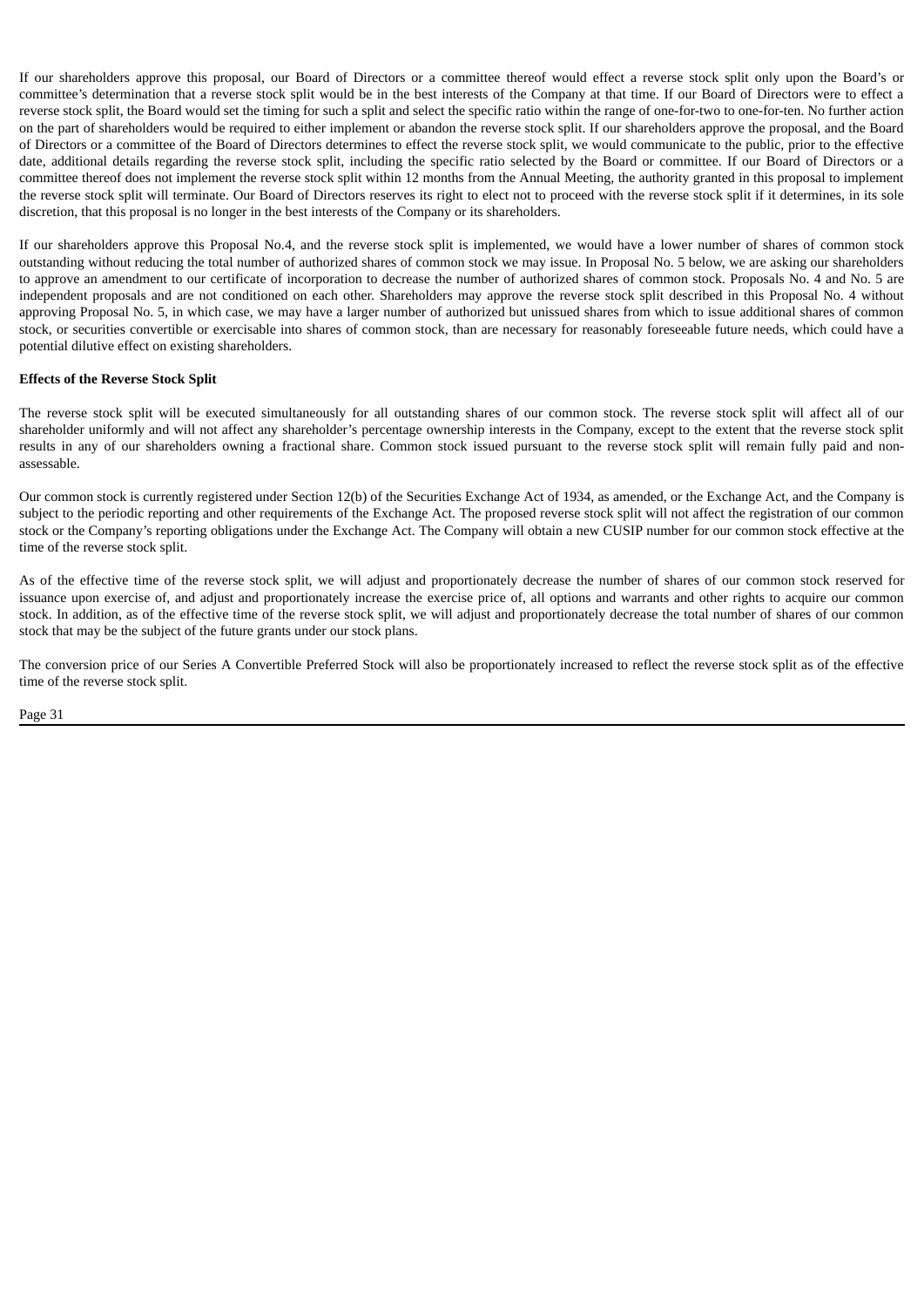Assuming reverse stock split ratios of one-for-two and one-for-ten, which are ratios based on whole numbers of shares at the high end and low end of the range that our shareholders are being asked to approve, the following table sets forth the approximate number of shares of our common stock that would be (i) issued and outstanding, (ii) reserved for issuance upon conversion of the Series A Convertible Preferred Stock, and (iii) reserved for issuance pursuant to outstanding options under our stock plan or warrants, and after the reverse stock split, based on information as of:

|                                                             | 12/31/2018  | 3/25/2019   | 2:1         | 10:1        |
|-------------------------------------------------------------|-------------|-------------|-------------|-------------|
| Common Stock:                                               | 59,058,297  | 59,304,222  | 29,652,111  | 5,930,422   |
| Convertible Preferred Shares (in common stock equivalents): | 41,743,654  | 42.216.012  | 21,108,006  | 4,221,601   |
| Employee RSU's:                                             | 647,649     | 688,687     | 344,344     | 68,869      |
| Subtotal:                                                   | 101.449.600 | 102,208,921 | 51,104,461  | 10,220,892  |
|                                                             |             |             |             |             |
| Warrants:                                                   | 1,131,151   | 1,107,689   | 553.845     | 110,769     |
| <b>Employee Stock Options:</b>                              | 1,165,086   | 1,151,461   | 575,731     | 115,146     |
|                                                             |             |             |             |             |
| <b>Shares Authorized</b>                                    | 300,000,000 | 300,000,000 | 300,000,000 | 300,000,000 |

After the effective time of the reverse stock split, the post-split market price of our common stock may be less than the pre-split price multiplied by the reverse stock split ratio. In addition, a reduction in number of shares outstanding may impair the liquidity for our common stock, which may reduce the value of our common stock.

*Effect on Voting Rights*. Proportionate voting rights and other rights of the holders of common stock would not be affected by the reverse stock split, other than as a result of the payment of cash in lieu of fractional shares as described below. For example, a holder of 1% of the voting power of the outstanding shares of common stock immediately prior to the effective time of the reverse stock split would continue to hold 1% of the voting power of the outstanding shares of common stock after the reverse stock split, subject to the payment of cash in lieu of fractional shares.

Because the Series A Convertible Preferred Stock votes with our common stock on an as-converted basis, the proportional adjustment to the conversion price will mean that the Series A Convertible Preferred Stock will have a different number of votes following the effective time of the reverse stock split. However, the proportionate voting interest held by the holders of Series A Convertible Preferred Stock will not change.

*Effect on Par Value Shares and Accounting Matters*. The reverse stock split will not affect the par value per share of our common stock. As a result, as of the effective time of the reverse stock split, the stated capital attributable to our common stock on the Company's balance sheet (which consists of the par value per share of our common stock multiplied by the aggregate number of the issued shares of common stock) will be reduced proportionately based on the reverse stock split ratio selected by the Board of Directors, and the additional paid-in capital account (which consists of the difference between the Company's stated capital and the aggregate amount paid to us upon the issuance of all currently issued shares of common stock) will be credited with the amount by which the stated capital is reduced. The per-share net income or loss and net book value of our common stock will be increased as a result of the reverse stock split because there will be fewer shares of common stock outstanding.

Effect on Outstanding Options, Stock Option and Equity Incentive Plans and Warrants. The reverse stock split, if and when implemented, will affect outstanding options to purchase common stock. The Company's stock option and equity incentive plans include provisions for appropriate adjustments to the number of shares of common stock covered by the plans and by stock options and other grants of stock-based awards under the plans, as well as the per share exercise prices. If the Company's shareholders approve the reverse stock split, an outstanding stock option to purchase one share of common stock would thereafter evidence the right to purchase a fraction of a share of common stock consistent with the reverse stock split ratio designated by the Board of Directors (rounding any fractional shares up to the nearest whole share), and the exercise price per share would be a corresponding multiple of the previous exercise price (rounded down to the nearest cent). For example, if the Company effects a one-for-two reverse stock split, a pre-split option for 10,000 shares of common stock with an exercise price of \$1.00 per share would be converted post-split into an option to purchase 5,000 shares of common stock with an exercise price of \$2.00 per share. Further, the number of shares of common stock authorized and reserved for issuance under the plans will be reduced in proportion to the exchange ratio of the reverse stock split.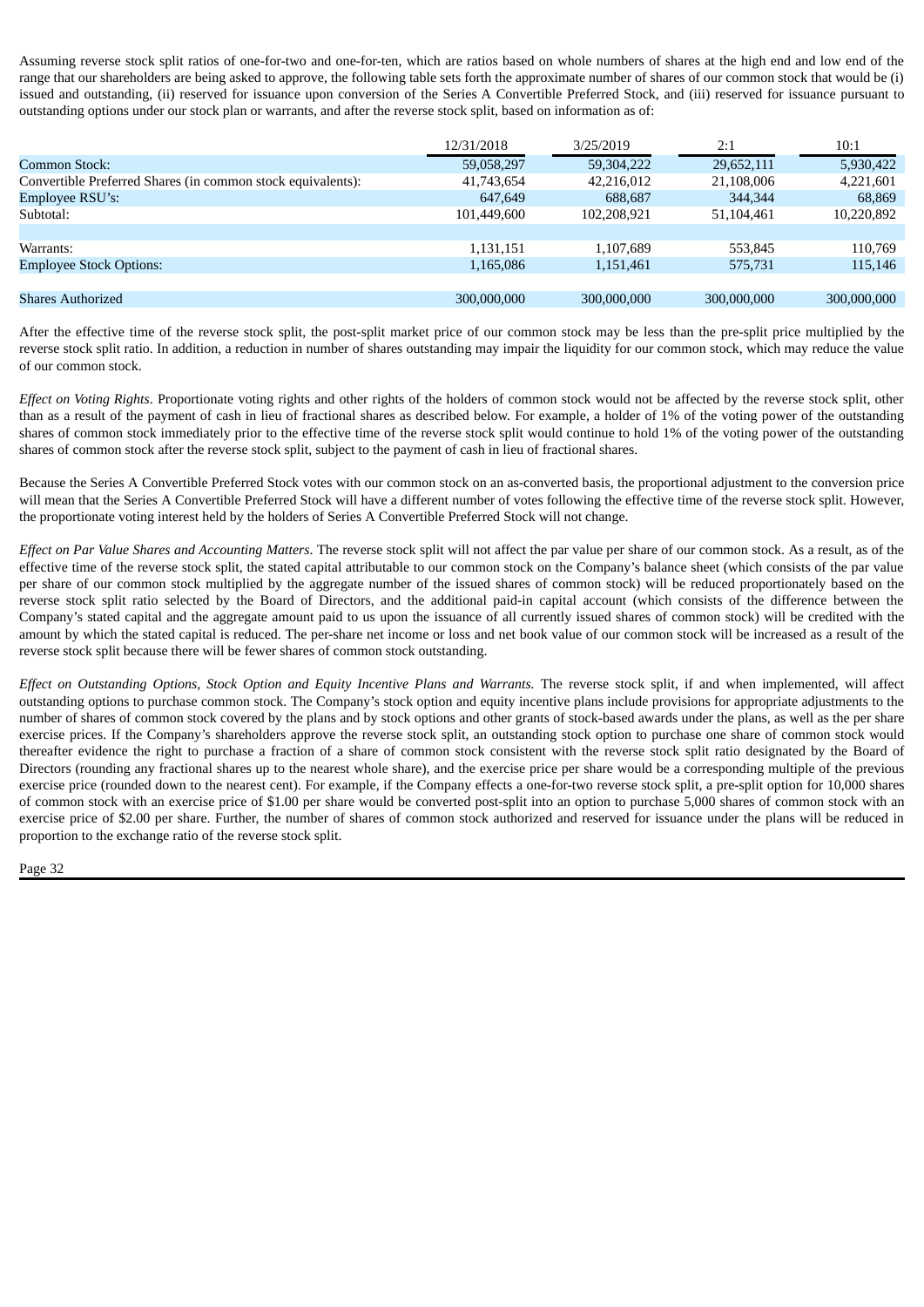The Company also has outstanding warrants to purchase shares of common stock. Under the terms of the warrants, the reverse stock split will effect a reduction in the number of shares of common stock issuable upon exercise of the warrants in proportion to the exchange ratio of the reverse stock split and will effect a proportionate increase in the exercise price of the outstanding warrants.

#### **Procedure for Effecting the Reverse Stock Split and Exchange of Stock Certificates**

If our shareholders approve the proposal to effect the reverse stock split, and if the Board still believes that a reverse stock split is in the best interest of the Company and its shareholders, the Board will determine the ratio of the reverse stock split to be implemented. We will file the Reverse Split Amendment with the Secretary of State of the State of Delaware. The Board may delay effecting the reverse stock split without resoliciting shareholder approval. Beginning on the effective date of the reverse stock split, each certificate representing pre-split shares will be deemed for all corporate purposes to evidence ownership of post-split shares.

As soon as practicable after the effective date of the reverse stock split, shareholders will be notified that the reverse stock split has been effected. We expect that our transfer agent will act as exchange agent for purposes of implementing the exchange of stock certificates. Holders of pre-split share certificates will be asked to surrender to the exchange agent certificates representing pre-split shares in exchange for certificates representing post-split shares in accordance with the procedures to be set forth in a letter of transmittal to be sent by us. No new certificates will be issued to a shareholder until such shareholder has surrendered such shareholder's outstanding certificate(s) together with the properly completed and executed letter of transmittal to the exchange agent. Any pre-split shares submitted for transfer, whether pursuant to a sale or other disposition, or otherwise, will automatically be exchanged for post-split shares. SHAREHOLDERS SHOULD NOT DESTROY ANY STOCK CERTIFICATE(S) AND SHOULD NOT SUBMIT ANY CERTIFICATE(S) UNLESS AND UNTIL REQUESTED TO DO SO.

Until surrendered for exchange as contemplated herein, each pre-split share certificate will be deemed at and after the effective time of the reverse stock split to represent the number of whole shares of common stock resulting from the reverse stock split, and any dividends or other distributions that may be declared after the effective date of the reverse stock split with respect to the number of whole post-reverse split shares of common stock represented by that certificate will be withheld by the Company until that certificate has been properly presented for exchange, at which time all such withheld dividends that have not yet been paid to a public official pursuant to relevant abandoned property or escheat laws will be paid to the holder thereof or the holder's designee, without interest.

No service charges, brokerage commissions or transfer taxes shall be payable by any holder of any pre-split share certificate, except that if any new bookentry shares are to be issued in a name other than that in which the pre-split share certificates are registered, it will be a condition of such issuance that (1) the person requesting such issuance must pay to the Company any applicable transfer taxes or establish to the Company's satisfaction that these taxes have been paid or are not payable, (2) the transfer complies with all applicable federal and state securities laws, and (3) the surrendered certificate is properly endorsed and otherwise in proper form for transfer.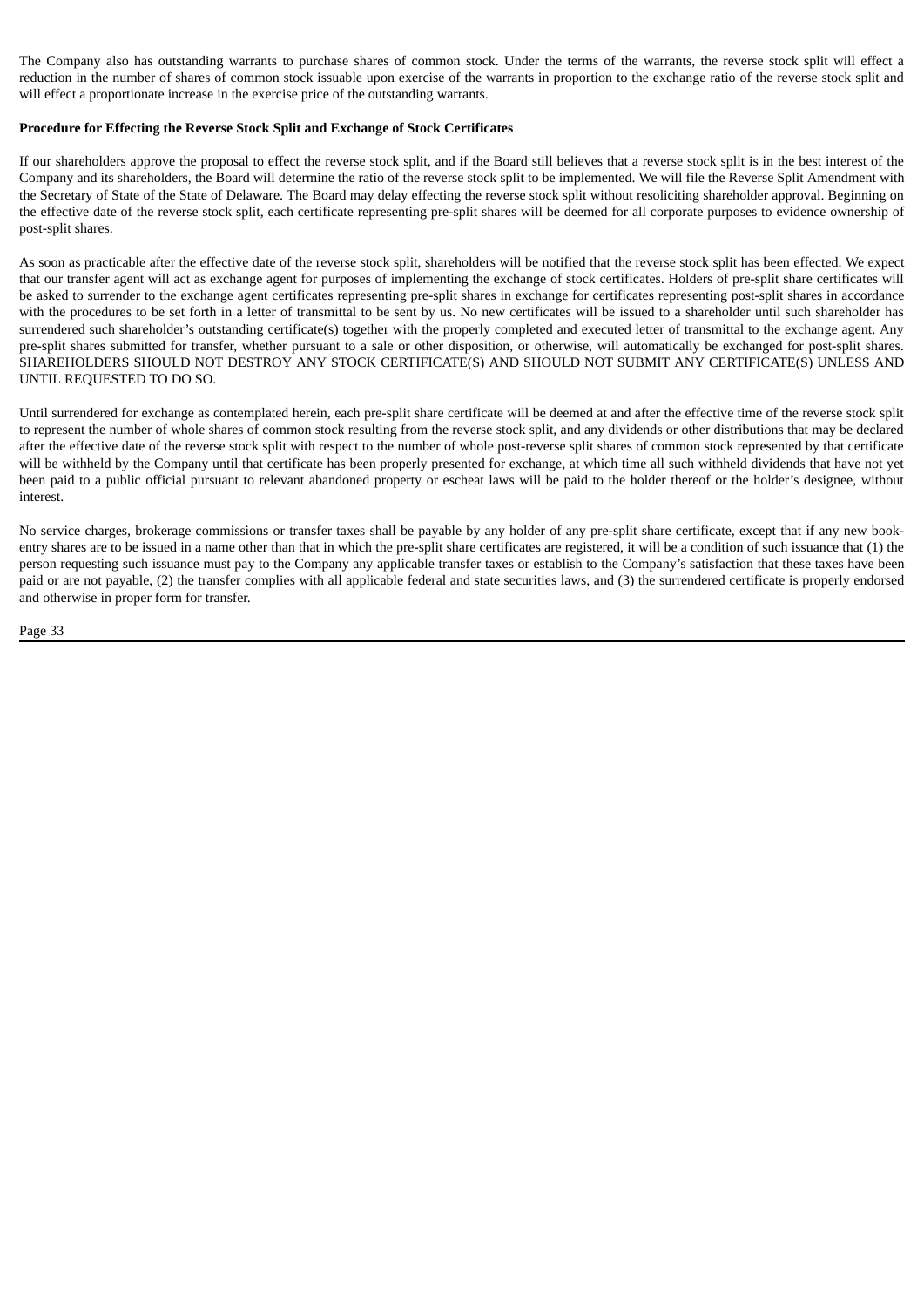#### **Fractional Shares**

We will not issue fractional shares in connection with the reverse stock split. Instead, shareholders who otherwise would be entitled to receive fractional shares because they hold a number of shares not evenly divisible by the reverse stock split ratio will be entitled, upon surrender to the exchange agent of certificates representing such shares, to a cash payment in lieu thereof at a price equal to the fraction to which the shareholder would otherwise be entitled multiplied by the closing price of the common stock, on the last trading day prior to the effective date of the split (or if such price is not available, the average of the last bid and asked prices of the common stock on such day or other price determined by the Board of Directors). The ownership of a fractional interest will not give the holder thereof any voting, dividend, or other rights except to receive payment therefor as described herein.

No transaction costs will be assessed to shareholders for the cash payment in lieu of fractional shares. Shareholders will not be entitled to receive interest for the period of time between the effective date of the reverse stock split and the date payment is made for fractional shares. Shareholders should be aware that under the abandoned property or escheat laws of the applicable jurisdictions, cash payments not timely claimed after the effective date of the reverse stock split may be required to be paid to designated agents for the relevant jurisdictions.

#### **Accounting Matters**

The reverse stock split will not affect the par value of our common stock. As a result, at the effective time of the reverse stock split, the stated capital on our balance sheet attributable to the common stock will be reduced in the same proportion as the reverse stock split ratio, and the additional paid-in capital account will be credited with the amount by which the stated capital is reduced. The per share net income or loss and net book value of our common stock will be increased because there will be fewer shares of our common stock outstanding. Prior periods' per share amounts will be restated to reflect the reverse stock split.

#### **Appraisal Rights**

Under the Delaware General Corporation Law, our shareholders are not entitled to appraisal rights with respect to the reverse stock split, and we do not intend to independently provide shareholders with any such right.

#### **Certain Material U.S. Federal Income Tax Consequences of the Reverse Stock Split**

The following is a summary of certain material U.S. federal income tax consequences of the reverse stock split. This summary is based upon the provisions of the Internal Revenue Code of 1986, as amended (the "Code"), Treasury regulations promulgated thereunder, administrative ruling and judicial decision as of the date hereof, all of which may change, possibly with retroactive effect, resulting in U.S. federal income tax consequences that may differ from those discussed below. This discussion is included for general information purposes only and does not address all aspects of federal income taxation that may be relevant to shareholders that may be subject to special tax rules, including, without limitation: (i) holders subject to the alternative minimum tax: (ii) banks, insurance companies, or other financial institutions; (iii) tax-exempt organizations; (iv) dealers in securities or commodities; (v) regulated investment companies or real estate investment trusts; (vi) partnerships (or other flow-through entities for US. federal income tax purposes and their partners or members); (vii) traders in securities that elect to use a mark-to-market method of accounting for their securities holding; (viii) U.S. Holders (as defined below) whose "functional currency" is not the U.S. dollar; (ix) persons holding our common stock as a position in a hedging transaction, "straddle," "conversion transaction" or other risk reduction transaction; (x) persons who acquire shares of our common stock in connection with employment on other performance services; (xi) U.S. expatriates; (xii) controlled foreign corporations; or (xiii) passive foreign investment companies. In addition, this summary does not address the tax consequences arising under the laws of any foreign, state or local jurisdiction and U.S. federal tax consequences other than federal income taxation. This discussion also assumes that the shares of our common stock were, and the shares of our common stock received pursuant to the reverse stock split will be, held as "capital assets" (as defined in the Code). If a partnership (including any entity or arrangement treated as a partnership for U.S. federal income tax purposes) holds shares of our common stock, the tax treatment of a holder that is a partner in the partnership generally will depend upon the status of the partner and the activities of the partnership.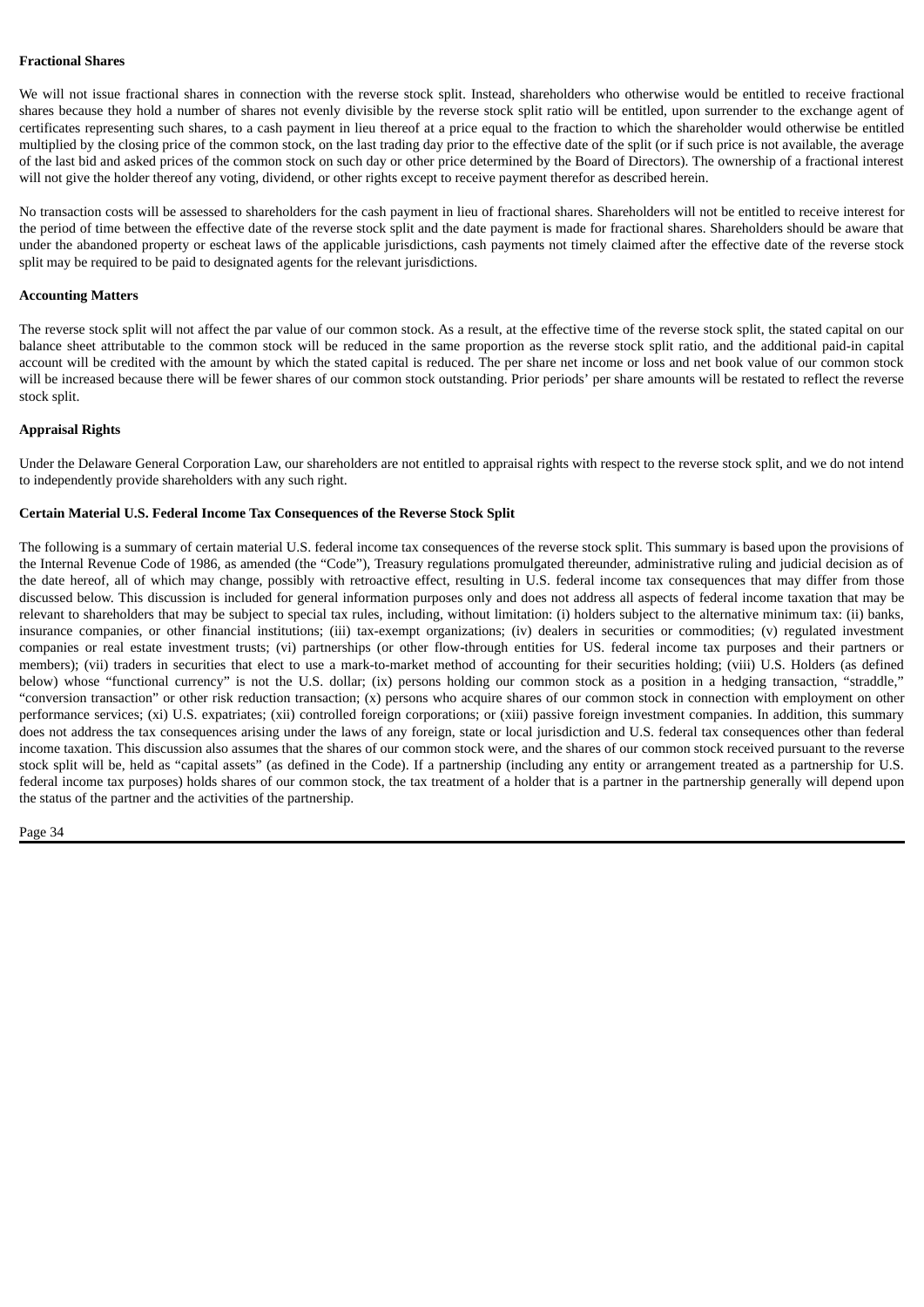We have not sought, and will not seek, an opinion of counsel or a ruling from the Internal Revenue Service ("IRS") regarding the United States federal income tax consequences of the reverse stock split and there can be no assurance the IRS will not challenge the statements set forth below or that a court would not sustain any such challenge. This summary does not purport to be a detailed discussion of the changes to the U.S. federal income tax laws as a result of the enactment of the Tax Cuts and Jobs Act (the "Tax Act"). Technical corrections or other amendments to the Tax Act, or administrative guidance interpreting the Tax Act may be forthcoming. EACH HOLDER OF COMMON STOCK SHOULD CONSULT SUCH SHAREHOLDER'S TAX ADVISOR WITH RESPECT TO THE PARTICULAR TAX CONSEQUENCES OF THE REVERSE STOCK SPLIT TO SUCH SHAREHOLDER.

For purposes of the discussion below, a "U.S. Holder" is a beneficial owner of shares of our common stock that for U.S. federal income tax purposes is: (1) an individual citizen or resident of the United States; (2) a corporation (including any entity treated as a corporation for U.S. federal income tax purposes) created or organized in or under the laws of the United States, any state or political subdivision thereof; (3) an estate the income of which is subject to U.S. federal income taxation regardless of its source; or (4) a trust, the administration of which is subject to the primary supervision of a U.S. court and as to which one or more U.S. persons have the authority to control all substantial decisions of the trust, or that has a valid election in effect to be treated as a U.S. person. A "Non-U.S. Holder" is a beneficial owner (other than a partnership) of shares of our common stock who is not a U.S. Holder.

The reverse stock split is intended to constitute a reorganization within the meaning of Section 368(a) of the Code. Assuming the reverse stock split qualifies as a reorganization, other than the cash payments for fractional shares discussed below, no gain or loss should be recognized by a shareholder upon the reverse stock split. U.S. Holders of our common stock that receive cash in lieu of fractional shares will recognize dividend income, or capital gain or loss, depending on the particular facts and circumstances of the U.S. Holder. To the extent the cash received in lieu of fractional shares is treated as giving rise to dividend income, U.S. Holders who are individuals may be taxed at a reduced rate of 15%, subject to certain limitations. To the extent the cash received in lieu of fractional shares is treated as an exchange, a U.S. Holder will recognize capital gain or loss equal to the difference between the amount of cash received by such holder and the adjusted tax basis deemed to be allocated to the fractional shares. Any capital gain or loss realized will be treated as longterm capital gain or loss if the holder's holding period for our common stock surrendered is greater than one year. Long-term capital gains of U.S. Holders who are individuals are eligible for reduced rates of taxation. The deductibility of capital losses is subject to limitations.

With respect to Non-U.S. Holders, to the extent the cash received in lieu of fractional shares is properly treated as giving rise to dividend income, such income may be subject to a withholding tax at a rate of 30% (unless an exemption or reduced rate can be established under a treaty or otherwise). A Non-U.S. Holder generally should not be subject to any U.S. federal income or withholding tax with respect to any amount properly treated as capital gains unless such Non-U.S. Holder has certain connections with the United States. Because the determination of whether withholding should apply is very fact specific, the Company may withhold and pay to the IRS taxes at a rate of 30% on any cash paid to a Non-U.S. Holder in lieu of fractional shares unless a holder can establish that it is entitled to a reduced rate or exemption from withholding on dividend income pursuant to an applicable income tax treaty or otherwise. However, a Non-U.S. Holder may seek a refund of such amount from the IRS if the holder determines that it is not properly liable for such taxes.

Holders should consult their own advisors as to the proper treatment of any cash received in lieu of fractional shares.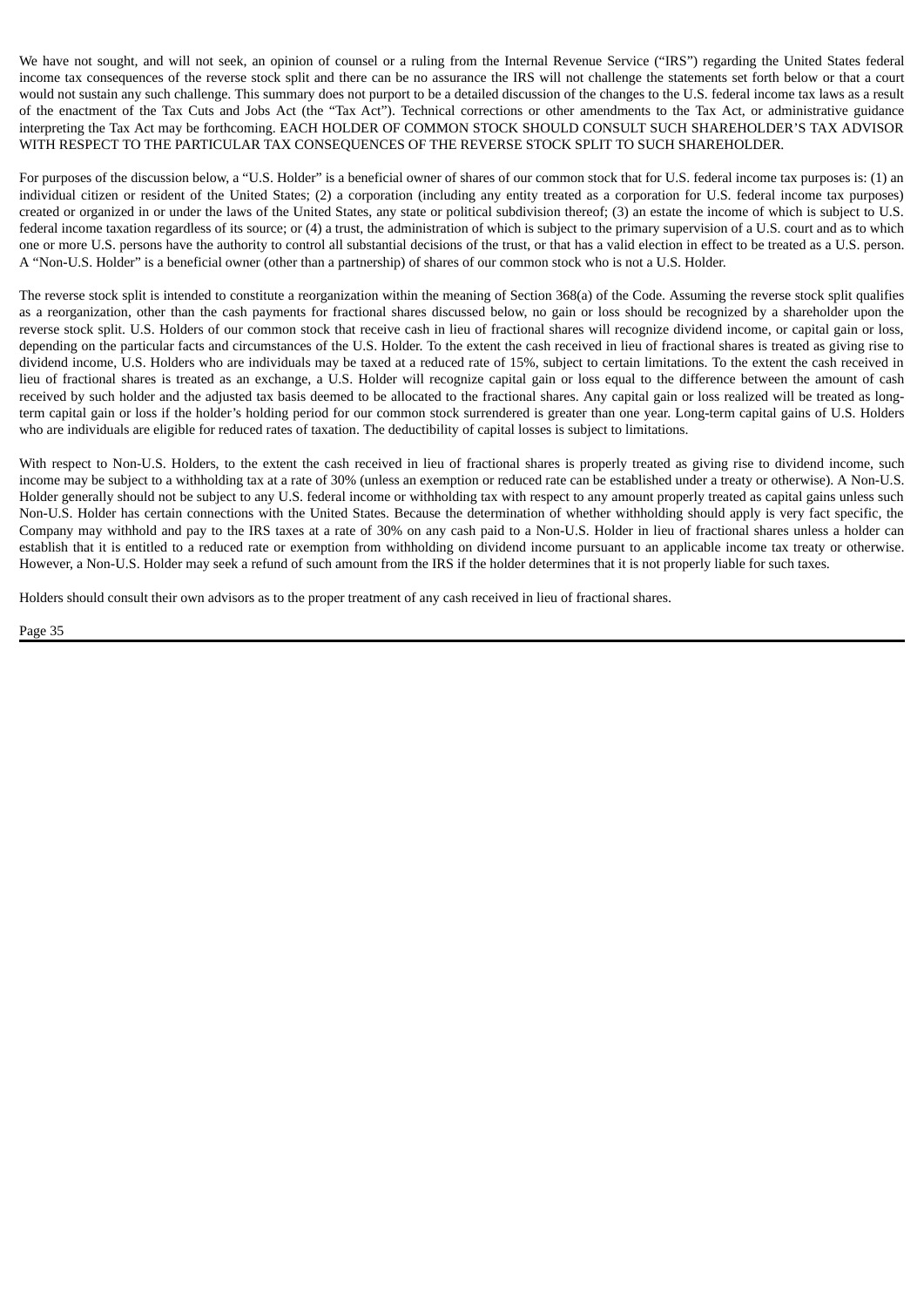In general, the aggregate tax basis in the shares of our common stock received pursuant to the reverse stock split should equal the aggregate tax basis of the shares of our common stock surrendered (excluding any portion of such basis that is allocated to any fractional share of our common stock for which cash is received). The shareholder's holding period in the shares of our common stock received should include the holding period in the shares of our common stock surrendered pursuant to the reverse stock split. Treasury regulations promulgated under the Code provide detailed rules for allocating the tax basis and holding period of the shares of our common stock surrendered to the shares of our common stock received pursuant to the reverse stock split. Holders of shares of our common stock acquired on different dates and at different prices should consult their tax advisors regarding the allocation of the tax basis and holding period of such shares.

U.S. and Non-U.S. Holders may be subject to information reporting with respect to the receipt of cash in lieu of fractional shares unless such holders can establish an exemption. In addition, U.S. Holders may be subject to a backup withholding tax on the cash paid in lieu of fractional shares if they do not provide their taxpayer identification numbers in the manner required or otherwise fail to comply with applicable backup withholding tax rules. In general, backup withholding will not apply to the cash paid in lieu of fractional shares to a Non-U.S. Holder if the Non-U.S. Holder establishes an exemption, for example, by properly certifying its non-U.S. status on an IRS Form W-8BEN (or other applicable form). Backup withholding is not an additional tax, and any amounts withheld under the backup withholding rules will be allowed as a refund or credit against a shareholder's U.S. federal income tax liability provided the required information is furnished to the IRS.

#### **TAX MATTERS ARE COMPLICATED, AND THE TAX CONSEQUENCES OF THE REVERSE STOCK SPLIT DEPEND UPON THE PARTICULAR CIRCUMSTANCES OF EACH SHAREHOLDER. ACCORDINGLY, EACH SHAREHOLDER IS ADVISED TO CONSULT THE SHAREHOLDER'S TAX ADVISOR WITH RESPECT TO ALL OF THE POTENTIAL TAX CONSEQUENCES TO THE SHAREHOLDER OF A REVERSE STOCK SPLIT.**

#### **Vote Required**

The affirmative vote of a majority of the combined number of shares of common stock outstanding as of the Record Date and the number of shares of common stock into which the Series A Convertible Preferred Stock are convertible as of the Record Date (subject to specified beneficial ownership limitations) is required to approve the amendment to our certificate of incorporation to accomplish the reverse stock split of our common stock.

THE BOARD OF DIRECTORS UNANIMOUSLY RECOMMENDS A VOTE "FOR" PROPOSAL 4.

#### <span id="page-36-0"></span>**PROPOSAL 5: APPROVAL OF AMENDMENT TO THE COMPANY'S CERTIFICATE OF INCORPORATION TO AUTHORIZE A REDUCTION OF THE NUMBER OF SHARES OF OUR COMMON STOCK FROM 300,000,000 TO 100,000,000 SHARES**

The Company's Board of Directors has adopted a resolution approving and recommending to the Company's shareholders for their approval a proposal to amend our certificate of incorporation to reduce the authorized number of shares of our common stock from 300,000,000 to 100,000,000 shares. If the shareholders approve this Proposal No. 5, the Board of Directors will have the authority to decide, at any time prior to 12 months after the date of the Annual Meeting, whether to implement the decrease in authorized common shares. If the Board of Directors decides to implement the reduction in authorized common shares, the reduction will become effective upon the filing of an amendment to our certificate of incorporation with the Secretary of State of the State of Delaware ("Authorized Stock Amendment").

The Board of Directors reserves the right, even after shareholder approval, to abandon or postpone the filing of the Authorized Stock Amendment if the Board of Directors determines that it is not in the best interest of the Company and the shareholders. If the proposal to reduce our authorized common shares is approved by the shareholders but is not implemented by the Board of Directors within 12 months from the Annual Meeting, the proposal will be deemed abandoned, without any further effect. In that case, the Board of Directors may again seek shareholder approval at a future date for a reduction in the number of authorized common shares if it deems such action to be advisable at that time.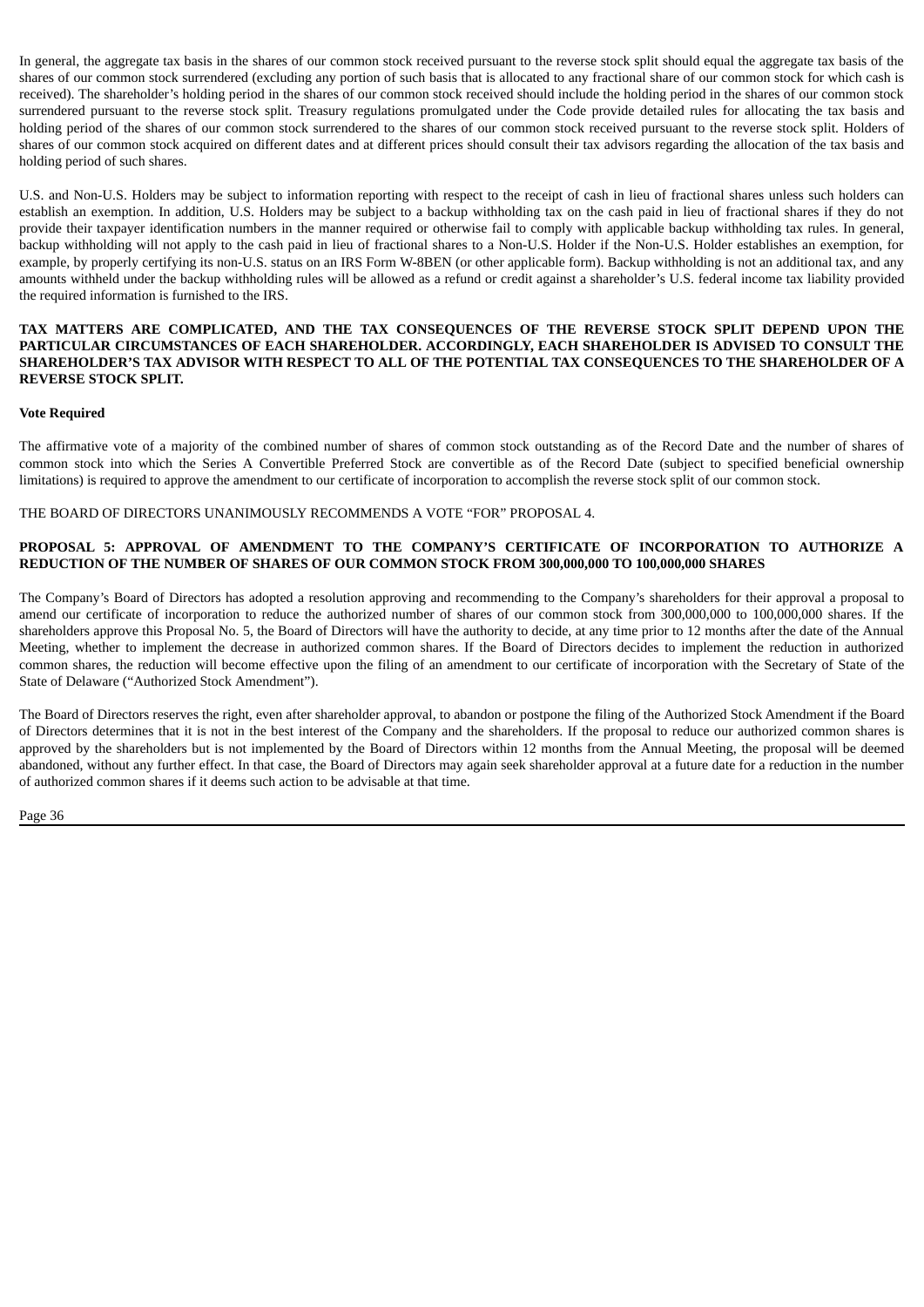The form of the Authorized Stock Amendment to accomplish the reduction in authorized common shares is attached to this Proxy Statement as Appendix C. The following discussion is qualified in its entirety by the full text of the Authorized Stock Amendment, which is incorporated herein by reference.

#### **Reasons for the Decrease in Authorized Shares**

We currently have 300 million shares of authorized common stock. As of the Record Date, there were 59,304,222 shares of common stock issued and outstanding. In addition, as of the Record Date, there were 1,107,689 shares of common stock reserved for issuance upon exercise of outstanding warrants; 47,844,562 shares of common stock reserved for issuance upon conversion of outstanding Series A Convertible Preferred Stock; and approximately 3,254,503 shares of common stock reserved for issuance upon exercise of outstanding equity awards under our stock option and equity incentive plans.

At a special meeting of the shareholders held on July 10, 2012, the shareholders approved an increase in the authorized shares from 100 million to 300 million in order to provide a sufficient number of authorized shares for transactions and issuances that were contemplated at that time. Also at the 2012 special meeting of shareholders, the shareholders approved an amendment to our certificate of incorporation to effect a reverse stock split of our common stock, and on July 10, 2012, we effected a reverse split of our common stock at a ratio of one for ten shares. As a result, the number of shares underlying outstanding options, warrants and other rights to acquire our common stock was significantly reduced. Therefore, the Board of Directors believes that a reduction of the authorized shares of common stock to 100 million is sufficient to support the Company's ongoing efforts to raise capital to fund its operations for the foreseeable future, as well as to maintain appropriate reserves for issuance on conversion or exercise of outstanding rights to acquire our common stock and future equity grants to employees and directors.

Additionally, the proposed reduction in our authorized common stock may enable us to reduce the amount of the Company's annual franchise tax in the State of Delaware. Each year, we are required to make franchise tax payments to the State of Delaware in an amount determined, in part, by the total number of shares of stock we are authorized to issue. Accordingly, by reducing the number of authorized shares of stock, we may be able to reduce the amount of the franchise tax for which we will be liable.

If this Proposal No. 5 is approved by the shareholders, the amendment to our Certificate of Incorporation will become effective upon the filing of the Authorized Stock Amendment with the Secretary of State of the State of Delaware. If our Board of Directors does not implement the Authorized Stock Amendment within 12 months from the Annual Meeting, the authority granted in this proposal to implement the reduction in authorized common shares will terminate. Our Board of Directors reserves its right to elect not to proceed with the reduction in authorized common shares if it determines, in its sole discretion, that this proposal is no longer in the best interests of the Company or its shareholders.

#### **Effects of the Decrease in Authorized Shares**

If approved by our shareholders, the lower number of authorized shares of common stock would be available for issuance for any proper corporate purpose as determined by our Board of Directors without further approval by the shareholders, except as required by law, the OTCQX® or the rules of any other national securities exchange on which our shares of common stock are listed.

There will be no change in the rights attributable to our authorized shares of common stock. The proposed amendment will not affect the par value of the common stock, which will remain at \$0.001 per share. Under our certificate of incorporation, our shareholders do not have preemptive rights to subscribe to additional securities that we may issue; in other words, current holders of common stock do not have a prior right to purchase any new issue of our capital stock to maintain their proportionate ownership of common stock. If we issue additional shares of common stock or other securities convertible into common stock in the future, it will dilute the voting rights of existing holders of common stock and will also dilute earnings per share and book value per share.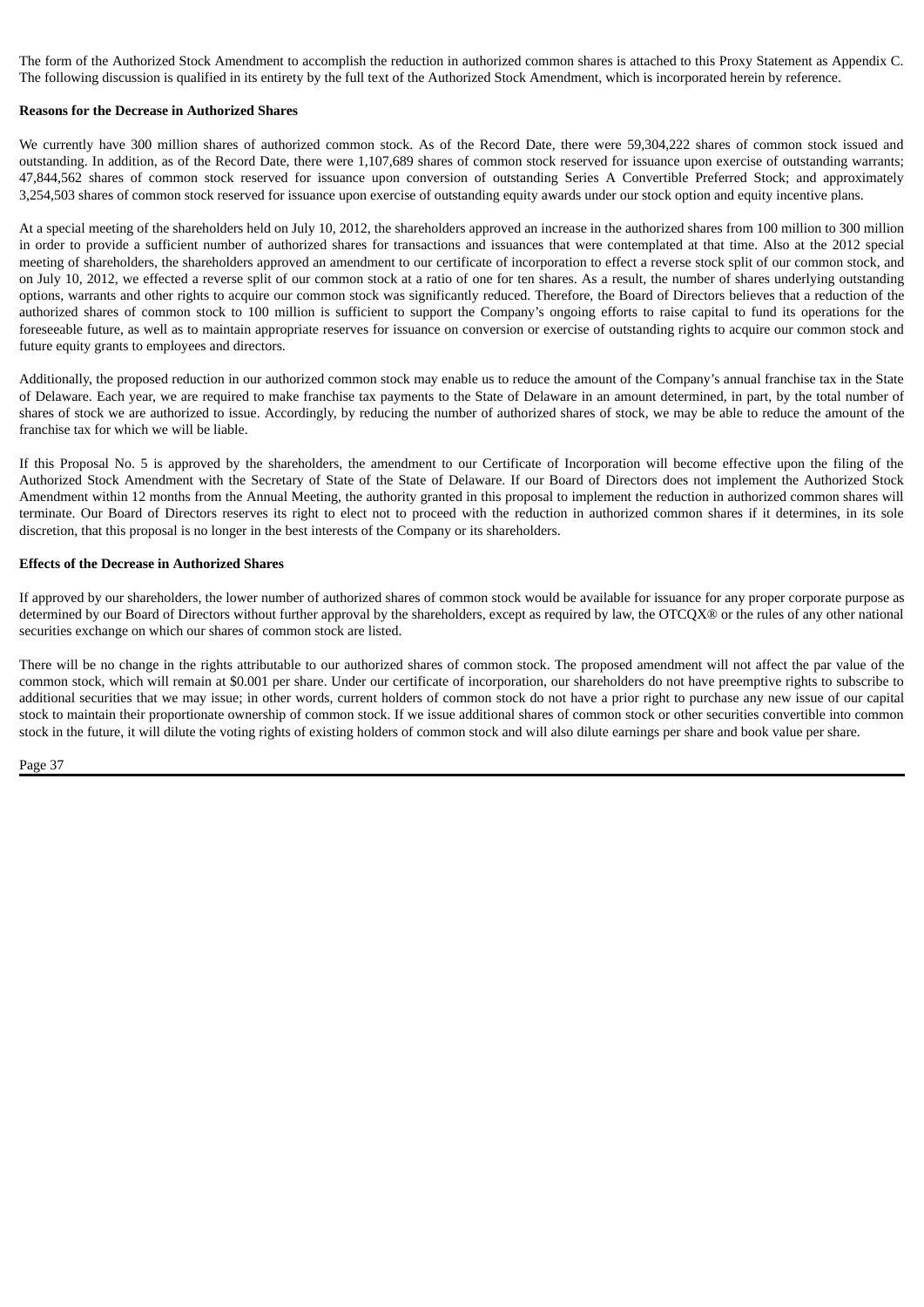The reduction in the number of authorized common shares would not have any impact on our outstanding Series A Convertible Preferred Stock, the total number of authorized shares of which would remain at 10,000,000 in any event.

In Proposal No. 4 above, we are asking our shareholders to approve a reverse stock split of our common stock. Proposals No. 4 and No. 5 are independent proposals and are not conditioned on each other. If our shareholders approve this Proposal No. 5, but do not approve Proposal No. 4, and our Board decides to reduce the authorized number of shares, we may have an insufficient number of authorized and unissued common shares available for issuance for appropriate future corporate purposes, including equity financing transactions, debt-for-equity refinancing transactions, refinancing transactions with an equity component, acquisitions involving equity consideration and other equity considerations that the Board of Directors may determine to be in the best interests of the Company and its shareholders from time to time. In that event, the Board of Directors may be required to seek shareholder approval of an increase in our authorized number of common shares. We will not reduce the authorized number of common shares below the number of outstanding common shares in any event.

The proposed decrease in the number of authorized shares of our common stock could have adverse effects on us. We will have less flexibility to issue shares of common stock, including in connection with a potential merger or acquisition, other strategic transaction or follow-on offering if the number of authorized shares of our common stock is reduced. In the event that our Board of Directors determines that it would be in the best interests of the Company and its shareholders to issue a number of shares of common stock in excess of the number of then authorized but unissued and unreserved shares, we would be required to seek the approval of our shareholders to increase the number of shares of authorized common stock. If we are not able to obtain the approval of our shareholders for such an increase in a timely fashion, we may be unable to take advantage of opportunities that might otherwise be advantageous to us and our shareholders.

#### **Vote Required**

The affirmative votes of (1) a majority of the combined number of shares of common stock outstanding as of the Record Date and the number of shares of common stock into which the Series A Convertible Preferred Stock are convertible as of the Record Date (subject to specified beneficial ownership limitations) and (2) a majority of the shares of common stock outstanding as of the Record Date, voting as a separate class, are required to approve the amendment to our certificate of incorporation to decrease the number of authorized shares of common stock.

THE BOARD OF DIRECTORS UNANIMOUSLY RECOMMENDS A VOTE "FOR" PROPOSAL 5.

#### <span id="page-38-0"></span>**PRINCIPALACCOUNTING FEES AND SERVICES**

The table below shows the fees charged by Ernst & Young LLP, our independent registered public accountants, for professional services for fiscal year 2017 and an estimate of the fees we expect to be billed by Ernst & Young LLP for professional services for fiscal year 2018:

|                                                                                                                                                                                                                                                                      |         | <b>Amount Billed for Fiscal Year</b> |
|----------------------------------------------------------------------------------------------------------------------------------------------------------------------------------------------------------------------------------------------------------------------|---------|--------------------------------------|
| <b>Description of Professional Service</b>                                                                                                                                                                                                                           | 2017    | 2018                                 |
| Audit Fees - professional services rendered for the audit of our annual financial<br>statements and review of financial statements included in our Form 10-Q or services that<br>are normally provided by the accountant in connection with statutory and regulatory |         |                                      |
| filings or engagements for those fiscal years.                                                                                                                                                                                                                       | 328,000 | 358,853                              |
| Audit-Related Fees - assurance and related services by Ernst & Young LLP that are<br>reasonably related to the performance of the audit or review of financial statements and<br>are not reported as "Audit Fees."                                                   |         |                                      |
| Tax Fees – professional services rendered by Ernst & Young LLP for tax compliance,                                                                                                                                                                                   |         |                                      |
| tax advice and tax planning.                                                                                                                                                                                                                                         |         |                                      |
| <b>All Other Fees</b>                                                                                                                                                                                                                                                |         |                                      |
| <b>Total Ernst &amp; Young LLP Fees</b>                                                                                                                                                                                                                              | 328,000 | 358,853                              |
|                                                                                                                                                                                                                                                                      |         |                                      |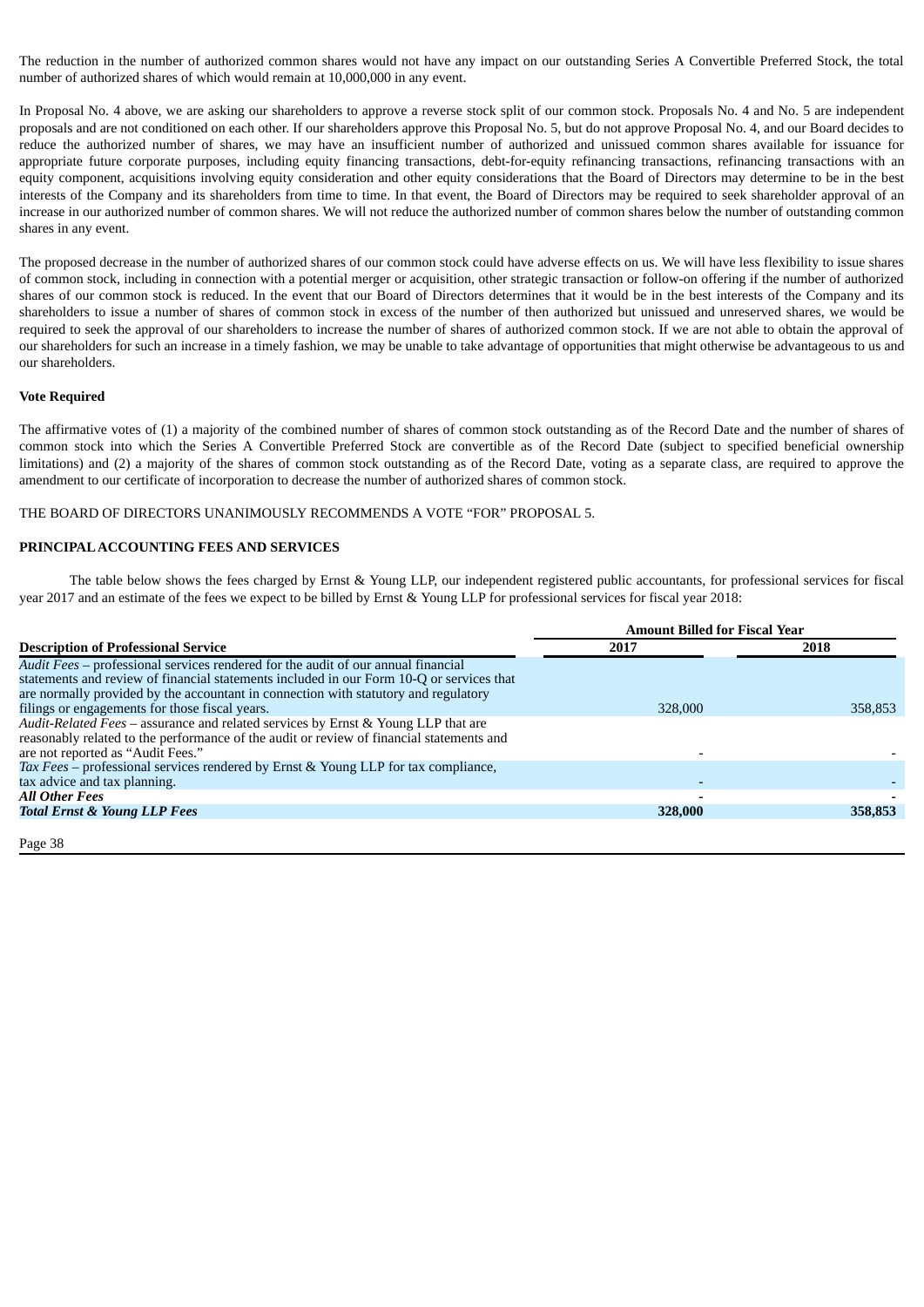#### **Pre-Approval Policy**

As described in the Audit Committee charter, it is the Audit Committee's policy and procedure to review and consider and ultimately pre-approve, where appropriate, all audit and non-audit engagement services to be performed by our independent registered public accountants. All of the audit services provided by Ernst & Young LLP during fiscal year 2018 were pre-approved in accordance with the Audit Committee's policy.

#### <span id="page-39-0"></span>**CERTAIN RELATIONSHIPS AND RELATED PARTY TRANSACTIONS**

We review all relationships and transactions in which the Company and our directors, executive officers or their immediate family members participate to determine whether such persons have a direct or indirect material interest in such transactions or relationships. In addition, our Code of Ethics and Business Conduct generally prohibits our officers, directors and employees from engaging in activities that involve, or even appear to involve, a conflict between their personal interest and the interests of the Company. Our Code of Ethics and Business Conduct encourages our employees to report to us an actual or apparent conflict of interest.

Our Board of Directors or the Audit Committee, in either case, with any directors involved in the relevant transaction recusing themselves from the discussion and decision, reviews all related party transactions involving the Company and any of the Company's principal shareholders or members of our board of directors or senior management or any immediate family member of any of the foregoing. A general statement of this policy is set forth in our Audit Committee charter, which is published on our website at www.stereotaxis.com, Investors, Governance. However, the Board does not have detailed written policies and procedures for reviewing related party transactions. Rather, all facts and circumstances surrounding each related party transaction may be considered.

#### <span id="page-39-1"></span>**SECTION 16(A) BENEFICIAL OWNERSHIP REPORTING COMPLIANCE**

Section 16(a) of the Securities Exchange Act of 1934 requires all Company executive officers, directors and persons owning more than 10% of any registered class of our capital stock to file reports of ownership and changes in ownership with the SEC. Based solely on the reports received by us and on written representations from our directors and executive officers, we believe that all such persons timely filed such reports during the last fiscal year.

#### <span id="page-39-2"></span>**GENERAL INFORMATION**

#### SHAREHOLDER PROPOSALS

#### **Proposals Included In Proxy Statement**

Proposals of shareholders of the Company that are intended to be presented by such shareholders at the Company's 2020 Annual Meeting and that shareholders desire to have included in the Company's proxy materials relating to such meeting must be received by the Company at its principal executive offices no later than December 13, 2019, which is 120 calendar days prior to the anniversary of April 11, 2019, the release date of this proxy statement relating to the 2019 Annual Meeting. Upon timely receipt of any such proposal, the Company will determine whether or not to include such proposal in the proxy statement and proxy in accordance with applicable regulations governing the solicitation of proxies.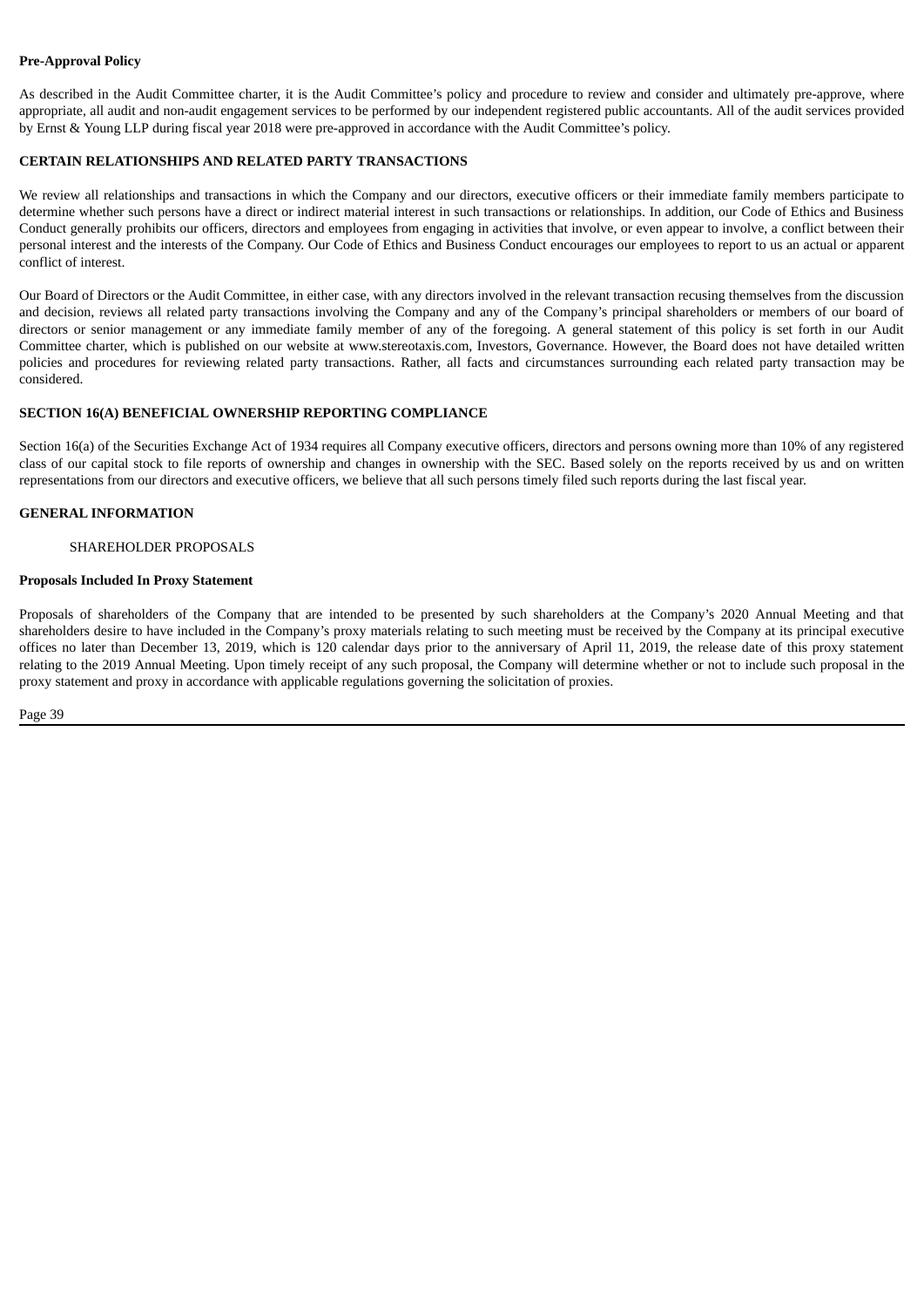#### **Proposals Not Included in the Proxy Statement**

Our bylaws provide that shareholders seeking to bring business before an annual meeting of shareholders, or to nominate candidates for election as directors at an annual meeting of shareholders, must provide timely notice in writing. To be timely, a shareholder's notice must be delivered to or mailed and received at our principal executive offices not more than 120 days or less than 90 days prior to the anniversary date of the immediately preceding annual meeting of shareholders, i.e., not earlier than January 22, 2020, and not later than February 21, 2020, for the 2020 Annual Meeting. However, in the event that the annual meeting is called for a date that is not within 30 days before or after such anniversary date, notice by the shareholder in order to be timely must be received not later than the close of business on the 10th day following the date on which notice of the date of the annual meeting was mailed to shareholders or made public, whichever first occurs. Our restated bylaws specify requirements as to the form and content of a shareholder's notice. These provisions may preclude shareholders from bringing matters before an annual meeting of shareholders or from making nominations for directors at an annual meeting of shareholders.

Any shareholder wishing to submit a candidate for election to our Board of Directors should follow the procedures outlined in "Director Nominations." For all other proposals, as to each matter of business proposed, the shareholder should send the following information to the Corporate Secretary, Stereotaxis, Inc., 4320 Forest Park Avenue, Suite 100, St. Louis, Missouri 63108:

- A brief description of the business desired to be brought before the meeting and the reasons for conducting such business;
- The text of the business (including the text of any resolutions proposed and the language of any proposed amendment to our charter documents);
- The name and address, as they appear in our shareholder records, of the shareholder(s) proposing such business;
- The class and number of shares of the stock which are beneficially owned by the proposing shareholder(s);
- Any material interest of the proposing shareholder(s) in such business; and
- A statement as to whether either the proposing shareholder(s) intend(s) to deliver a proxy statement and form of proxy to holders of, in the case of the proposal, at least the percentage of the Company's voting shares required under applicable law to carry the proposal.

A more complete description of this process is set forth in our bylaws.

#### HOUSEHOLDING OF PROXIES

The SEC has adopted rules that permit companies and intermediaries such as brokers to satisfy delivery requirements for annual reports, proxy statements and Notices of Internet Availability of Proxy Materials, with respect to two or more shareholders sharing the same address by delivering a single annual report and/or proxy statement and/or Notices of Internet Availability of Proxy Materials addressed to those shareholders. This process is commonly referred to as "householding". The Company and some brokers household annual reports, proxy materials, and Notices of Internet Availability of Proxy Materials, delivering a single annual report and/or proxy statement and/or Notice of Internet Availability of Proxy Materials to multiple shareholders sharing an address unless contrary instructions have been received from the affected shareholders.

Once you have received notice from your broker or the Company that your broker or we will be householding materials to your address, householding will continue until you are notified otherwise or until you request otherwise. If, at any time, you no longer wish to participate in householding and would prefer to receive a separate annual report and/or proxy statement and/or Notice of Internet Availability of Proxy Materials, in the future, please notify your broker if your shares are held in a brokerage account or us if you hold registered shares. If, at any time, you and another shareholder sharing the same address wish to participate in householding and prefer to receive a single copy of our annual report and/or proxy statement and/or Notice of Internet Availability of Proxy Materials, please notify your broker if your shares are held in a brokerage account or us if you hold registered shares.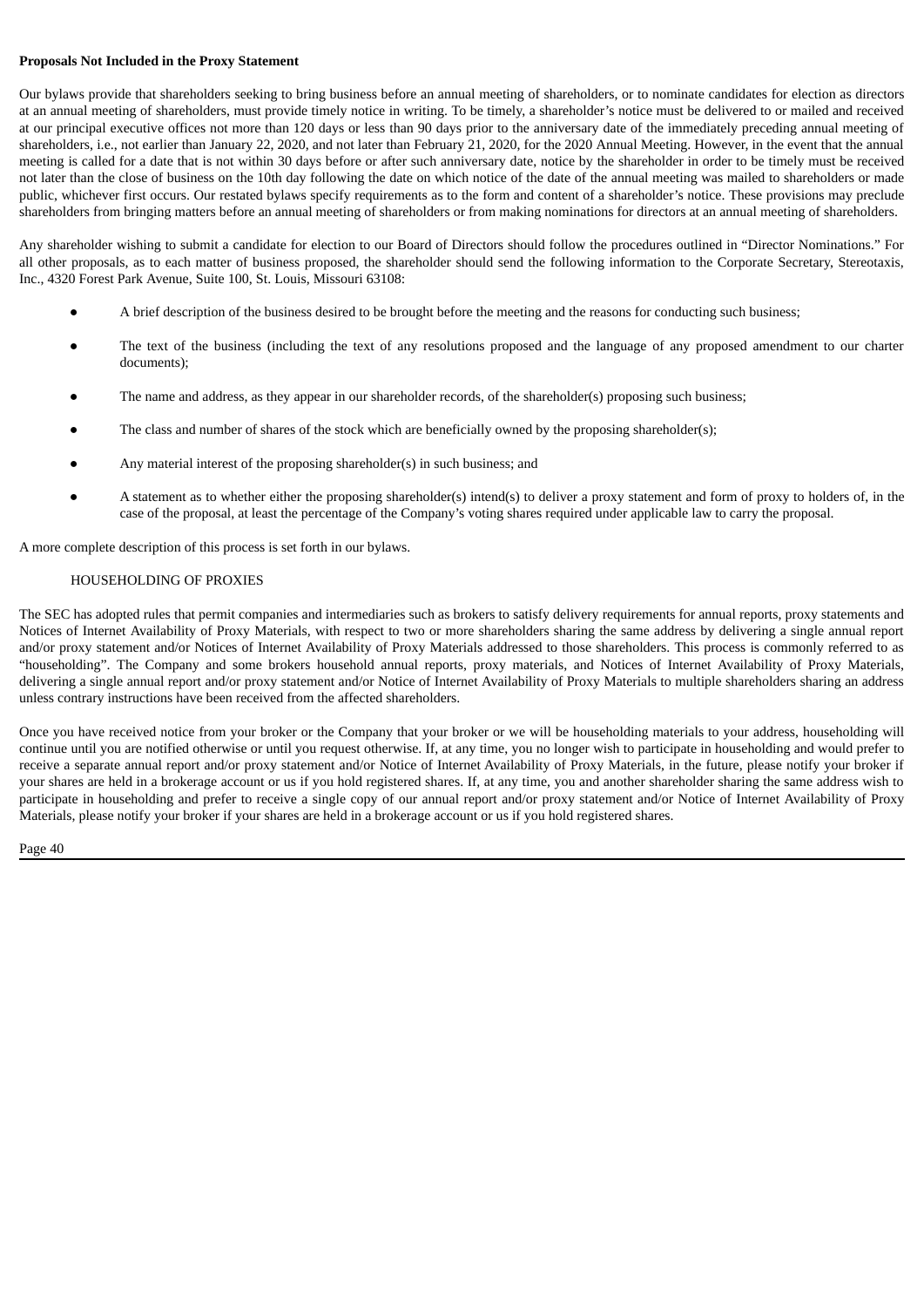You may request to receive at any time a separate copy of our proxy materials, our Annual Report, or Notice of Internet Availability of Proxy Materials, or notify us that you do or do not wish to participate in householding by sending a written request to our Corporate Secretary at 4320 Forest Park Avenue, Suite 100, St. Louis, Missouri 63108, or by telephoning 314-678-6100. We will deliver such materials to you promptly upon such request.

#### OTHER INFORMATION

The Board knows of no matter, other than those referred to in this proxy statement, which will be presented at the meeting. However, if any other matters, including a shareholder proposal excluded from this proxy statement pursuant to the rules of the SEC, properly come before the meeting or any of its adjournments, the person or persons voting the proxies will vote in accordance with their best judgment on such matters. Should any nominee for director be unable to serve or for good cause will not serve at the time of the meeting or any adjournments thereof, the persons named in the proxy will vote for the election of such other person for such directorship as the Board may recommend, unless, prior to the meeting, the Board has eliminated that directorship by reducing the size of the Board. The Board is not aware that any nominee herein will be unable to serve or for good cause will not serve as a director.

The Company will bear the expense of preparing, printing and mailing this proxy material, as well as the cost of any required solicitation. Directors, officers or employees of the Company may solicit proxies on behalf of the Company. In addition, the Company will reimburse banks, brokerage firms and other custodians, nominees and fiduciaries for reasonable expenses incurred in forwarding proxy materials to beneficial owners of the Company's stock and obtaining their proxies.

You are urged to vote promptly. You may revoke your proxy at any time before it is voted; and if you attend the meeting, as we hope you will, you may vote your shares in person, if you held your shares directly as a registered holder. In addition, we will furnish, without charge, copies of exhibits to our Annual Report on Form 10-K for the year ended December 31, 2018, as filed with the Commission, upon the written request of any person who is a shareholder as of the Record Date, upon payment of a reasonable fee which shall not exceed our reasonable expenses in connection therewith. Requests for such materials should be directed to Stereotaxis, Inc., 4320 Forest Park Avenue, Suite 100, St. Louis, Missouri 63108, Attention: Corporate Secretary. Such information may also be obtained free of charge by accessing the Commission's web site at www.sec.gov.

April 11, 2019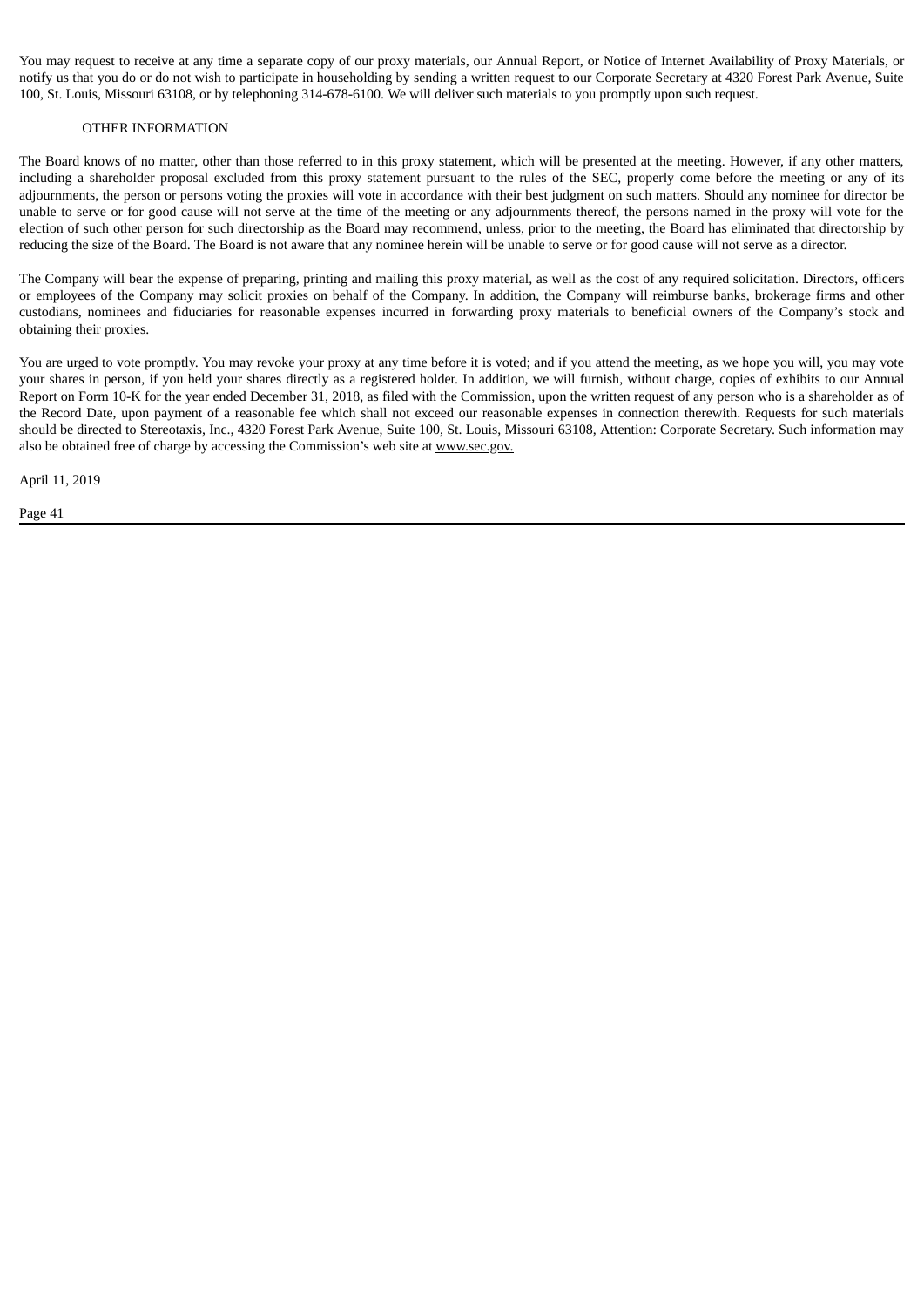#### **STEREOTAXIS, INC. 2009 EMPLOYEE STOCK PURCHASE PLAN**

As Amended and restated effective February 15, 2019 (subject to shareholder approval)

1. PURPOSE. THE PURPOSE OF THE PLAN IS TO PROVIDE EMPLOYEES OF THE COMPANY AND ITS DESIGNATED SUBSIDIARIES WITH AN OPPORTUNITY TO PURCHASE COMMON STOCK THROUGH ACCUMULATED PAYROLL DEDUCTIONS. IT IS THE INTENTION OF THE COMPANY TO HAVE THE PLAN QUALIFY AS AN "EMPLOYEE STOCK PURCHASE PLAN" UNDER SECTION 423 OF THE INTERNAL REVENUE CODE OF 1986, AS AMENDED. THE PROVISIONS OF THE PLAN, ACCORDINGLY, SHALL BE CONSTRUED SO AS TO EXTEND AND LIMIT PARTICIPATION IN A MANNER CONSISTENT WITH THE REQUIREMENTS OF THAT SECTION OF THE CODE.

2. DEFINITIONS.

*(a) "Board" shall mean the Board of Directors of the Company.*

*(b) "Code" shall mean the Internal Revenue Code of 1986, as amended.*

*(c) "Common Stock" shall mean the common stock of the Company.*

*(d) "Company" shall mean Stereotaxis, Inc. and any Designated Subsidiary of the Company.*

(e) "Compensation" shall mean all cash compensation reportable on Form W-2, including without limitation base straight time gross earnings, sales commissions, payments for overtime, shift premiums, incentive compensation, incentive payments and bonuses, plus any amounts contributed by the Participant to any Company 401(k) Plan from compensation paid to the Participant by the Company, but excluding compensatory fringe benefit payments *and special award or bonus payments classified by the Company as excludable from Compensation.*

(f) "Designated Subsidiary" shall mean any Subsidiary that has been designated by the Board from time to time in its sole discretion as eligible to participate *in the Plan.*

(g) "Employee" shall mean any individual who is an Employee of the Company for tax purposes whose customary employment with the Company is at least twenty (20) hours per week and more than five (5) months in any calendar year. For purposes of the Plan, the employment relationship shall be treated as continuing intact while the individual is on sick leave or other leave of absence approved by the Company or Designated Subsidiary and meeting the requirements of Treasury Requlation Section 1.421-1(h)(2). Where the period of leave exceeds three months and the individual's right to reemployment is not guaranteed either by statute or by contract, the employment relationship shall be deemed to have terminated after the third month of such leave. An individual who performs services as an employee for the Company shall not be considered an Employee if the laws of the country in which the services are performed *prohibits his or her participation in the Plan.*

*(h) "Enrollment Date" shall mean the first Trading Day of each Offering Period.*

*(i) "Exercise Date" shall mean the last Trading Day of each Offering Period.*

(j) "Fair Market Value" shall mean, as of any date, the value of Common Stock determined as follows:

(i) If the Common Stock is listed on any established stock exchange or a national market system, including without limitation the Nasdaq Global Market or The Nasdaq Capital Market of The Nasdaq Stock Market, its Fair Market Value shall be the closing sales price for such stock (or the closing bid, if no sales were reported) as quoted on such exchange or system for the last market trading day prior to the date of determination, as reported in *The Wall Street Journal* or such other source as the Board deems reliable;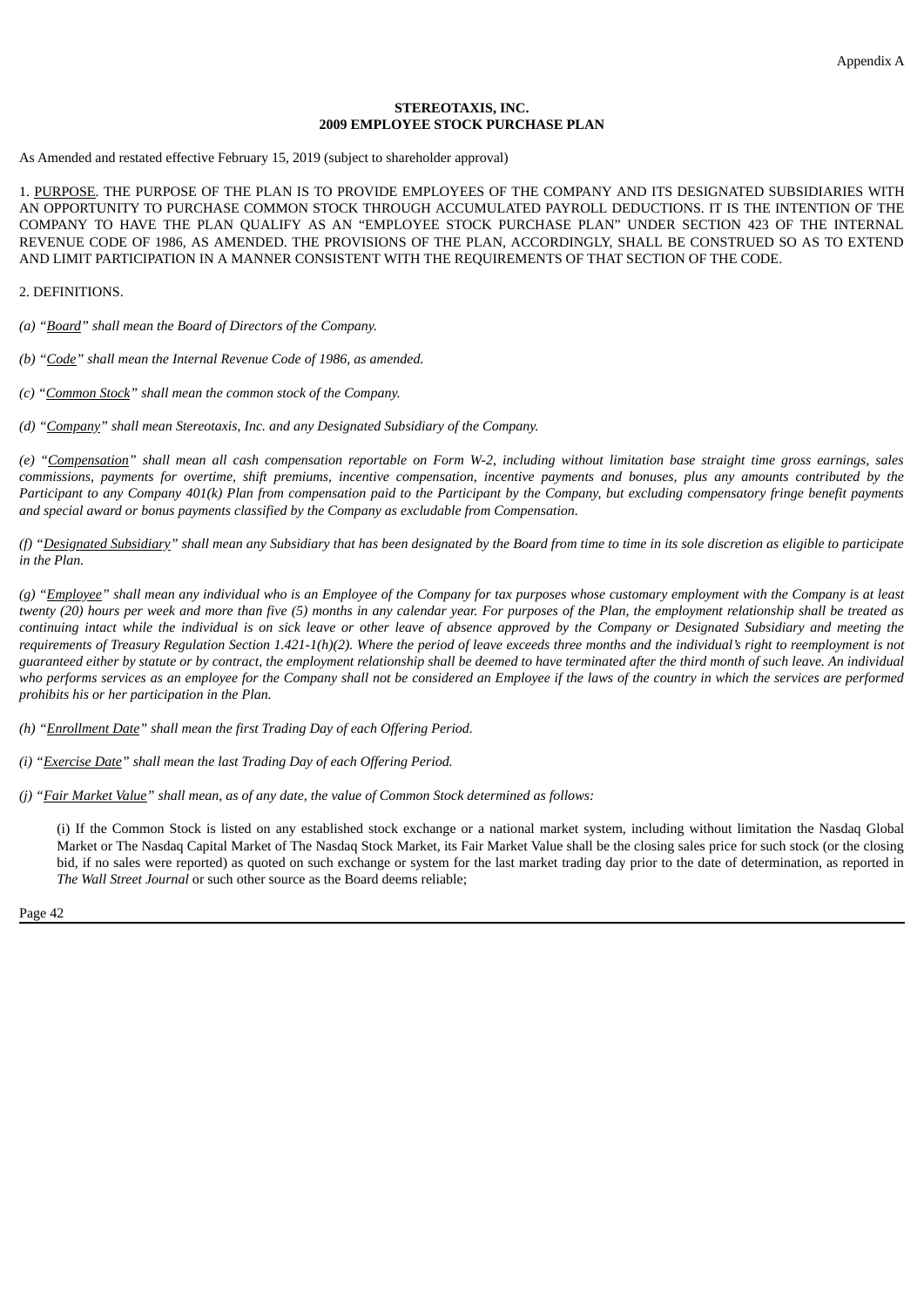(ii) If the Common Stock is regularly quoted by a recognized securities dealer but selling prices are not reported, its Fair Market Value shall be the mean of the closing bid and asked prices for the Common Stock prior to the date of determination, as reported in *The Wall Street Journal* or such other source as the Board deems reliable; or

(iii) In the absence of an established market for the Common Stock, the Fair Market Value thereof shall be determined in good faith by the Board.

(k) "Offering Periods" shall mean a period of three months commencing on the first day of each calendar quarter.

- (l) "Participant" shall mean an Employee who participates in the Plan.
- *(m) "Plan" shall mean this Stereotaxis, Inc. 2009 Employee Stock Purchase Plan.*

(n) "Purchase Price" shall mean 95% of the Fair Market Value of a share of Common Stock on the Exercise Date.

(o) "Reserves" shall mean the number of shares of Common Stock covered by each option under the Plan which have not yet been exercised and the number of shares of Common Stock which have been authorized for issuance under the Plan but not yet placed under option.

(p) "Subsidiary" shall mean any corporation other than the Company, in an unbroken chain of corporations beginning with the Company if, at the time of granting an option under the Plan, each of the corporations other than the last corporation in the unbroken chain owns stock possessing 50% or more of the total combined voting power of all classes of stock in one of the other corporations in such chain.

(q) "Trading Day" shall mean a day on which national stock exchanges and the Nasdaq System are open for trading.

#### 3. ELIGIBILITY.

(a) Any Employee who shall be employed by the Company on a given Enrollment Date shall be eligible to participate in the Plan.

(b) Any provisions of the Plan to the contrary notwithstanding, no participant shall be granted an option under the Plan (i) to the extent that, immediately after the grant, such participant (or any other person whose stock would be attributed to such participant pursuant to Section 424(d) of the Code) would own capital stock of the Company and/or hold outstanding options to purchase such stock possessing five percent (5%) or more of the total combined voting power or value of all classes of the capital stock of the Company or of any Subsidiary, or (ii) to the extent that his or her rights to purchase stock under all employee stock purchase plans of the Company and its Subsidiaries accrues at a rate which exceeds Twenty-Five Thousand Dollars (\$25,000) worth of stock (determined at the fair market value of the shares at the time such option is granted) for each calendar year in which such option is outstanding at any time. The Board of Directors may set a maximum number of shares of capital stock which any participant may purchase during any Offering Period.

4. OFFERING PERIODS. THE PLAN SHALL BE IMPLEMENTED BY A SERIES OF OFFERING PERIODS, EACH WITH A DURATION OF THREE (3) MONTHS, WITH NEW OFFERING PERIODS COMMENCING ON THE FIRST DAY OF EACH CALENDAR QUARTER (OR AT SUCH OTHER TIME OR TIMES AS MAY BE DETERMINED BY THE BOARD OR A COMMITTEE OF THE BOARD). THE PLAN SHALL CONTINUE UNTIL TERMINATED IN ACCORDANCE WITH SECTION 20 HEREOF. THE BOARD (OR A COMMITTEE OF THE BOARD) SHALL HAVE THE POWER TO CHANGE THE DURATION AND/OR THE FREQUENCY OF THE OFFERING PERIOD WITH RESPECT TO FUTURE OFFERINGS WITHOUT STOCKHOLDER APPROVAL IF SUCH CHANGE IS ANNOUNCED PRIOR TO THE SCHEDULED BEGINNING OF THE FIRST OFFERING PERIOD TO BE AFFECTED.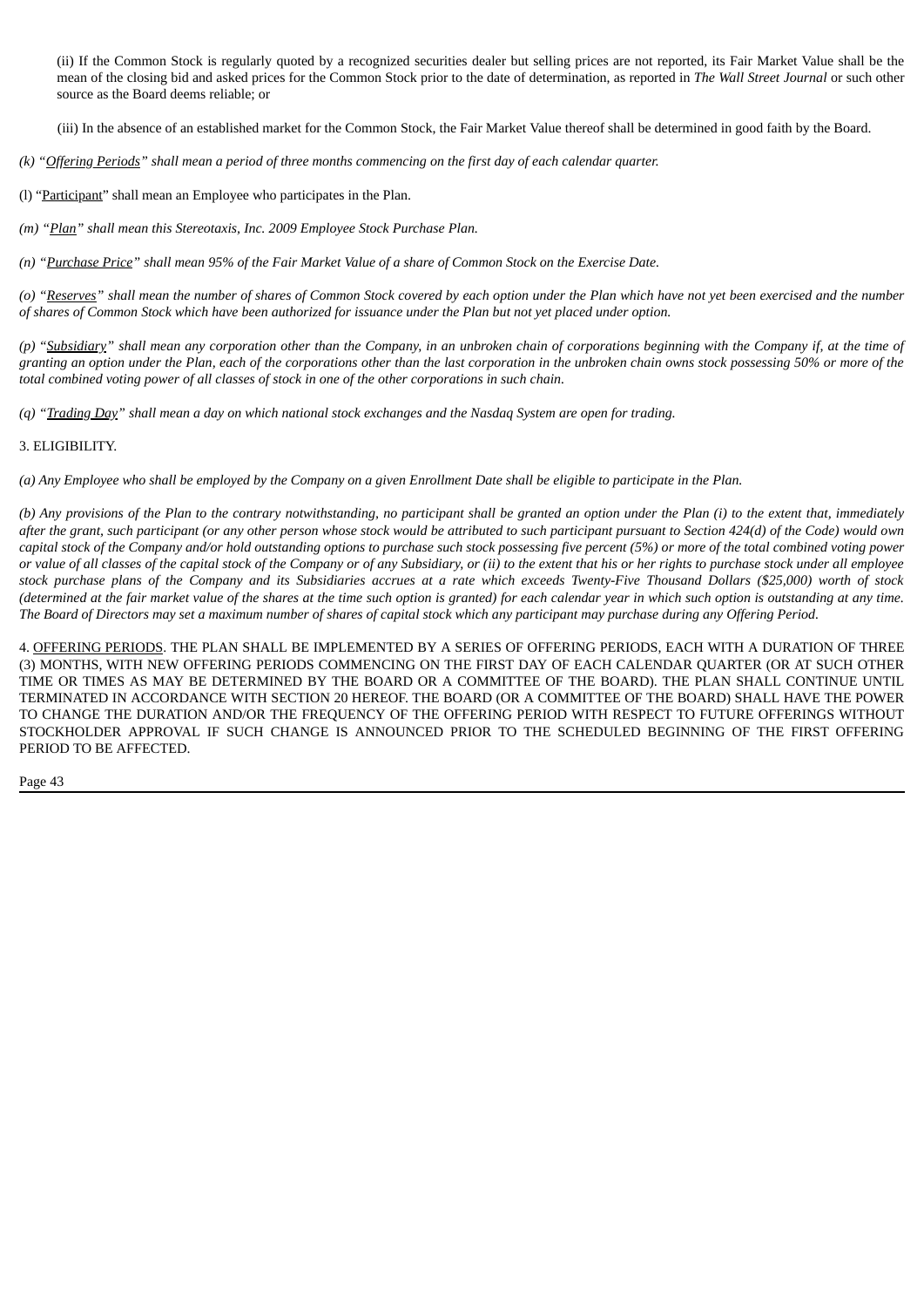5. PARTICIPATION. AN ELIGIBLE EMPLOYEE MAY BECOME A PARTICIPANT IN THE PLAN BY ENROLLING THROUGH SUCH PROCEDURES AS MAY BE PROVIDED BY THE COMPANY FROM TIME TO TIME. AN ENROLLMENT IN EFFECT FOR A PARTICIPANT FOR A PARTICULAR OFFERING PERIOD WILL CONTINUE IN EFFECT FOR SUBSEQUENT OFFERING PERIODS IF THE PARTICIPANT REMAINS AN ELIGIBLE EMPLOYEE AND HAS NOT WITHDRAWN FROM PARTICIPATION IN THE PLAN PURSUANT TO SECTION 10.

(a) Payroll deductions for a Participant shall commence on the first payroll following the Enrollment Date and shall end on the last payroll in the Offering Period to which such authorization is applicable, unless sooner terminated by the Participant as provided in Section 10.

(b) During a leave of absence approved by the Company or a Designated Subsidiary and meeting the requirements of Treasury Regulation Section 1.421-1(h) (2), a Participant may continue to participate in the Plan by making cash payments to the Company on each pay day equal to the amount of the Participant's payroll deductions under the Plan for the pay day immediately preceding the first day of such Participant's leave of absence. If a leave of absence is unapproved or fails to meet the requirements of Treasury Regulation Section 1.421-1(h)(2), the Participant will cease automatically to participate in the Plan. In such event, the Company will automatically cease to make contributions for such Participant under the Plan and Company will pay to the Participant his or her total payroll deductions for the Offering Period, in cash in one lump sum (without interest), as soon as practicable after the Participant ceases to participate.

(c) By enrolling in the Plan, each participant will be deemed to have authorized the establishment of a brokerage account in his or her name at a securities brokerage firm, which firm shall serve as custodial agent for the purpose of holding shares purchased under the Plan. The account will be governed by, and subject to, the terms and conditions of a written agreement with the firm approved by the Board or the committee administering the Plan.

6. PAYROLL DEDUCTIONS. AT THE TIME A PARTICIPANT ENROLLS IN THE PLAN, HE OR SHE SHALL ELECT TO HAVE PAYROLL DEDUCTIONS MADE ON EACH PAY DAY DURING THE OFFERING PERIOD IN AN AMOUNT NOT EXCEEDING FIFTEEN PERCENT (15%) OF THE COMPENSATION WHICH HE OR SHE RECEIVES ON EACH PAY DAY DURING THE OFFERING PERIOD. EXCEPT FOR THE FOREGOING SENTENCE, ALL ELIGIBLE EMPLOYEES SHALL HAVE THE SAME RIGHTS AND PRIVILEGES UNDER THE PLAN.

All payroll deductions made for a Participant shall be credited to his or her account under the Plan and shall be withheld in whole percentages only. A Participant may not make any additional payments into such account.

(a) A Participant's election shall remain in effect for successive Offering Periods unless terminated or the Participant withdraws as provided in Section 10 hereof. During an Offering Period, a Participant may elect to reduce his or her payroll deductions to zero percent (0%), but he or she may not otherwise change the payroll deduction percentage during an Offering Period. Amounts deducted prior to an election to reduce his or her payroll deductions to zero shall not be refunded to the Participant unless he or she specifically withdraws under Section 10. In accordance with procedures established by the Company from time to time, a Participant must re-enroll in the Plan if he or she reduces his or her payroll deductions to zero or withdraws under Section 10.

(b) Notwithstanding the foregoing, to the extent necessary to comply with Section 423(b)(8) of the Code and Section 3(b) hereof, the Company may decrease a Participant's payroll deductions to zero percent (0%) at any time during an Offering Period. Payroll deductions shall recommence at the rate provided in such Participant's subscription agreement at the beginning of the first Offering Period which is scheduled to end in the following calendar year (or such earlier time as permitted under Section  $423(b)(8)$  of the Code), unless terminated by the Participant as provided in Section 10 hereof.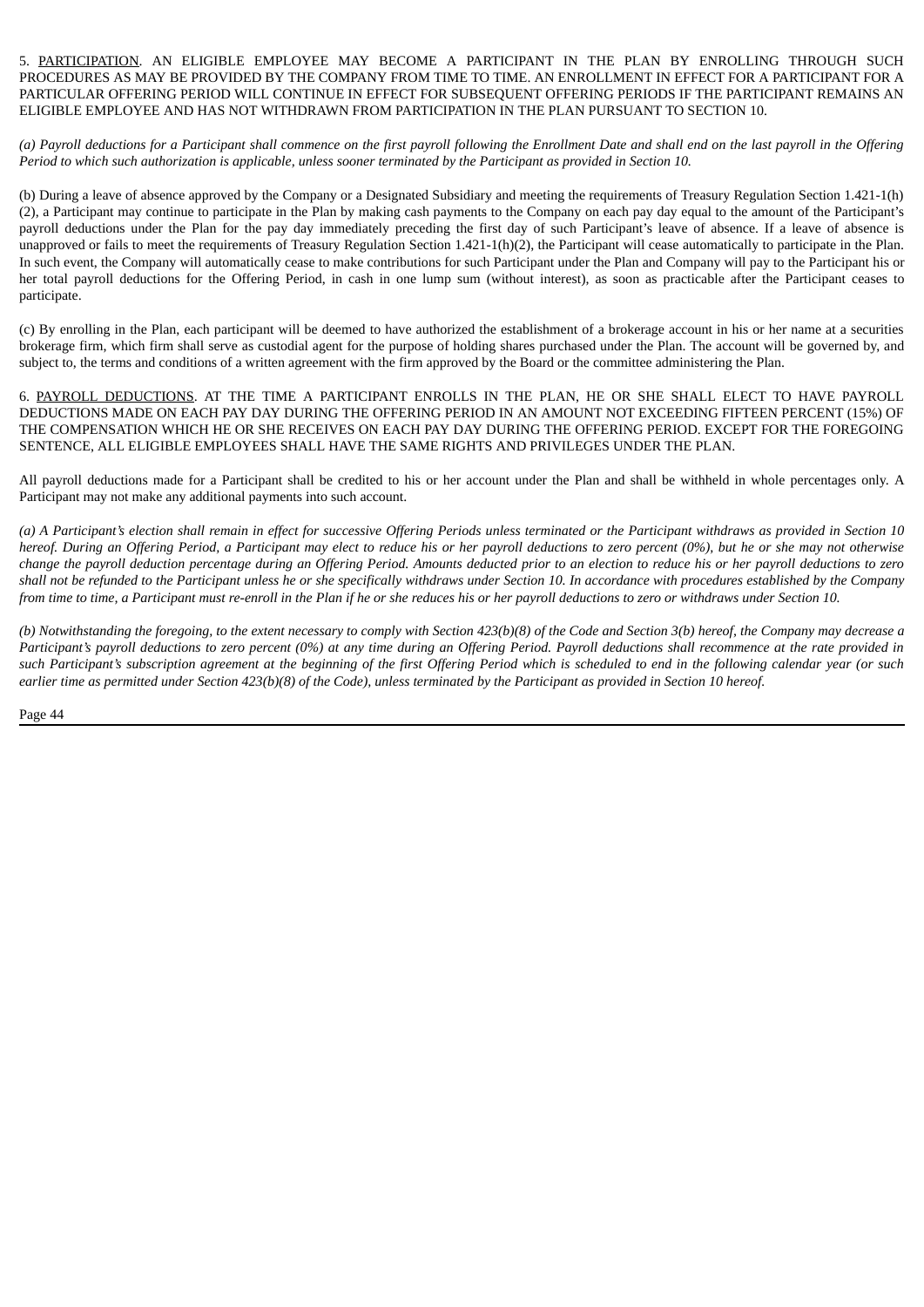(c) At the time the option is exercised, in whole or in part, or at the time some or all of the Company's Common Stock issued under the Plan is disposed of, the Participant must make adequate provision for the Company's federal, state, or other tax withholding obligations, if any, which arise upon the exercise of the option or the disposition of the Common Stock. At any time, the Company may, but shall not be obligated to, withhold from the Participant's compensation the amount necessary for the Company to meet applicable withholding obligations, including any withholding required to make available to the Company any tax *deductions or benefits attributable to sale or early disposition of Common Stock by the Participant.*

7. GRANT OF OPTION. ON THE ENROLLMENT DATE OF EACH OFFERING PERIOD, EACH PARTICIPANT PARTICIPATING IN SUCH OFFERING PERIOD SHALL BE GRANTED AN OPTION TO PURCHASE ON EACH EXERCISE DATE DURING SUCH OFFERING PERIOD (AT THE APPLICABLE PURCHASE PRICE) UP TO A NUMBER OF SHARES OF THE COMPANY'S COMMON STOCK DETERMINED BY DIVIDING SUCH PARTICIPANT'S PAYROLL DEDUCTIONS ACCUMULATED PRIOR TO SUCH EXERCISE DATE AND RETAINED IN THE PARTICIPANT'S ACCOUNT AS OF THE EXERCISE DATE BY THE APPLICABLE PURCHASE PRICE; PROVIDED THAT SUCH PURCHASE SHALL BE SUBJECT TO THE LIMITATIONS SET FORTH IN SECTIONS 3(B) AND 12. THE BOARD MAY, FOR FUTURE OFFERING PERIODS, INCREASE OR DECREASE, IN ITS ABSOLUTE DISCRETION, THE MAXIMUM NUMBER OF SHARES OF THE COMPANY'S COMMON STOCK A PARTICIPANT MAY PURCHASE DURING EACH OFFERING PERIOD. EXERCISE OF THE OPTION SHALL OCCUR AS PROVIDED IN SECTION 8, UNLESS THE PARTICIPANT HAS WITHDRAWN PURSUANT TO SECTION 10. THE OPTION SHALL EXPIRE ON THE LAST DAY OF THE OFFERING PERIOD.

#### 8. EXERCISE OF OPTION.

(a) Unless a Participant withdraws from the Plan as provided in Section 10, his or her option for the purchase of shares shall be exercised automatically on the Exercise Date, and the maximum number of full shares subject to option shall be purchased for such Participant at the applicable Purchase Price with the accumulated payroll deductions in his or her account. No fractional shares shall be purchased; any payroll deductions accumulated in a Participant's account which are not sufficient to purchase a full share shall be retained in the Participant's account for the subsequent Offering Period, subject to earlier withdrawal by the Participant as provided in Section 10. Any other monies left over in a Participant's account after the Exercise Date shall be returned to the *Participant. During a Participant's lifetime, a Participant's options are exercisable only by him or her.*

(b) If the Board determines that, on a given Exercise Date, the number of shares with respect to which options are to be exercised may exceed (i) the number of shares of Common Stock that were available for sale under the Plan on the Enrollment Date of the applicable Offering Period, or (ii) the number of shares available for sale under the Plan on such Exercise Date, the Board may in its sole discretion (x) provide that the Company shall make a pro rata allocation of the shares of Common Stock available for purchase on such Enrollment Date or Exercise Date, as applicable, in as uniform a manner as shall be practicable and as it shall determine in its sole discretion to be equitable among all Participants exercising options to purchase Common Stock on such Exercise Date, and continue all Offering Periods then in effect, or (y) provide that the Company shall make a pro rata allocation of the shares available for purchase on such Enrollment Date or Exercise Date, as applicable, in as uniform a manner as shall be practicable and as it shall determine in its sole discretion to be equitable among all Participants exercising options to purchase Common Stock on such Exercise Date, and terminate any or all Offering Periods then in effect pursuant to Section 20 hereof. The Company may make pro rata allocation of the shares available on the Enrollment Date of any applicable Offering Period pursuant to the preceding sentence, notwithstanding any authorization of additional shares for issuance under the Plan by the Company's stockholders subsequent to such Enrollment Date. The balance of the amount credited to the account of each Participant which has not been applied to the purchase of shares of Common Stock shall be paid to such Participant in one lump sum in cash as soon as reasonably practicable after the Exercise Date, without any *interest thereon.*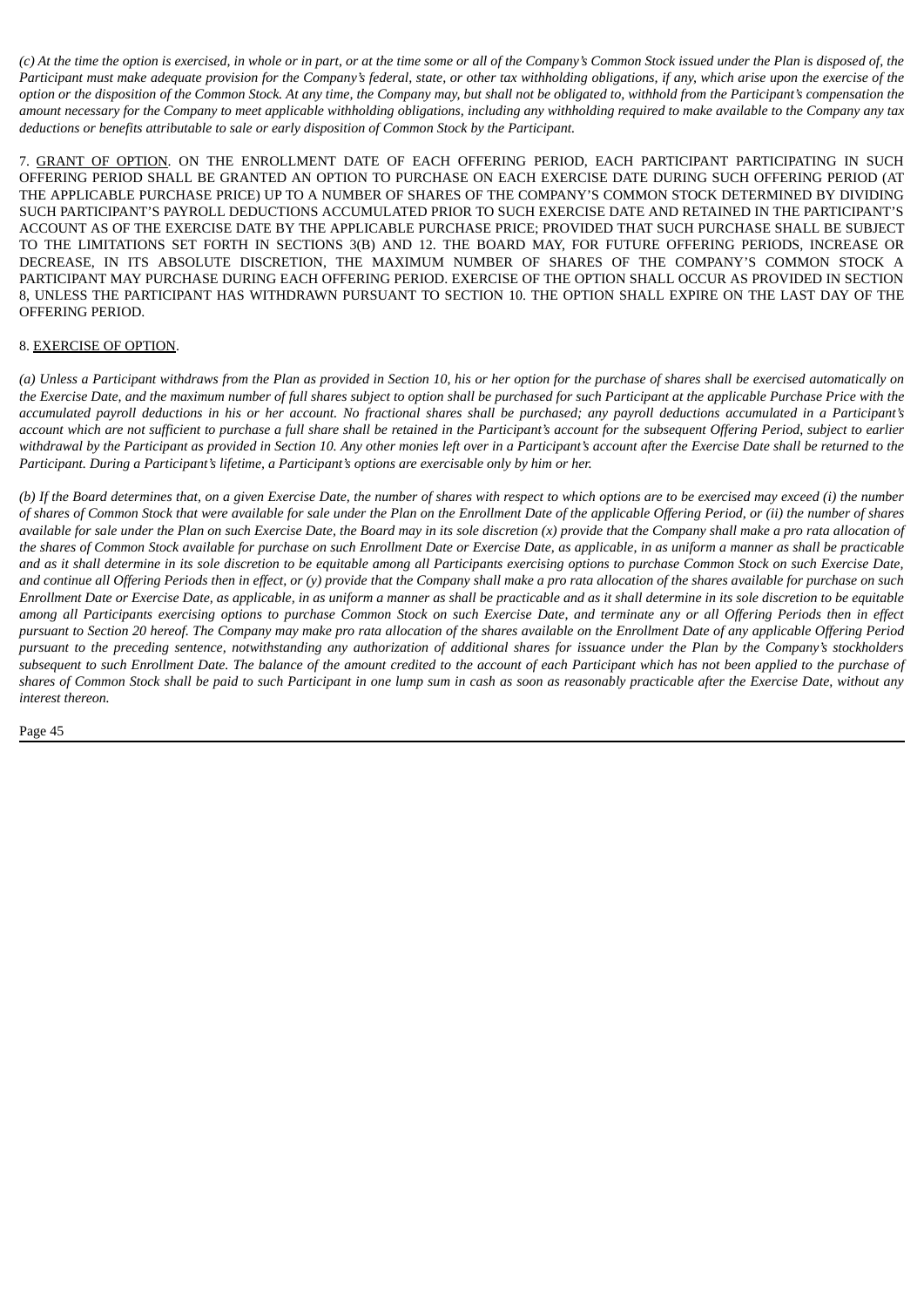9. DELIVERY OF SHARES. AS PROMPTLY AS PRACTICABLE AFTER EACH EXERCISE DATE ON WHICH A PURCHASE OF SHARES OCCURS, THE COMPANY SHALL ISSUE SHARES TO EACH PARTICIPANT BY BOOK ENTRY ON THE COMPANY'S TRANSFER AGENT AND REGISTRAR'S BOOKS OF ACCOUNT IN AN ACCOUNT. A PHYSICAL SHARE CERTIFICATE SHALL NOT BE ISSUED OR DELIVERED UNLESS SPECIFICALLY REQUESTED BY THE PARTICIPANT.

10. WITHDRAWAL. A PARTICIPANT MAY WITHDRAW ALL BUT NOT LESS THAN ALL THE PAYROLL DEDUCTIONS CREDITED TO HIS OR HER ACCOUNT AND NOT YET USED TO EXERCISE HIS OR HER OPTION UNDER THE PLAN AT ANY TIME THROUGH SUCH PROCEDURES AS MAY BE PROVIDED BY THE COMPANY FROM TIME TO TIME. ALL OF THE PARTICIPANT'S PAYROLL DEDUCTIONS CREDITED TO HIS OR HER ACCOUNT SHALL BE PAID TO SUCH PARTICIPANT PROMPTLY AFTER WITHDRAWAL AND SUCH PARTICIPANT'S OPTION FOR THE OFFERING PERIOD SHALL BE AUTOMATICALLY TERMINATED, AND NO FURTHER PAYROLL DEDUCTIONS FOR THE PURCHASE OF SHARES SHALL BE MADE FOR SUCH OFFERING PERIOD. IF A PARTICIPANT WITHDRAWS FROM AN OFFERING PERIOD, PAYROLL DEDUCTIONS SHALL NOT RESUME AT THE BEGINNING OF THE SUCCEEDING OFFERING PERIOD UNLESS THE PARTICIPANT ELECTS TO ENROLL IN ACCORDANCE WITH THE ENROLLMENT PROCEDURES AS MAY BE PROVIDED BY THE COMPANY FROM TIME TO TIME.

(a) A Participant's withdrawal from an Offering Period shall not have any effect upon his or her eligibility to participate in any similar plan which may hereafter be adopted by the Company or in succeeding Offering Periods which commence after the termination of the Offering Period from which the *Participant withdraws.*

(b) Notwithstanding the foregoing a Participant shall withdraw from an Offering Period if he or she makes a hardship withdrawal from a Company 401(k) Plan if such 401(k) Plan so provides. Such Participant shall thereafter be suspended from participating in this Plan in accordance with the terms of such 401(k) Plan.

11. TERMINATION OF EMPLOYMENT. UPON A PARTICIPANT'S CEASING TO BE AN EMPLOYEE, FOR ANY REASON, HE OR SHE SHALL BE DEEMED TO HAVE ELECTED TO WITHDRAW FROM THE PLAN AND THE PAYROLL DEDUCTIONS CREDITED TO SUCH PARTICIPANT'S ACCOUNT DURING THE OFFERING PERIOD BUT NOT YET USED TO EXERCISE THE OPTION SHALL BE RETURNED TO SUCH PARTICIPANT OR, IN THE CASE OF HIS OR HER DEATH, TO THE PERSON OR PERSONS ENTITLED THERETO UNDER SECTION 15 HEREOF, AND SUCH PARTICIPANT'S OPTION SHALL BE AUTOMATICALLY TERMINATED. THEREFORE, A PARTICIPANT WHO CEASES TO BE AN EMPLOYEE ON ANY DAY DURING AN OFFERING PERIOD, INCLUDING THE LAST DAY, SHALL NOT BE ELIGIBLE TO PURCHASE SHARES DURING SUCH OFFERING PERIOD.

12. INTEREST. NO INTEREST SHALL ACCRUE ON THE PAYROLL DEDUCTIONS OF A PARTICIPANT IN THE PLAN.

#### 13. STOCK.

(a) Subject to adjustment upon changes in capitalization of the Company as provided in Section 19 hereof, the maximum number of shares of the Company's Common Stock which shall be made available for sale under the Plan shall be five hundred thousand (500,000) shares.

(b) The Participant shall have no interest or votina right in shares covered by his or her option until such option has been exercised.

(c) Shares to be issued to a Participant under the Plan shall be registered in the name of the Participant or in the name of the Participant and his or her *spouse.*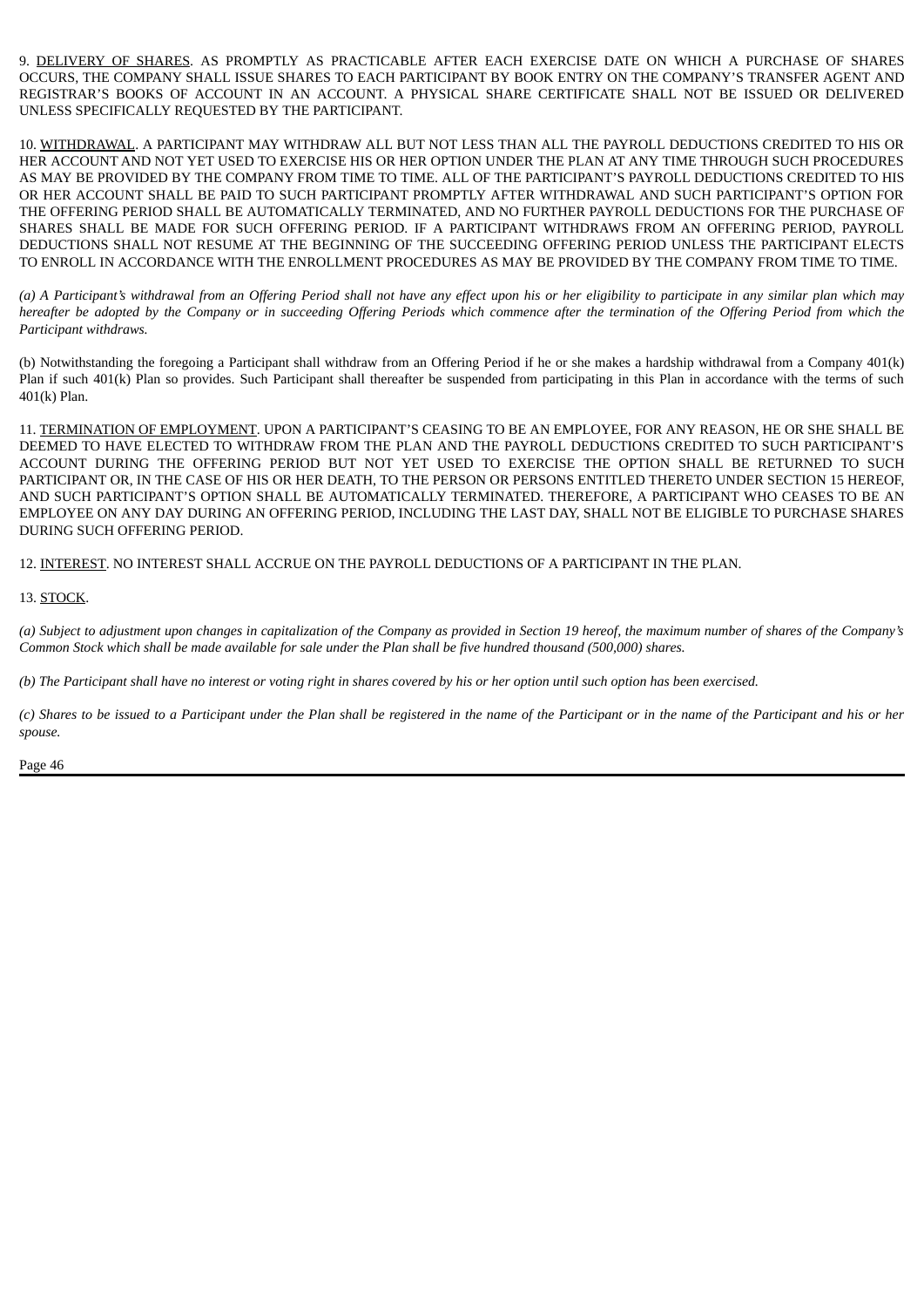14. ADMINISTRATION. THE PLAN SHALL BE ADMINISTERED BY THE BOARD OR A COMMITTEE OF MEMBERS OF THE BOARD APPOINTED BY THE BOARD. THE BOARD OR ITS COMMITTEE SHALL HAVE FULL AND EXCLUSIVE DISCRETIONARY AUTHORITY TO CONSTRUE, INTERPRET AND APPLY THE TERMS OF THE PLAN, TO DETERMINE ELIGIBILITY AND TO ADJUDICATE ALL DISPUTED CLAIMS FILED UNDER THE PLAN. EVERY FINDING, DECISION AND DETERMINATION MADE BY THE BOARD OR ITS COMMITTEE SHALL, TO THE FULL EXTENT PERMITTED BY LAW, BE FINAL AND BINDING UPON ALL PARTIES.

#### 15. DESIGNATION OF BENEFICIARY.

(a) A Participant may file a written designation of a beneficiary who is to receive any shares and cash, if any, from the Participant's account under the Plan in the event of such participant's death subsequent to an Exercise Date on which the option is exercised but prior to delivery to such Participant of such shares and cash. In addition, a Participant may file a written designation of a beneficiary who is to receive any cash from the Participant's account under the Plan in the event of such Participant's death prior to exercise of the option. If a Participant is married and the designated beneficiary is not the spouse, spousal *consent shall be required for such designation to be effective.*

(b) Such designation of beneficiary may be changed by the Participant at any time by written notice. In the event of the death of a participant and in the absence of a beneficiary validly designated under the Plan who is living at the time of such Participant's death, the Company shall issue such shares and/or cash to the executor or administrator of the estate of the Participant, or if no such executor or administrator has been appointed (to the knowledge of the Company), the Company, in its discretion, may issue such shares and/or cash to the spouse or to any one or more dependents or relatives of the Participant, or if no spouse, dependent or relative is known to the Company, then to such other person as the Company may designate.

16. TRANSFERABILITY. NEITHER PAYROLL DEDUCTIONS CREDITED TO A PARTICIPANT'S ACCOUNT NOR ANY OPTION OR RIGHTS WITH REGARD TO THE EXERCISE OF AN OPTION MAY BE ASSIGNED, TRANSFERRED, PLEDGED OR OTHERWISE DISPOSED OF IN ANY WAY (OTHER THAN BY WILL, THE LAWS OF DESCENT AND DISTRIBUTION OR AS PROVIDED IN SECTION 15) BY THE PARTICIPANT. ANY SUCH ATTEMPT AT ASSIGNMENT, TRANSFER, PLEDGE OR OTHER DISPOSITION SHALL BE WITHOUT EFFECT, EXCEPT THAT THE COMPANY MAY TREAT SUCH ACT AS AN ELECTION TO WITHDRAW FUNDS FROM AN OFFERING PERIOD IN ACCORDANCE WITH SECTION 10.

17. USE OF FUNDS. ALL PAYROLL DEDUCTIONS RECEIVED OR HELD BY THE COMPANY UNDER THE PLAN MAY BE USED BY THE COMPANY FOR ANY CORPORATE PURPOSE, AND THE COMPANY SHALL NOT BE OBLIGATED TO SEGREGATE SUCH PAYROLL DEDUCTIONS.

18. REPORTS. INDIVIDUAL ACCOUNTS SHALL BE MAINTAINED FOR EACH PARTICIPANT. STATEMENTS OF ACCOUNT SHALL BE GIVEN TO PARTICIPANTS AT LEAST ANNUALLY, WHICH STATEMENTS SHALL SET FORTH THE AMOUNTS OF PAYROLL DEDUCTIONS, THE PURCHASE PRICE, THE NUMBER OF SHARES PURCHASED AND THE REMAINING CASH BALANCE, IF ANY.

19. ADJUSTMENTS UPON CHANGES IN CAPITALIZATION, DISSOLUTION, LIQUIDATION, MERGER OR ASSET SALE.

(a) Changes in Capitalization. Subject to any required action by the stockholders of the Company, the Reserves, the maximum number of shares each Participant may purchase each Offering Period (pursuant to Section 7), as well as the price per share and the number of shares of Common Stock covered by each option under the Plan which has not vet been exercised shall be proportionately adjusted for any increase or decrease in the number of issued shares of Common Stock resulting from a stock split, reverse stock split, stock dividend, combination or reclassification of the Common Stock, or any other increase or decrease in the number of shares of Common Stock effected without receipt of consideration by the Company; provided, however, that conversion of any convertible securities of the Company shall not be deemed to have been "effected without receipt of consideration." Such adjustment shall be made by the Board, whose determination in that respect shall be final, binding and conclusive. Except as expressly provided herein, no issuance by the Company of shares of stock of any class, or securities convertible into shares of stock of any class, shall affect, and no adjustment by reason thereof shall be made with respect to, *the number or price of shares of Common Stock subject to an option.*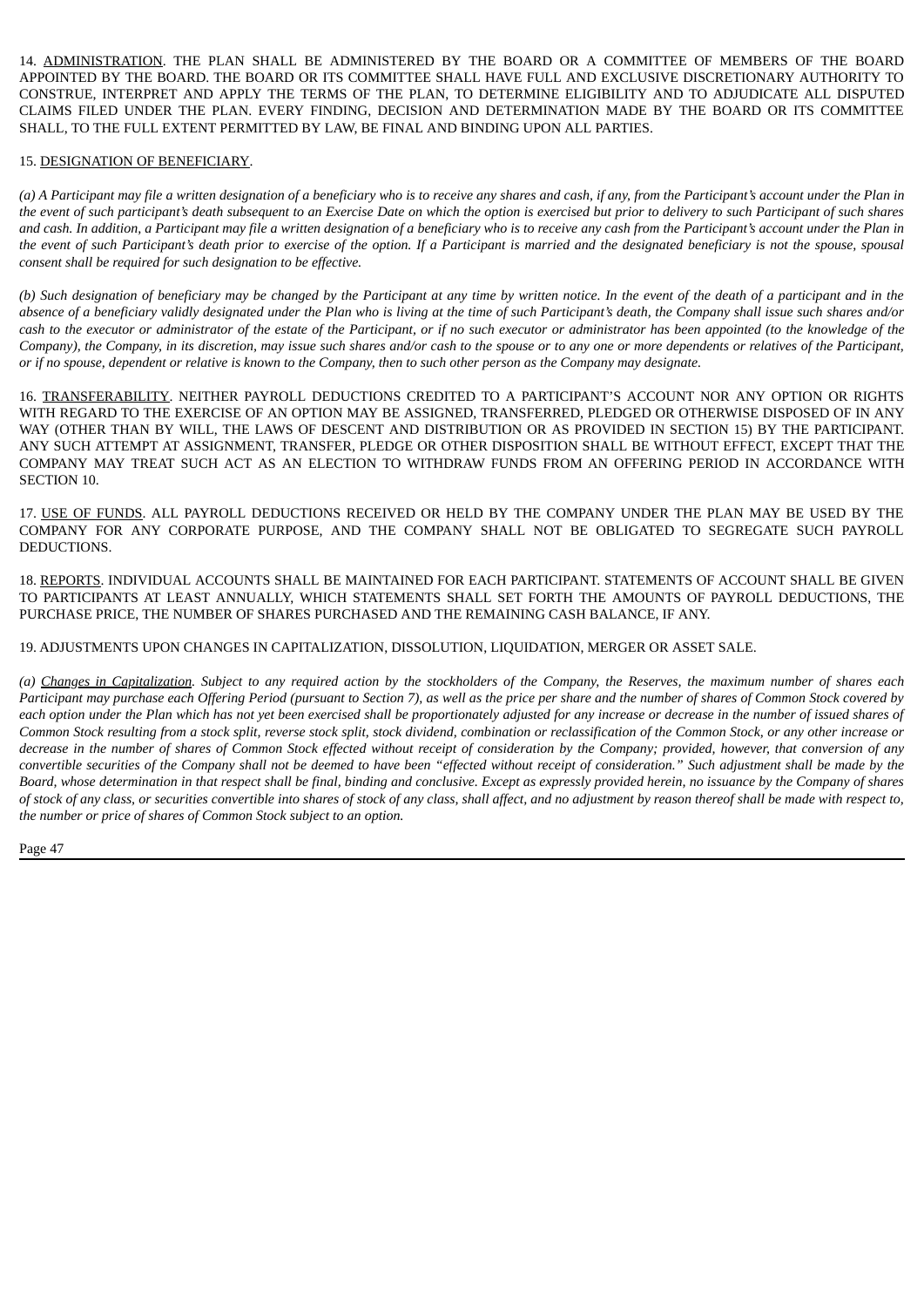(b) Dissolution or Liquidation. In the event of a proposed dissolution or liquidation of the Company, the Offering Period then in progress shall be shortened by setting a new Exercise Date (the "New Exercise Date"), and shall terminate immediately prior to the consummation of such proposed dissolution or liquidation, unless provided otherwise by the Board (or a committee of the Board). The New Exercise Date shall be before the date of the Company's proposed dissolution or liquidation. The Board (or a committee of the Board) shall notify each Participant in writing, at least ten (10) business days prior to the New Exercise Date, that the Exercise Date for the Participant's option has been changed to the New Exercise Date and that the Participant's option shall be exercised automatically on the New Exercise Date, unless prior to such date the Participant has withdrawn from the Offering Period as provided in Section *10 hereof.*

(c) Merger or Asset Sale. In the event of a proposed sale of all or substantially all of the assets of the Company, or the merger of the Company with or into another corporation, each outstanding option shall be assumed or an equivalent option substituted by the successor corporation or a Parent or Subsidiary of the successor corporation. In the event that the successor corporation refuses to assume or substitute for the option, any Offering Period then in progress shall be shortened by setting a new Exercise Date (the "New Exercise Date") and shall end on the New Exercise Date. The New Exercise Date shall be before the date of the Company's proposed sale or merger. The Board shall notify each Participant in writing, at least ten (10) business days prior to the New Exercise Date, that the Exercise Date for the Participant's option has been changed to the New Exercise Date and that the Participant's option shall be exercised automatically on the New Exercise Date, unless prior to such date the Participant has withdrawn from the Offering Period as provided in Section *10.*

#### 20. AMENDMENT OR TERMINATION.

(a) The Board (or a committee of the Board) may at any time and for any reason terminate or amend the Plan. Except as provided in Section 19, no such termination can affect options previously granted, provided that an Offering Period may be terminated by the Board (or a committee of the Board) on any Exercise Date if the Board (or a committee of the Board) determines that the termination of the Offering Period or the Plan is in the best interests of the Company and its stockholders. Except as provided in Section 19 and this Section 20, no amendment may make any change in any option theretofore granted which adversely affects the rights of any Participant. To the extent necessary to comply with Section 423 of the Code (or any successor rule or provision or any other applicable law, regulation or stock exchange rule), the Company shall obtain stockholder approval in such a manner and to such a degree as *required.*

(b) Without stockholder consent and without regard to whether any Participant rights may be considered to have been "adversely affected," the Board (or a committee of the Board) shall be entitled to change the Offering Periods, limit the frequency and/or number of changes in the amount withheld during an Offering Period, establish the exchange ratio applicable to amounts withheld in a currency other than U.S. dollars, permit payroll withholding in excess of the amount designated by a Participant in order to adjust for delays or mistakes in the Company's processing of properly completed withholding elections, establish reasonable waiting and adjustment periods and/or accounting and crediting procedures to ensure that amounts applied toward the purchase of Common Stock for each Participant properly correspond with amounts withheld from the Participant's Compensation, and establish such other limitations or procedures as the Board (or a committee of the Board) determines in its sole discretion advisable which are consistent with the Plan.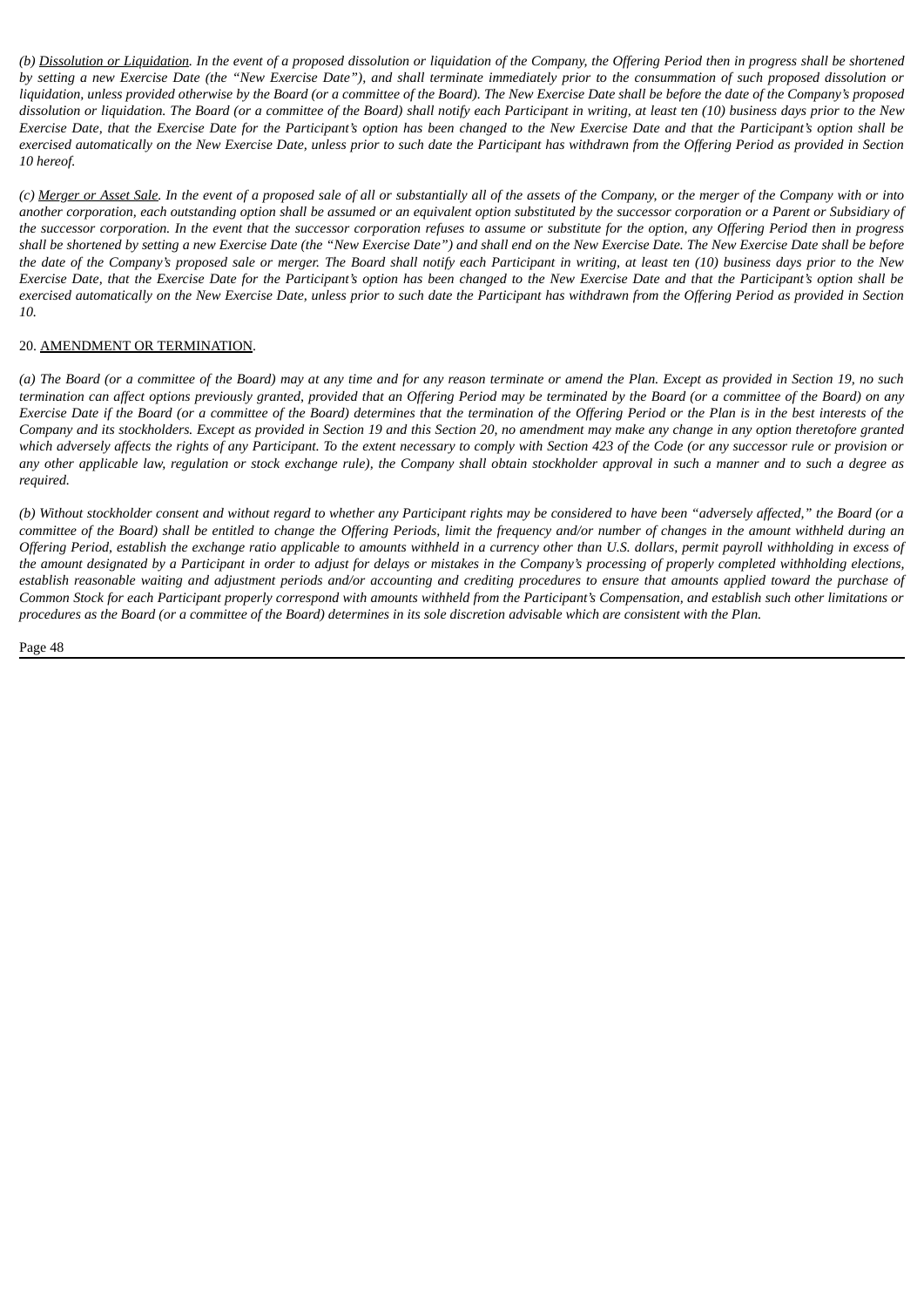(c) In the event the Board (or a committee of the Board) determines that the ongoing operation of the Plan may result in unfavorable financial accounting consequences, the Board (or a committee of the Board) may, in its discretion and, to the extent necessary or desirable, modify or amend the Plan to reduce or *eliminate such accounting consequence including, but not limited to:*

(i) altering the Purchase Price for any Offering Period including an Offering Period underway at the time of the change in Purchase Price;

(ii) shortening any Offering Period so that Offering Period ends on a new Exercise Date, including an Offering Period underway at the time of the action of the Board (or a committee of the Board); and

(iii) allocating shares.

Such modifications or amendments shall not require stockholder approval or the consent of any Plan Participants.

21. NOTICES. ALL NOTICES OR OTHER COMMUNICATIONS BY A PARTICIPANT TO THE COMPANY UNDER OR IN CONNECTION WITH THE PLAN SHALL BE DEEMED TO HAVE BEEN DULY GIVEN WHEN RECEIVED IN THE FORM SPECIFIED BY THE COMPANY AT THE LOCATION, OR BY THE PERSON, DESIGNATED BY THE COMPANY FOR THE RECEIPT THEREOF.

22. CONDITIONS UPON ISSUANCE OF SHARES. SHARES SHALL NOT BE ISSUED WITH RESPECT TO AN OPTION UNLESS THE EXERCISE OF SUCH OPTION AND THE ISSUANCE AND DELIVERY OF SUCH SHARES PURSUANT THERETO SHALL COMPLY WITH ALL APPLICABLE PROVISIONS OF LAW, DOMESTIC OR FOREIGN, INCLUDING, WITHOUT LIMITATION, THE SECURITIES ACT OF 1933, AS AMENDED, THE SECURITIES EXCHANGE ACT OF 1934, AS AMENDED, THE RULES AND REGULATIONS PROMULGATED THEREUNDER, AND THE REQUIREMENTS OF ANY STOCK EXCHANGE UPON WHICH THE SHARES MAY THEN BE LISTED, AND SHALL BE FURTHER SUBJECT TO THE APPROVAL OF COUNSEL FOR THE COMPANY WITH RESPECT TO SUCH COMPLIANCE.

As a condition to the exercise of an option, the Company may require the person exercising such option to represent and warrant at the time of any such exercise that the shares are being purchased only for investment and without any present intention to sell or distribute such shares if, in the opinion of counsel for the Company, such a representation is required by any of the aforementioned applicable provisions of law.

23. TERM OF PLAN. THE PLAN SHALL BECOME EFFECTIVE UPON THE LATEST TO OCCUR OF ITS ADOPTION BY THE BOARD, ITS APPROVAL BY THE STOCKHOLDERS OF THE COMPANY OR SUCH DATE DESIGNATED BY THE BOARD. IT SHALL CONTINUE IN EFFECT FOR A TERM OF TEN (10) YEARS UNLESS SOONER TERMINATED UNDER SECTION 20.

24. Equal Rights and Privileges. All Employees of the Company (or of any Designated Subsidiary) will have equal rights and privileges under the Plan so that the Plan qualifies as an "employee stock purchase plan" within the meaning of Section 423 of the Code or applicable Treasury regulations thereunder. Any provision of the Plan that is inconsistent with Section 423 or applicable Treasury regulations will, without further act or amendment by the Company, the Board, be reformed to comply with the equal rights and privileges requirement of Section 423 or applicable Treasury regulations.

25. No Employment Rights. Nothing in the Plan shall be construed to give any person (including any Employee or Participant) the right to remain in the employ of the Company, or a Subsidiary or to affect the right of the Company, or any Subsidiary to terminate the employment of any person (including any Employee or Participant) at any time, with or without cause.

26. Notice of Disposition of Shares. Each Participant shall give prompt notice to the Company of any disposition or other transfer of any shares of Common Stock purchased upon exercise of an option if such disposition or transfer is made: (a) within two (2) years from the Enrollment Date of the Offering Period in which the shares were purchased or (b) within one (1) year after the Exercise Date on which such shares were purchased. Such notice shall specify the date of such disposition or other transfer and the amount realized, in cash, other property, assumption of indebtedness or other consideration, by the Participant in such disposition or other transfer. The Company has the authority to establish procedures regarding the ability of a Participant to transfer shares of Common Stock in order to ensure compliance with this Section 26.

27. CHOICE OF LAW. THE PLAN SHALL BE GOVERNED BY AND CONSTRUED IN ACCORDANCE WITH THE LAWS OF THE STATE OF MISSOURI WITHOUT REGARD TO CONFLICTS OF LAW.

\*\*\*

The foregoing amended and restated Plan was approved and adopted by the Committee on February 15, 2019, and approved by the Stockholders on

Secretary

Page 49

\_\_\_\_\_\_\_\_\_\_\_\_\_\_\_\_\_\_\_\_\_, \_\_\_\_\_\_\_.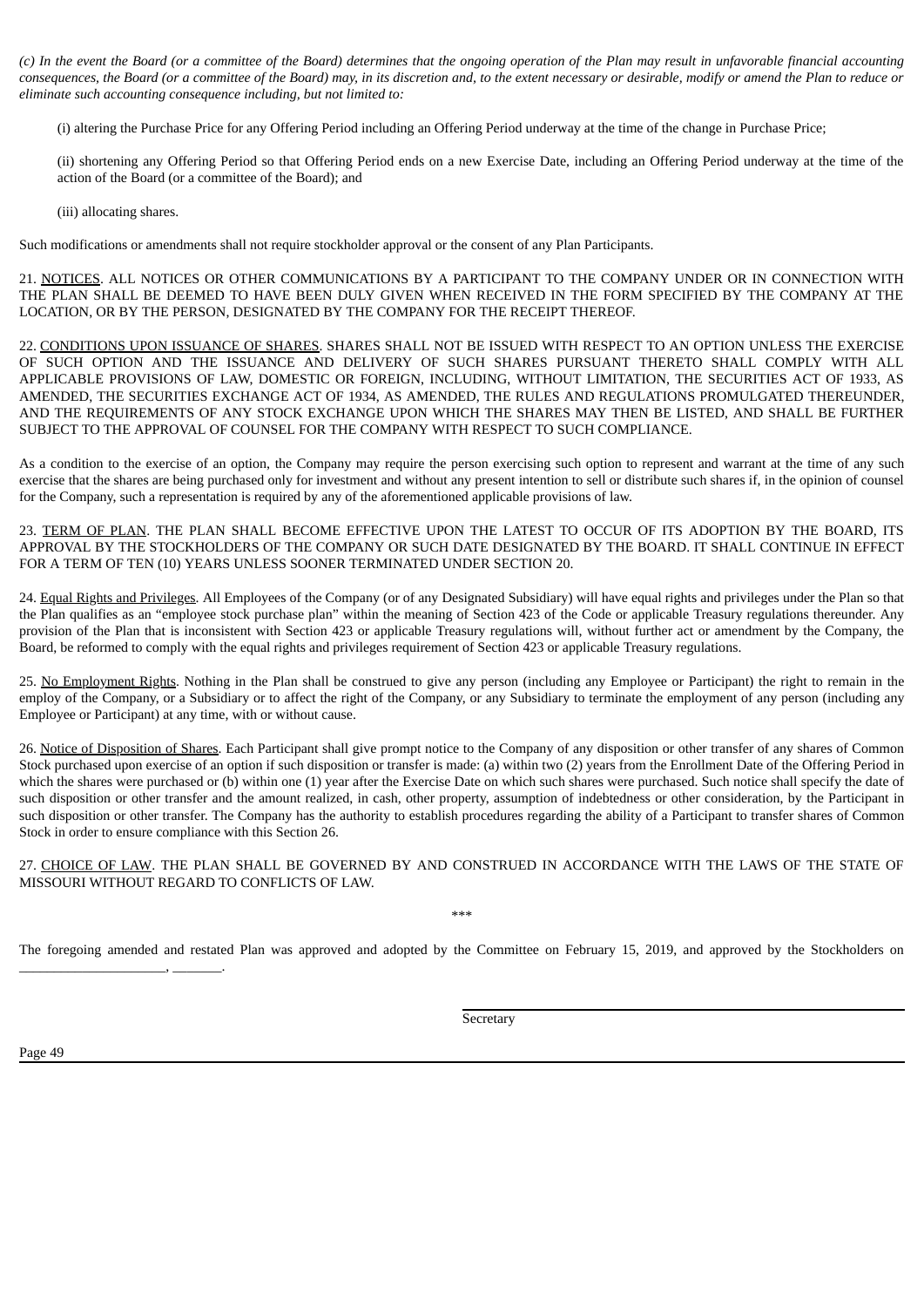#### **CERTIFICATE OF AMENDMENT OF CERTIFICATE OF INCORPORATION OF STEREOTAXIS, INC. a Delaware Corporation**

Stereotaxis, Inc., a corporation organized and existing under the laws of the State of Delaware ("Corporation"), hereby certifies that:

1. The name of this Corporation is Stereotaxis, Inc.

2. Pursuant to Section 242 of the Delaware General Corporation Law, this Certificate of Amendment hereby amends Article IV of the Certificate of Incorporation by deleting Section 1 thereof in its entirety and replacing it with the following:

"1. Authorized Stock. The total number of shares which the Corporation is authorized to issue is 310,000,000 shares as follows: 300,000,000 shares of common stock, each having a par value of one-tenth of one cent (\$0.001) (the "Common Stock") and 10,000,000 shares of preferred stock, each having a par value of one-tenth of one cent (\$0.001) (the "Preferred Stock").

Upon this Certificate of Amendment becoming effective pursuant to the Delaware General Corporation Law ("Effective Time"), the shares of Common Stock issued and outstanding immediately prior to the Effective Time and the shares of Common Stock issued and held in the treasury of the Corporation immediately prior to the Effective Time shall be reclassified as, and shall be combined and changed into, a smaller number of shares such that each two to ten shares of issued Common Stock immediately prior to the Effective Time shall be reclassified into and become one share of Common Stock, the exact reverse split ratio within such two-to-ten range to be determined by the Board of Directors of the Corporation and publicly announced by the Corporation prior to the Effective Time. Notwithstanding the foregoing, no fractional shares shall be issued and, in lieu thereof, and upon surrender after the Effective Time of a certificate which formerly represented shares of Common Stock that were issued and outstanding immediately prior to the Effective Time, any person who would otherwise be entitled to a fractional share of Common Stock as a result of the reclassification, following the Effective Time, shall be entitled to receive cash for such holder's fractional share based upon the average of the closing prices of the Common Stock on the OTCQX® Best Market for the five trading days immediately preceding the date the reverse stock is effective. From and after the Effective Time, certificates representing Common Stock outstanding immediately prior to the Effective Time shall represent the number of whole shares of Common Stock into which the Common Stock shall have been reclassified pursuant to the foregoing provisions, provided, however, that any dividends or other distributions that may be declared after the Effective Time with respect to the number of post-reverse split shares of Common Stock represented by that certificate will be withheld by the Corporation until that certificate has been properly presented for exchange, at which time all such withheld dividends that have not yet been paid to a public official pursuant to relevant abandoned property or escheat laws will be paid to the holder thereof or the holder's designee, without interest."

IN WITNESS WHEREOF, Stereotaxis, Inc. has caused this Certificate of Amendment to the Certificate of Incorporation to be signed by its duly authorized officer, this  $\rule{1em}{0.15mm}$  day of  $\rule{1em}{0.15mm}$ , 20 $\rule{1em}{0.15mm}$ .

Stereotaxis, Inc.

By: Name: Title: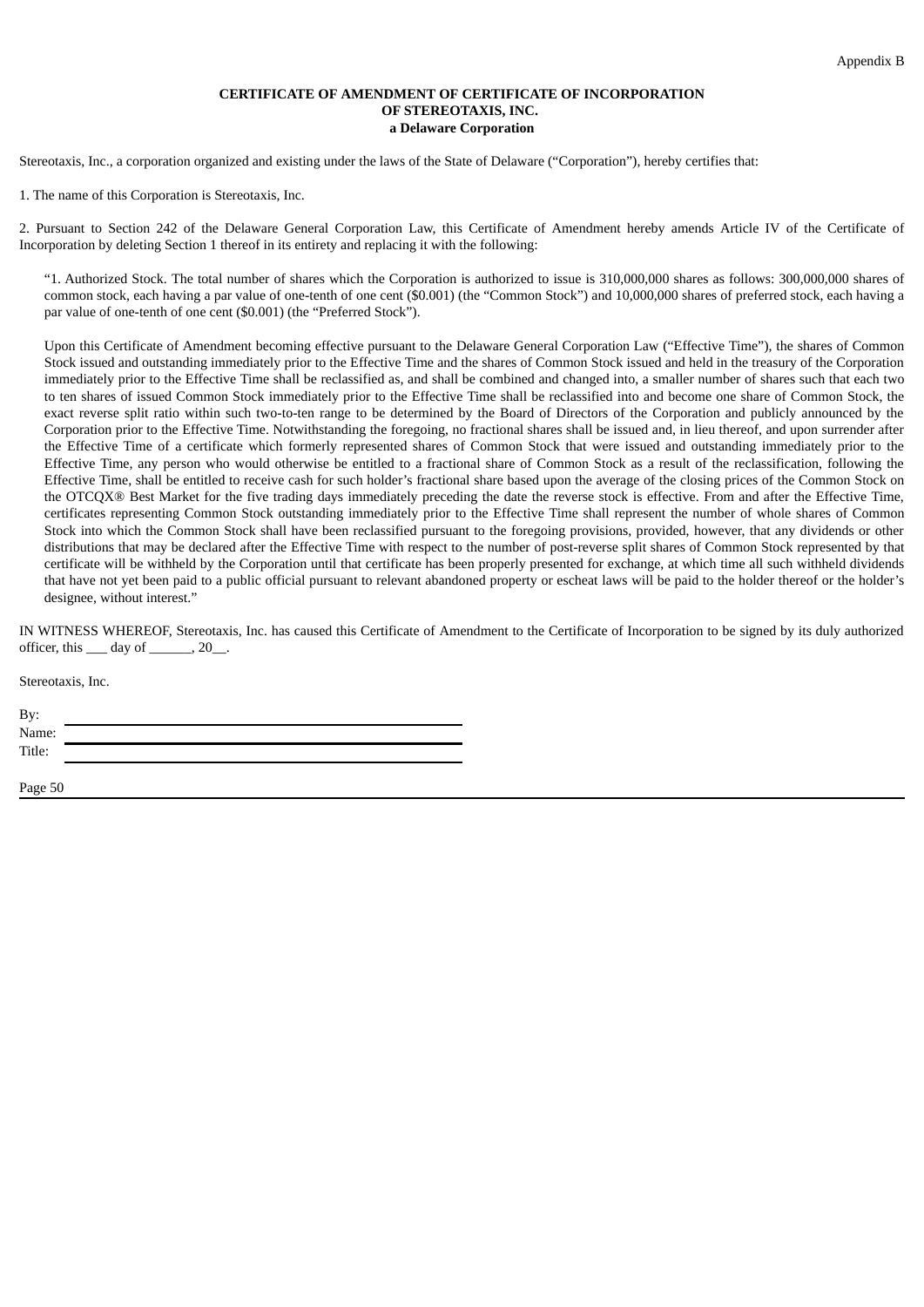#### **CERTIFICATE OF AMENDMENT OF CERTIFICATE OF INCORPORATION OF STEREOTAXIS, INC. a Delaware Corporation**

Stereotaxis, Inc., a corporation organized and existing under the laws of the State of Delaware ("Corporation"), hereby certifies that:

1. The name of this Corporation is Stereotaxis, Inc.

2. Pursuant to Section 242 of the Delaware General Corporation Law, this Certificate of Amendment hereby amends Article IV of the Certificate of Incorporation by deleting Section 1 thereof in its entirety and replacing it with the following:

"1. Authorized Stock. The total number of shares which the Corporation is authorized to issue is 110,000,000 shares as follows: 100,000,000 shares of common stock, each having a par value of one-tenth of one cent (\$0.001) (the "Common Stock") and 10,000,000 shares of preferred stock, each having a par value of one-tenth of one cent (\$0.001) (the "Preferred Stock").

IN WITNESS WHEREOF, Stereotaxis, Inc. has caused this Certificate of Amendment to the Certificate of Incorporation to be signed by its duly authorized officer, this \_\_\_ day of \_\_\_\_\_\_, 20\_\_.

Stereotaxis, Inc.

| By:    |  |
|--------|--|
| Name:  |  |
| Title: |  |
|        |  |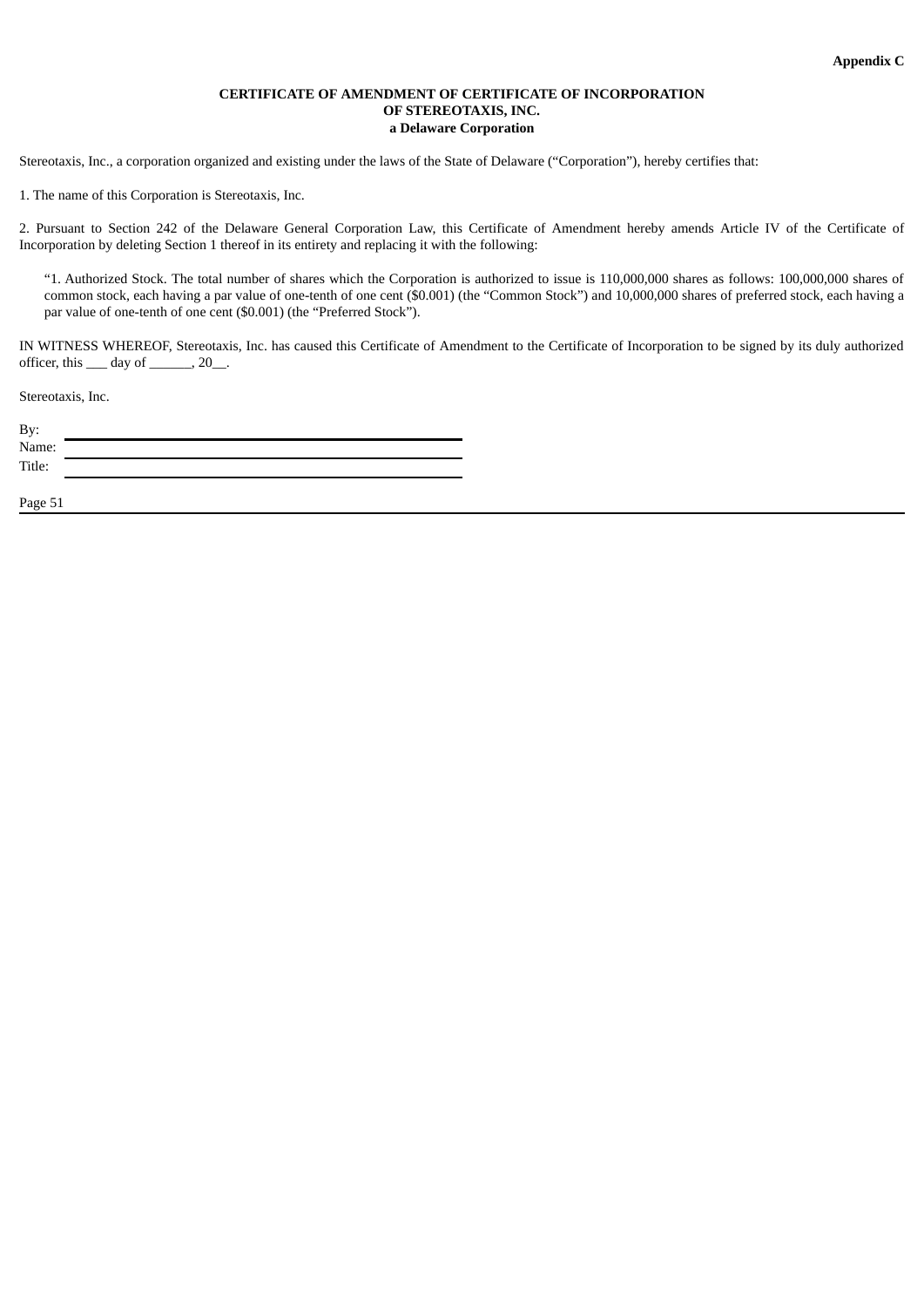VOTE BY INTERNET - www.proxyvote.com<br>Use the Internet to transmit your voting instructions and for electronic delivery of<br>information. Vote by 11:59 P.M. ET on 05/20/2019. Have your proxy card in hand when<br>you access the w

ELECTRONIC DELIVERY OF FUTURE PROXY MATERIALS<br>If you would like to reduce the costs incurred by our company in mailing proxy materials,<br>you can consent to receiving all future proxy statements, proxy cards and annual repor

VOTE BY PHONE - 1-800-690-6903<br>Use any touch-one telephone to transmit your voting instructions. Vote by 11:59 P.M. ET<br>on 05/20/2019. Have your proxy card in hand when you call and then follow the<br>instructions.

VOTE BY MAIL<br>Mark, sign and date your proxy card and return it in the postage-paid envelope we have<br>provided or return it to Vote Processing, cio Broadridge, 51 Mercedes Way, Edgewood,<br>NY 11717.

TO VOTE, MARK BLOCKS BELOW IN BLUE OR BLACK INK AS FOLLOWS:

#### KEEP THIS PORTION FOR YOUR RECORDS

|   | The Board of Directors recommends you yote FOR<br>the following:                                                                                                                                                          | All<br>n | For Withhold For All<br>All<br>Ω | <b>Except</b><br>n | nominee(s) on the line below. | To withhold authority to vote for any<br>individual nominee(s), mark "For All<br>Except" and write the number(s) of the |     |                 |   |
|---|---------------------------------------------------------------------------------------------------------------------------------------------------------------------------------------------------------------------------|----------|----------------------------------|--------------------|-------------------------------|-------------------------------------------------------------------------------------------------------------------------|-----|-----------------|---|
|   | 1. Election of Directors                                                                                                                                                                                                  |          |                                  |                    |                               |                                                                                                                         |     |                 |   |
|   | <b>Nominees</b><br>01 Robert J. Messey<br>02 Nathan Fischel                                                                                                                                                               |          |                                  | 03 Ross B. Levin   |                               |                                                                                                                         |     |                 |   |
|   | The Board of Directors recommends you vote FOR proposals 2, 3, 4 and 5.                                                                                                                                                   |          |                                  |                    |                               |                                                                                                                         | For | Against Abstain |   |
|   | 2 To ratify the appointment of Ernst & Young LLP as our independent registered public accounting firm for fiscal<br>vear 2019.                                                                                            |          |                                  |                    |                               |                                                                                                                         | n   | П               | Π |
| 3 | To approve an amendment to the 2009 Employee Stock Purchase Plan.                                                                                                                                                         |          |                                  |                    |                               |                                                                                                                         | Π   | n               | Π |
|   | To approve an amendment to the Company's Certificate of Incorporation to authorize a reverse stock split of<br>the Company's Common Stock, \$0.001 par value per share.                                                   |          |                                  |                    |                               |                                                                                                                         | Π   | n               | n |
|   | 5 To approve an amendment to the Company's Certificate of Incorporation to authorize a reduction of the<br>authorized number of shares of our Common Stock, \$0,001 par value per share, from 300,000,000 to 100,000,000, |          |                                  |                    |                               |                                                                                                                         | Π   | n               | n |
|   | NOTE: In their discretion, the proxies are authorized to vote upon any other business as may properly come before<br>the meeting.                                                                                         |          |                                  |                    |                               |                                                                                                                         |     |                 |   |
|   | Please sign as name appears hereon. Joint owners should each sign. When<br>signing as attorney, executor, administrator, trustee or guardian, please<br>give full title as such.                                          |          |                                  |                    |                               |                                                                                                                         |     |                 |   |
|   |                                                                                                                                                                                                                           |          |                                  |                    |                               |                                                                                                                         |     |                 |   |

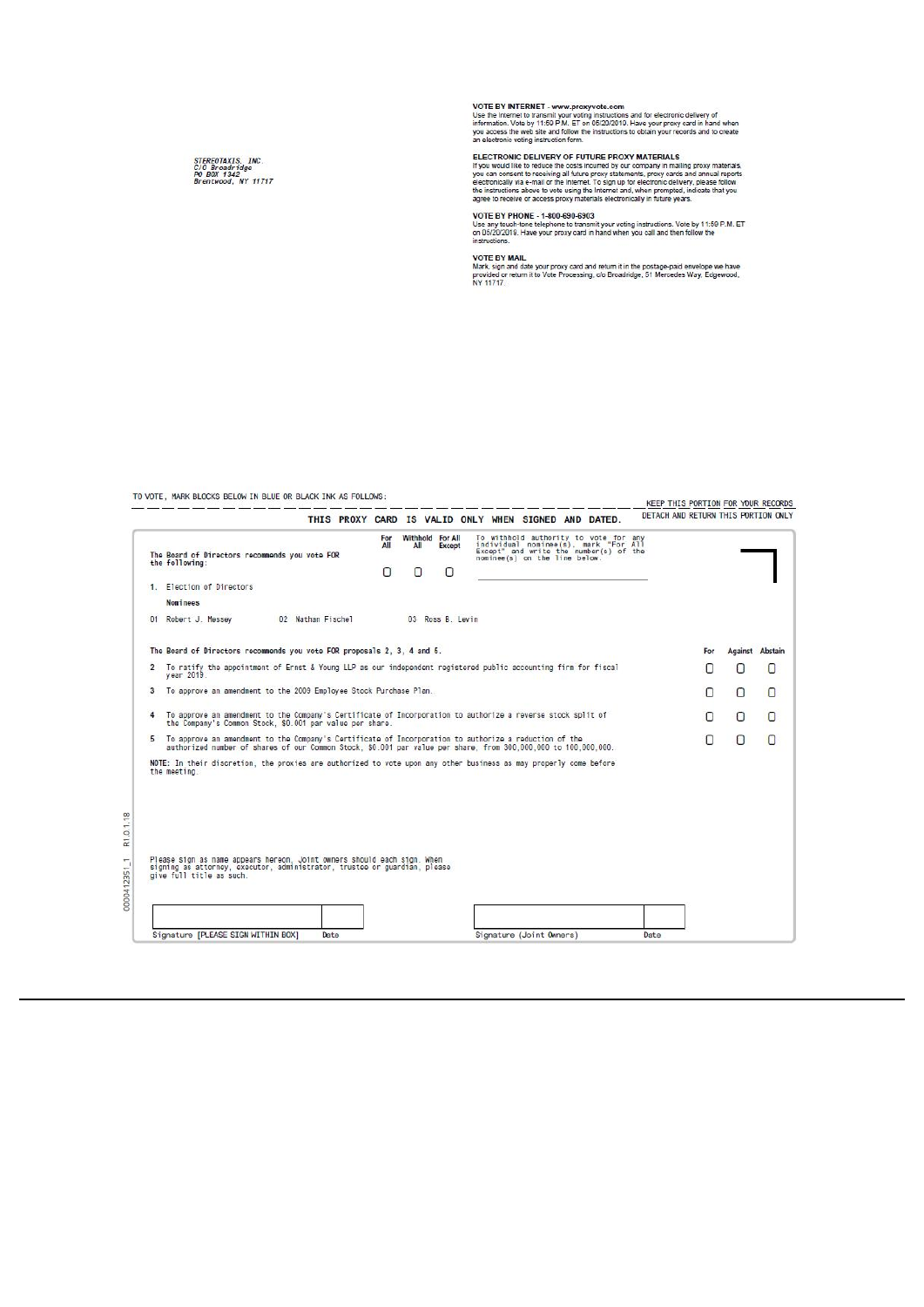Important Notice Regarding the Availability of Proxy Materials for the Annual Meeting: The Notice & Proxy Statement, Form 10-K are available at www.proxyvote.com

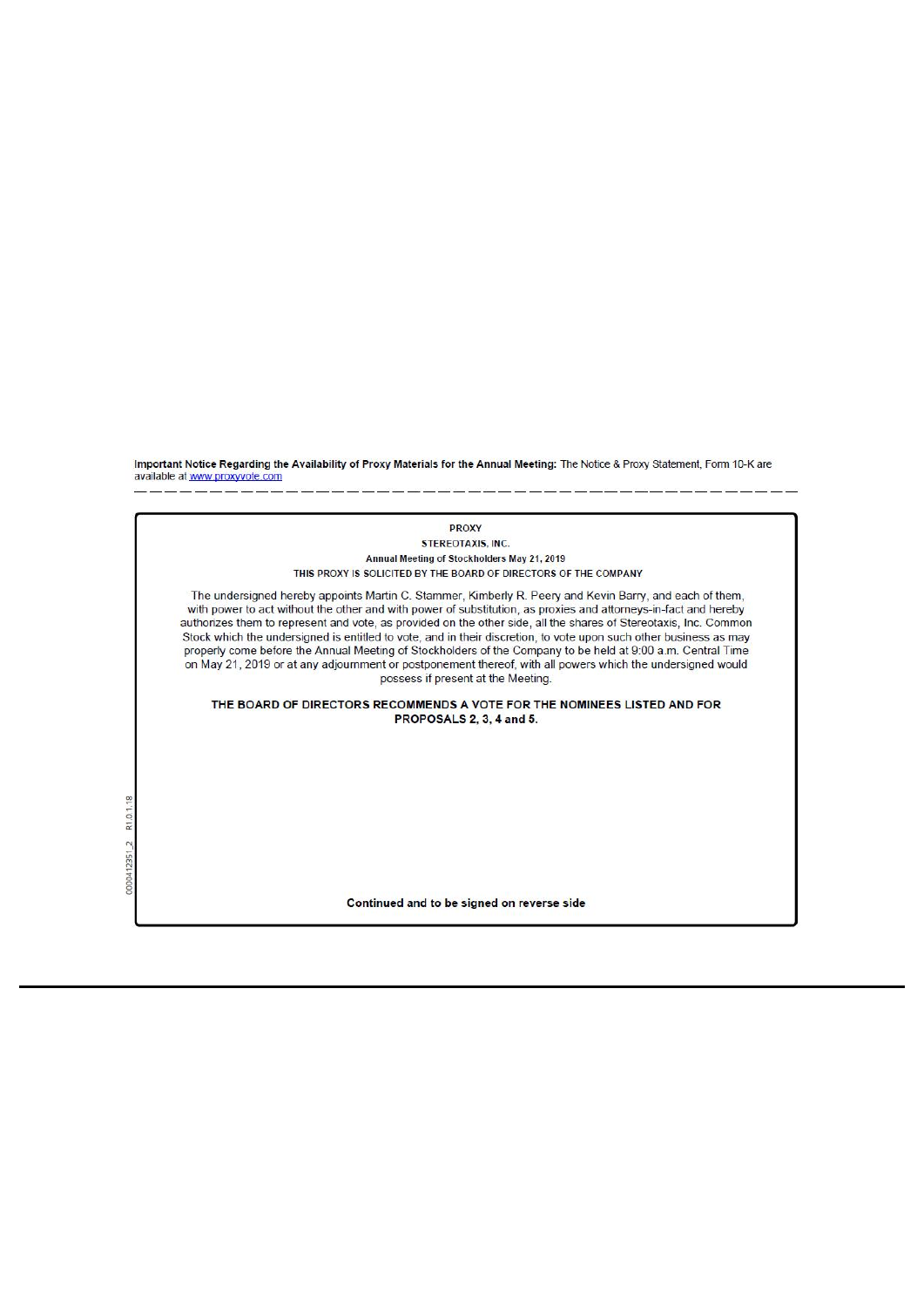# \*\*\* Exercise Your *Right* to Vote \*\*\*<br>Important Notice Regarding the Availability of Proxy Materials for the<br>Stockholder Meeting to Be Held on May 21, 2019

| STEREOTAXIS, INC.                                                         | <b>Meeting Information</b><br><b>Meeting Type: Annual Meeting</b><br>For holders as of: March 25, 2019                                                                                                                                                                                                                                                                                                                            |
|---------------------------------------------------------------------------|-----------------------------------------------------------------------------------------------------------------------------------------------------------------------------------------------------------------------------------------------------------------------------------------------------------------------------------------------------------------------------------------------------------------------------------|
|                                                                           | Date: May 21, 2019<br>Time: 9:00 AM CDT<br>Location: Principal Executive Offices<br>4320 Forest Park Avenue<br>Suite 100<br>St. Louis, MO 63108                                                                                                                                                                                                                                                                                   |
| STEREOTAXIS, INC.<br>C/O Broadridge<br>PO BOX 1342<br>Brentwood, NY 11717 | You are receiving this communication because you hold<br>shares in the above named company.<br>This is not a ballot. You cannot use this notice to vote<br>these shares. This communication presents only an<br>overview of the more complete proxy materials that are<br>available to you on the Internet. You may view the proxy<br>materials online at www.proxyvote.com or easily request a<br>paper copy (see reverse side). |
| R1.0.1.18                                                                 | We encourage you to access and review all of the important<br>information contained in the proxy materials before voting.                                                                                                                                                                                                                                                                                                         |
| 0000412350_1                                                              | See the reverse side of this notice to obtain<br>proxy materials and voting instructions.                                                                                                                                                                                                                                                                                                                                         |
|                                                                           |                                                                                                                                                                                                                                                                                                                                                                                                                                   |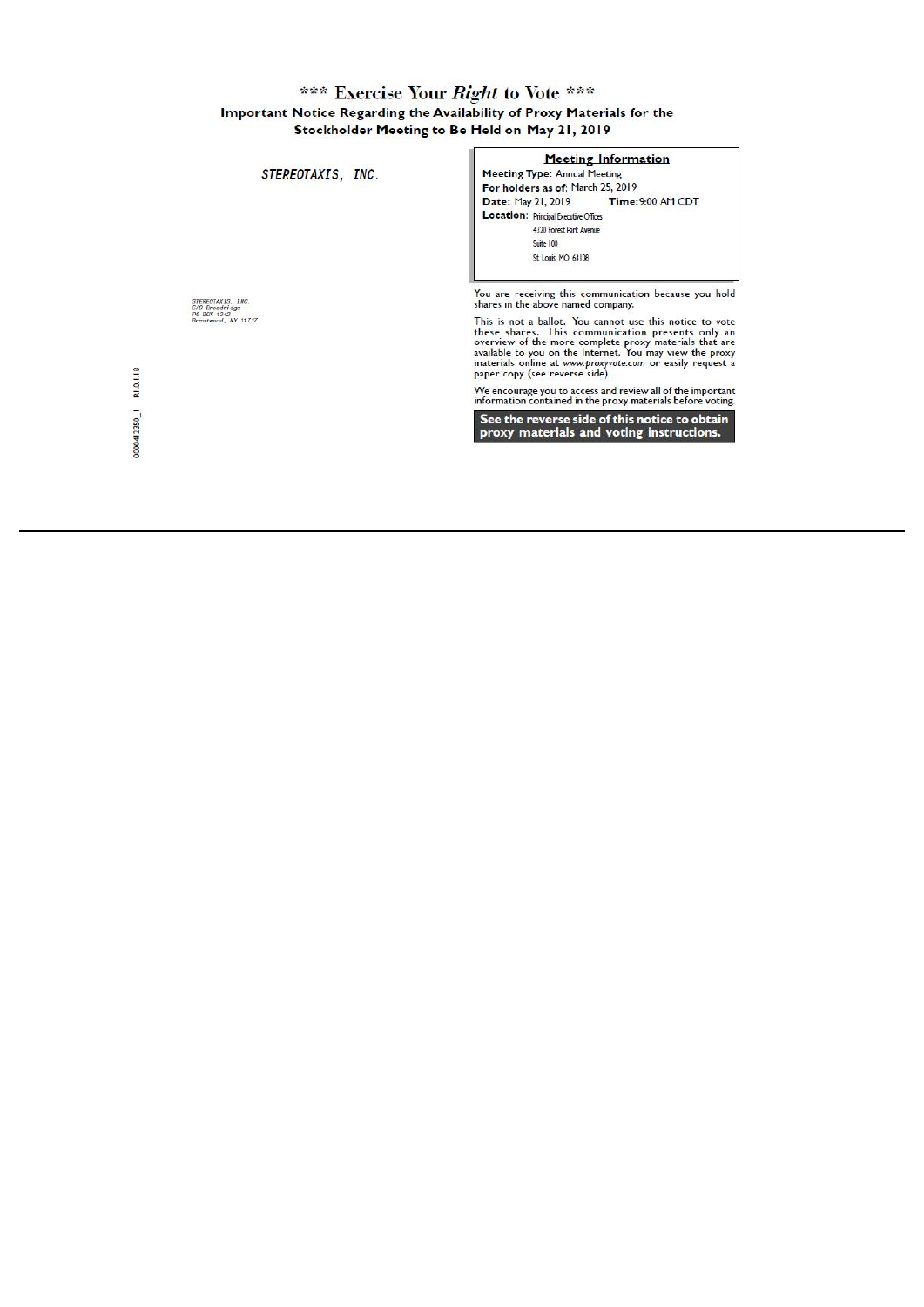## **Before You Vote -**





# — How To Vote —

Please Choose One of the Following Voting Methods

Vote In Person: Many stockholder meetings have attendance requirements including, but not limited to, the possession of an attendance ticket issued by the entity holding the meeting. Please check the meeting materials for any special requirements for meeting attendance. At the meeting, you will need to request a ballot to vote these shares.

Vote By Internet: To vote now by Internet, go to www.proxyvote.com. Have the information that is printed in the box marked by the arrow  $\rightarrow$  xxxx xxxx xxxx xxxx available and follow the instructions.

Vote By Mail: You can vote by mail by requesting a paper copy of the materials, which will include a proxy card.

R1.0.1.18 0000412350\_2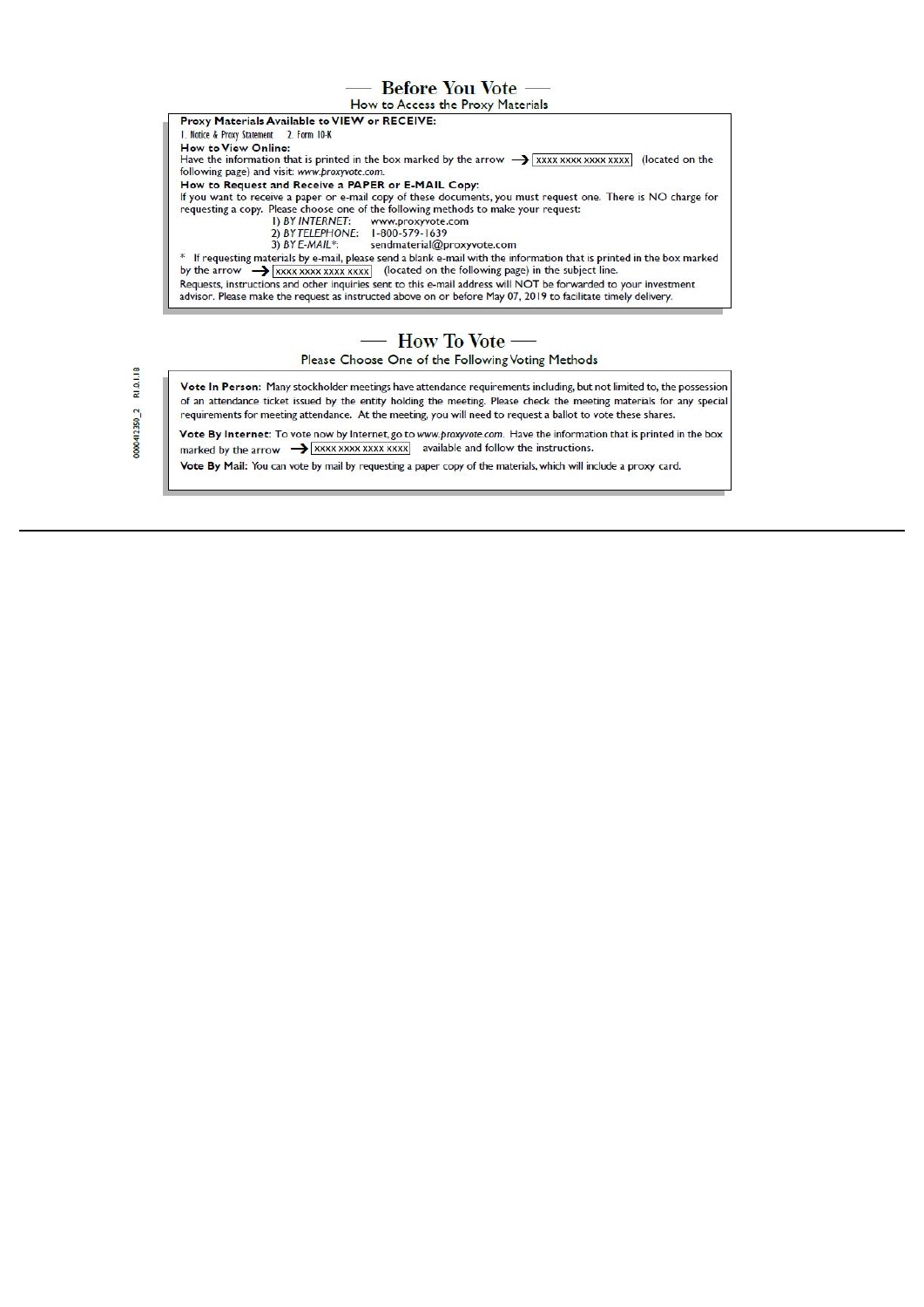| <b>Voting items</b> |                                                                  |  |  |  |
|---------------------|------------------------------------------------------------------|--|--|--|
|                     | The Board of Directors recommends you vote<br>FOR the following: |  |  |  |

1. Election of Directors Nominees 01 Robert J. Messey 02 Nathan Fischel 03 Ross B. Levin

The Board of Directors recommends you vote FOR proposals 2, 3, 4 and 5.

- 2 To ratify the appointment of Ernst & Young LLP as our independent registered public accounting firm for fiscal<br>year 2019.
- 3 To approve an amendment to the 2009 Employee Stock Purchase Plan.
- 4 To approve an amendment to the Company's Certificate of Incorporation to authorize a reverse stock split of<br>the Company's Common Stock, \$0.001 par value per share.

5 To approve an amendment to the Company's Certificate of Incorporation to authorize a reduction of the<br>authorized number of shares of our Common Stock, \$0.001 par value per share, from 300,000,000 to 100,000,000. NOTE: In their discretion, the proxies are authorized to vote upon any other business as may properly come before<br>the meeting.

 $0000412350$   $3$  R1.0.1.18

ř